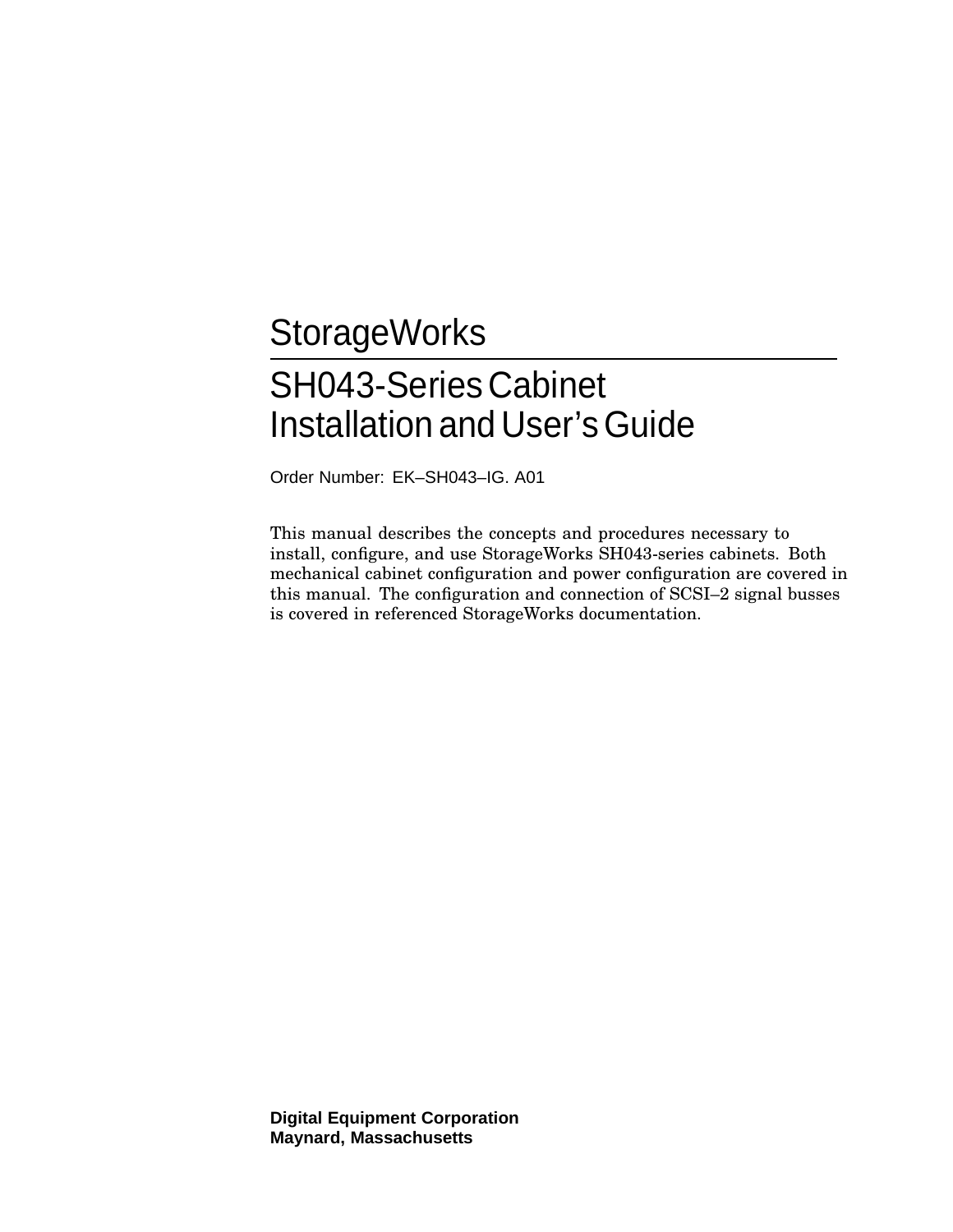#### **First Printing, October 1993**

While Digital believes the information included in this publication is correct as of the date of publication, it is subject to change without notice.

Digital Equipment Corporation makes no representations that the interconnection of its products in the manner described in this document will not infringe existing or future patent rights, nor do the descriptions contained in this document imply the granting of licenses to make, use, or sell equipment or software in accordance with the description.

© Digital Equipment Corporation 1993. All rights reserved. Printed in the United States of America.

**NOTE:** This equipment generates, uses, and may emit radio frequency energy. The equipment has been type tested and found to comply with the limits for a Class A digital device persuant to Part 15 of the FCC rules. These limits are designed to provide reasonable protection against harmful interference in a residential installation.

Any changes or modifications made to this equipment may void the user's authority to operate the equipment.

Operation of this equipment in a residential area may cause interference in which case the user at his own expense will be required to take whatever measures may be required to correct the interference.

StorageWorks, CI, and the DIGITAL logo are trademarks of Digital Equipment Corporation.

This document was prepared using VAX DOCUMENT Version 2.1.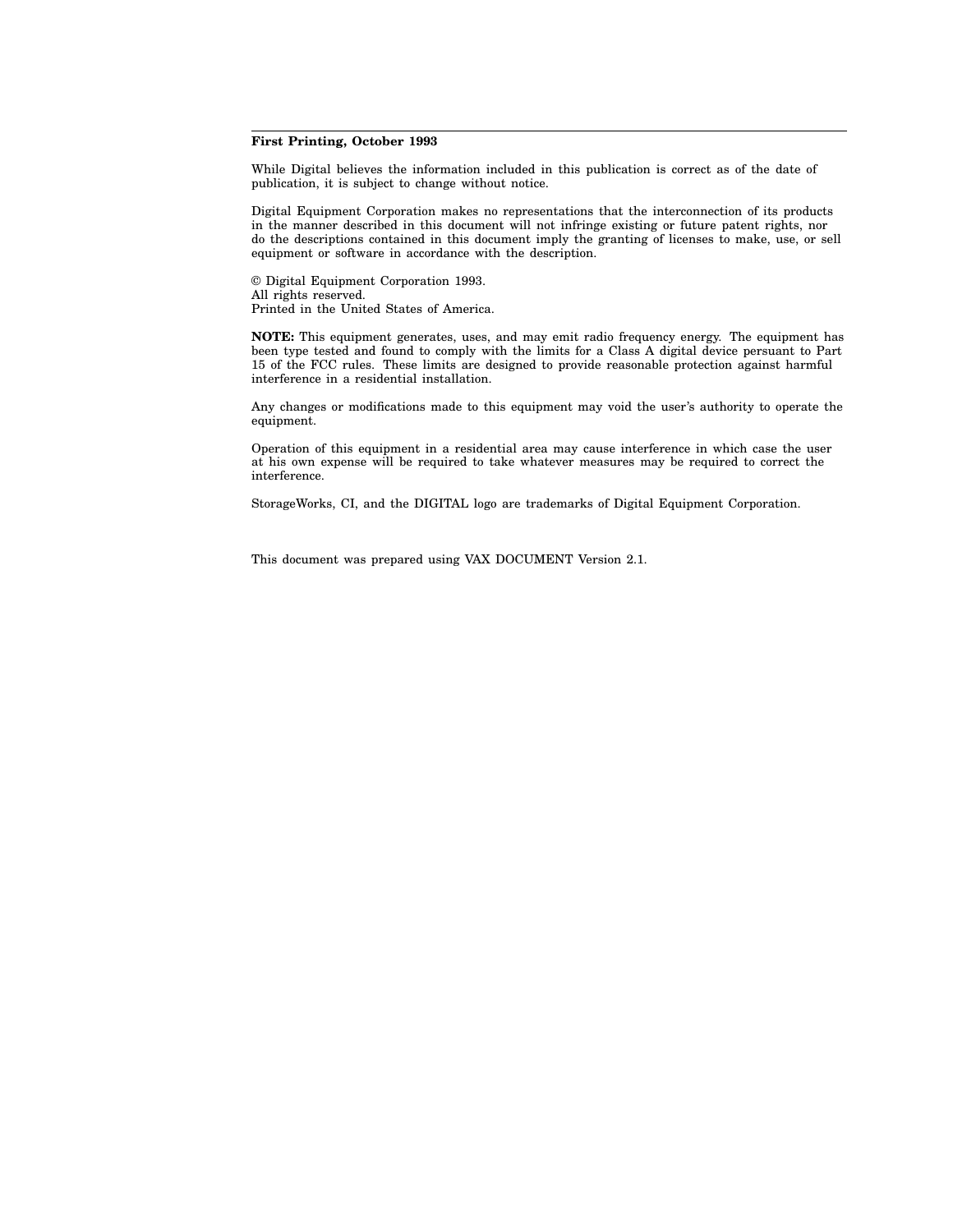# **Contents**

|              |                                                                       | vii                                                                                                      |                                                                                             |
|--------------|-----------------------------------------------------------------------|----------------------------------------------------------------------------------------------------------|---------------------------------------------------------------------------------------------|
|              |                                                                       |                                                                                                          | xiii                                                                                        |
| 1            | <b>Introduction</b>                                                   |                                                                                                          |                                                                                             |
|              | 1.1<br>1.2<br>1.3<br>1.3.1<br>1.3.2<br>1.3.3<br>1.4                   | Single Cabinet Power Configuration<br>Dual Shelf Power Configuration<br>Dual Cabinet Power Configuration | $1 - 1$<br>$1 - 4$<br>$1 - 7$<br>$1 - 7$<br>$1 - 8$<br>$1 - 9$<br>$1 - 10$                  |
| $\mathbf{2}$ |                                                                       | <b>Site Preparation</b>                                                                                  |                                                                                             |
|              | 2.1<br>2.2                                                            |                                                                                                          | $2 - 1$<br>$2 - 2$                                                                          |
| 3            |                                                                       | <b>Unpacking and Installation</b>                                                                        |                                                                                             |
|              | 3.1<br>3.2<br>3.3<br>3.4<br>3.5<br>3.6<br>3.7<br>3.8                  | Removing the Cabinet from the Pallet<br>Configuring the Cabinet Rack Space                               | 3–1<br>$3 - 3$<br>$3 - 6$<br>$3 - 6$<br>$3 - 7$<br>$3 - 7$<br>$3 - 8$<br>$3 - 9$            |
| 4            |                                                                       | <b>Configuring SH043 Storage-Only Cabinets</b>                                                           |                                                                                             |
|              | 4.1<br>4.1.1<br>4.1.2<br>4.2<br>4.3<br>4.4<br>4.4.1<br>4.4.2<br>4.4.3 | TZLX-Series Tape Drive/Shelf Locations                                                                   | 4–1<br>$4 - 2$<br>$4 - 2$<br>$4 - 3$<br>$4 - 4$<br>$4 - 4$<br>$4 - 4$<br>$4 - 4$<br>$4 - 4$ |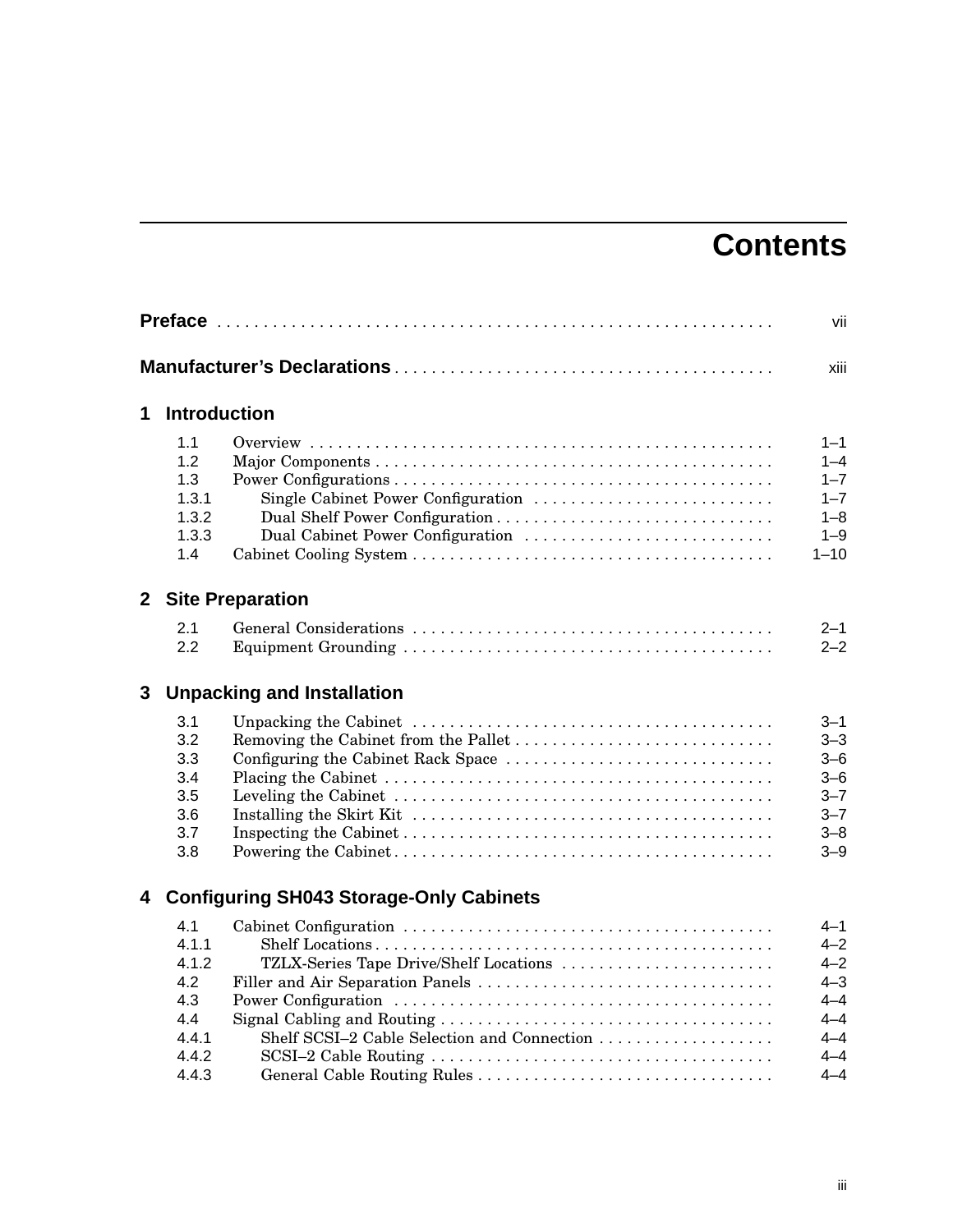# **5 Configuring SH043 Controller/Storage Cabinets**

| 5.1   |                                        | $5 - 1$ |
|-------|----------------------------------------|---------|
| 5.1.1 |                                        | $5 - 2$ |
| 5.1.2 | TZLX-Series Tape Drive/Shelf Locations | $5 - 3$ |
| 5.2   |                                        | $5 - 4$ |
| 5.3   |                                        | $5 - 4$ |
| -5.4  |                                        | $5 - 4$ |
| 5.4.1 |                                        | $5 - 4$ |
| 5.5   |                                        | $5 - 5$ |
| 5.5.1 |                                        | $5 - 5$ |
| 5.5.2 |                                        | $5 - 5$ |
| 5.6   |                                        | $5 - 6$ |

# **6 Installing StorageWorks Shelves**

| 6.1   | $6 - 1$ |
|-------|---------|
| 6.2   | $6 - 2$ |
| 6.2.1 | $6 - 2$ |
| 6.3   | $6 - 3$ |
| 6.4   | $6 - 6$ |
| 6.5   | $6 - 7$ |
| 6.5.1 | $6 - 7$ |
| 6.5.2 | $6 - 7$ |
| 6.6   | $6 - 9$ |

# **7 Installing TZLX-Series Tape Drives**

| 7.1   |                                                   | $7 - 1$  |
|-------|---------------------------------------------------|----------|
| 7.2   |                                                   | $7 - 2$  |
| 7.2.1 | Removing the Cabinet Side Panels                  | $7 - 3$  |
| 7.3   |                                                   | $7 - 4$  |
| 7.3.1 |                                                   | $7 - 4$  |
| 7.3.2 | Right Position Chassis Rail Assembly Installation | $7 - 5$  |
| 7.3.3 | Left Position Chassis Rail Assembly Installation  | $7 - 7$  |
| 7.4   | Mounting the TZLX-Series Tape Drive Enclosure     | $7 - 9$  |
| 7.5   |                                                   | $7 - 12$ |
| 7.6   |                                                   | $7 - 13$ |
| 7.7   |                                                   | $7 - 13$ |
| 7.8   |                                                   | $7 - 14$ |

# **8 Power Configuration**

| 8.1   | $8 - 1$ |
|-------|---------|
| 8.2   | $8 - 1$ |
| 8.3   | $8 - 2$ |
| 8.4   | $8 - 2$ |
| 8.4.1 | $8 - 2$ |
| 8.4.2 | $8 - 2$ |
| 8.5   | $8 - 3$ |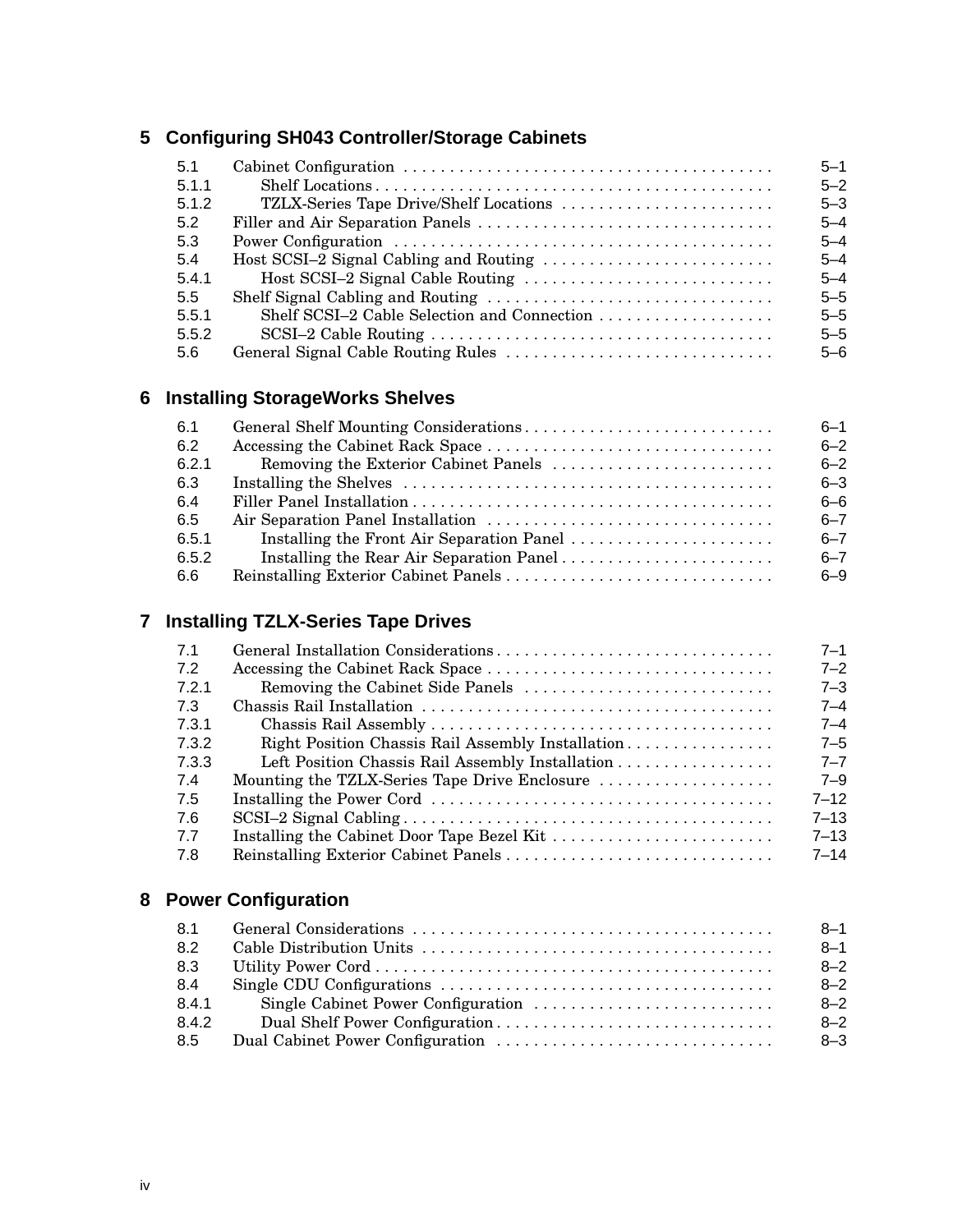# **A Environmental Stabilization** A.1 Environmental Stabilization . . . . . . . . . . . . . . . . . . . . . . . . . . . . . . . . . . . A–1

# **Glossary**

## **Index**

# **Figures**

| $1 - 1$ |                                                                        | $1 - 2$  |
|---------|------------------------------------------------------------------------|----------|
| $1 - 2$ |                                                                        | $1 - 5$  |
| $1 - 3$ |                                                                        | $1 - 6$  |
| $1 - 4$ | Single Cabinet Power Configuration                                     | $1 - 7$  |
| $1 - 5$ | Dual Shelf Power Configuration                                         | $1 - 8$  |
| $1 - 6$ | Dual Cabinet Power Configuration                                       | $1 - 9$  |
| $2 - 1$ | Minimum Installation Clearances                                        | $2 - 2$  |
| $3 - 1$ |                                                                        | $3 - 2$  |
| $3 - 2$ |                                                                        | $3 - 4$  |
| $3 - 3$ | Shipping Bolts and Brackets                                            | $3 - 5$  |
| $3 - 4$ |                                                                        | $3 - 6$  |
| $3 - 5$ |                                                                        | $3 - 7$  |
| $3 - 6$ |                                                                        | $3 - 8$  |
| $4 - 1$ |                                                                        | $4 - 2$  |
| $4 - 2$ | SH043 Storage-only Cabinet Shelf and Tape Drive Locations              | $4 - 3$  |
| $5 - 1$ | SH043 Controller/Storage Cabinet Shelf Locations                       | $5 - 2$  |
| $5 - 2$ | SH043 Controller/Storage Cabinet Shelf and Tape Drive Locations        | $5 - 3$  |
| $6 - 1$ | Exterior Cabinet Panel Removal and Installation                        | $6 - 2$  |
| $6 - 2$ | Horizontal Shelf Bracket Installation                                  | $6 - 5$  |
| $6 - 3$ | Rear Shelf Bracket Installation                                        | $6 - 6$  |
| $6 - 4$ | Front Air Separation Panel Installation                                | $6 - 7$  |
| $6 - 5$ | Rear Air Separation Panel Installation (Shelf installed directly below | $6 - 8$  |
| $6 - 6$ | Rear Air Separation Panel Installation (Empty shelf position directly  |          |
|         |                                                                        | $6 - 9$  |
| $7 - 1$ | TZLX-Series Tape Drive Installation                                    | $7 - 2$  |
| $7 - 2$ | Cabinet Side Panel Removal and Installation                            | $7 - 3$  |
| $7 - 3$ |                                                                        | $7 - 5$  |
| $7 - 4$ | Right Position Chassis Rail Assembly Installation                      | $7 - 6$  |
| $7 - 5$ | Left Position Chassis Rail Assembly Installation                       | $7 - 8$  |
| $7 - 6$ | Right Position Tape Drive Mounting                                     | $7 - 10$ |
| $7 - 7$ | Left Position Tape Drive Mounting                                      | $7 - 11$ |
| $7 - 8$ | TZLX-Series Tape Drive Rear Panel                                      | $7 - 13$ |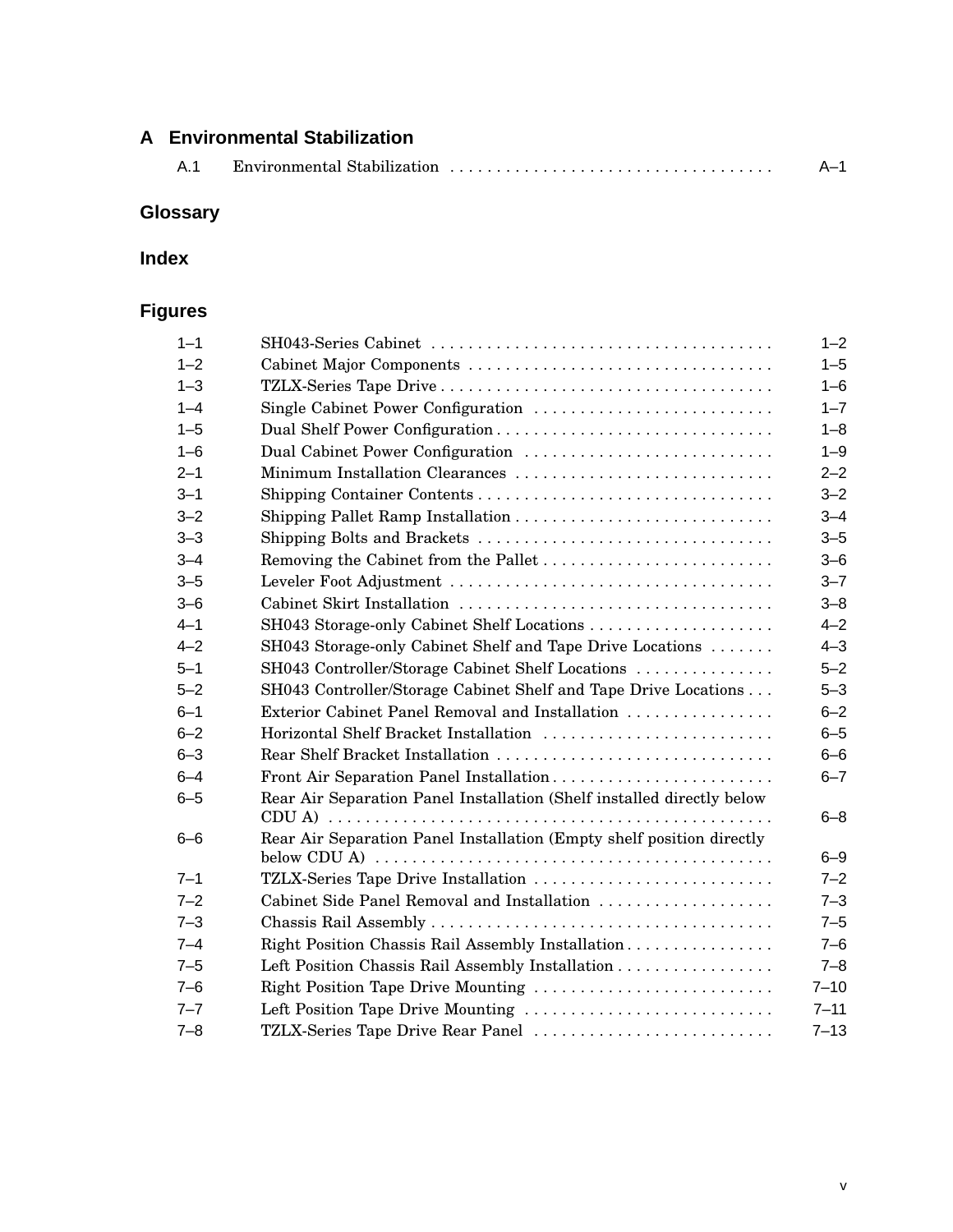## **Tables**

| Equivalent StorageWorks Model Numbers                          | vii       |
|----------------------------------------------------------------|-----------|
| StorageWorks Related Documentation                             | viii      |
| Acoustics—Preliminary Declared Values per ISO 9296 and ISO     | xiv       |
| Schallemissionswerte-Vorläufige Werteangaben nach ISO 9296 und | <b>XV</b> |
|                                                                | $1 - 3$   |
| SH043 Controller/Storage Cabinet SCSI-2 Cable Lengths          | $5 - 5$   |
|                                                                | $6 - 4$   |
| Shelf Locking Bracket Part Numbers                             | $6 - 4$   |
|                                                                | $8 - 2$   |
|                                                                | $A-1$     |
|                                                                |           |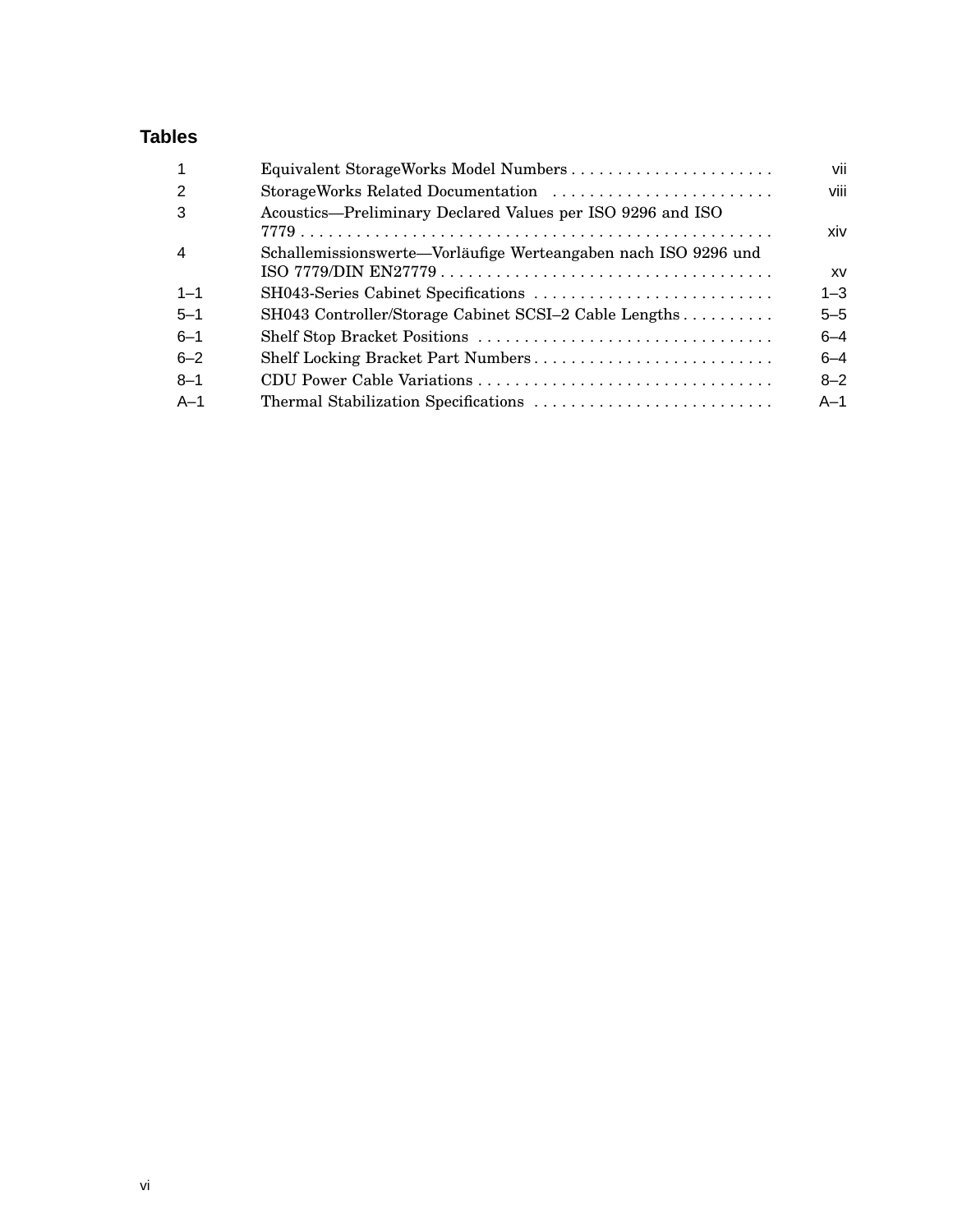# **Preface**

This document presents the concepts and procedures necessary to install, configure, and use **StorageWorks™** SH043-series **cabinets**. Both mechanical cabinet configuration and power configuration are covered in this manual. The configuration and connection of SCSI–2 signal busses is covered in referenced StorageWorks documentation.

### **Intended Audience**

This manual is intended for use by customers and Multivendor Customer Services engineers responsible for installing, configuring, and using StorageWorks SH043-series cabinets.

**Note** 2008

The procedures described in this guide are to be performed only by qualified service personnel.

## **Model Numbers**

Some equipment model numbers used in this manual are equivalent to those of other StorageWorks equipment. Table 1 contains equivalent StorageWorks model numbers for some of the equipment covered in this manual.

Some documentation applicable to equipment covered in this manual is written against the equivalent StorageWorks model number. Use Table 1 as a cross reference to the appropriate documents.

| Document Model No. | <b>Equivalent StorageWorks Model No</b> | <b>Description</b>                        |
|--------------------|-----------------------------------------|-------------------------------------------|
| SH043              | SW <sub>500</sub>                       | Cabinet series                            |
| SHDZZ-ZZ           | <b>BA350–SA</b>                         | Storage shelf                             |
| $SHxzz-zz$         | <b>BA350-EA</b>                         | Controller/storage<br>shelf series        |
| SHZ1Z-ZZ           | HSZ10                                   | Controller                                |
| SHZ2Z-ZZ           | HSZ15                                   | Controller                                |
| SHZBZ-ZZ           | RZ26–VA                                 | Disk drive                                |
| <b>TZLX</b>        | TZ8xx                                   | Tape loader series<br>(Tape drive series) |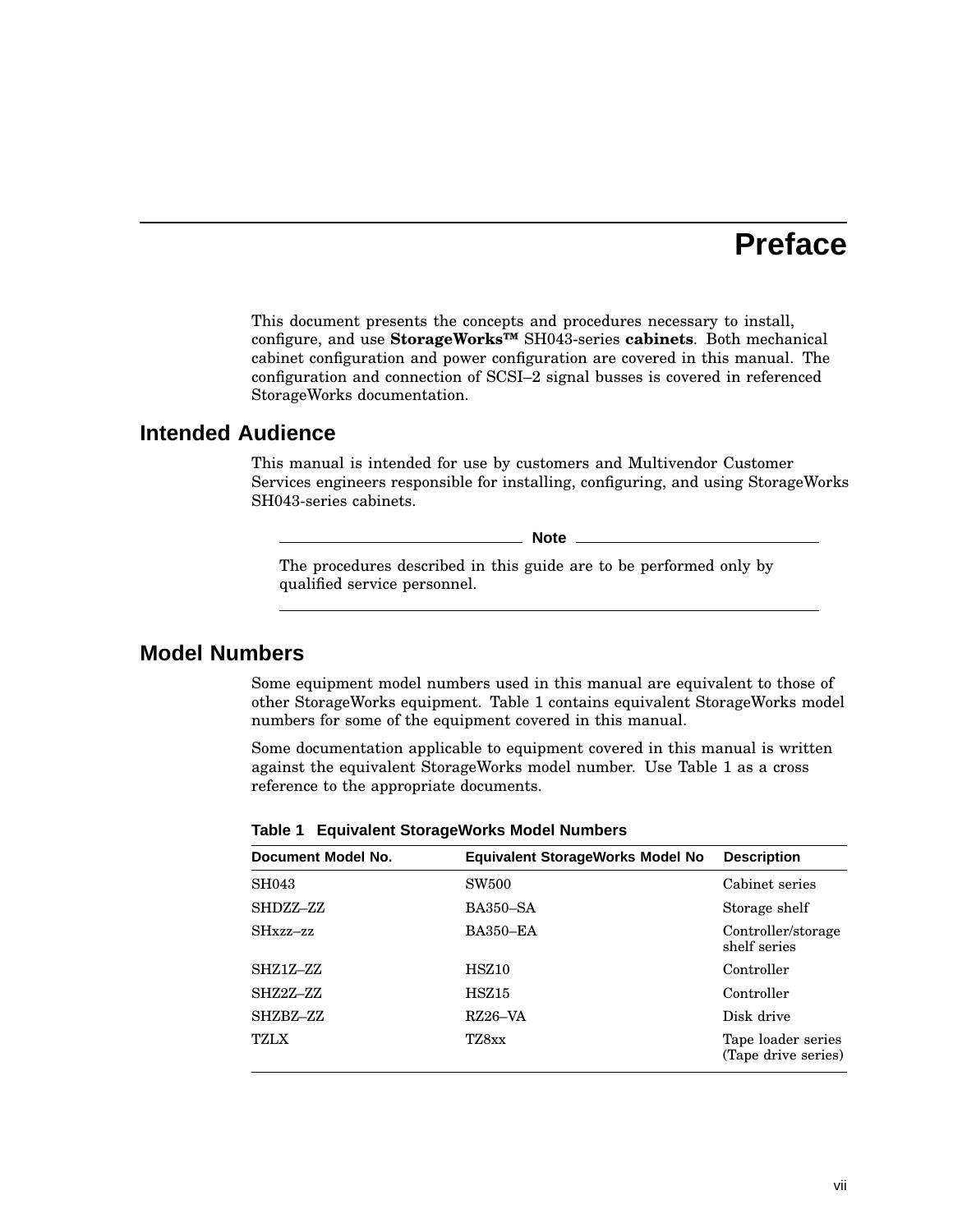# **Structure**

This manual is organized as follows:

| Chapter 1  | Provides an overview of the SH043-series cabinet, a description of its<br>major components, and a discussion of the power options available for<br>it. |
|------------|--------------------------------------------------------------------------------------------------------------------------------------------------------|
| Chapter 2  | Contains site preparation information.                                                                                                                 |
| Chapter 3  | Describes the unpacking and installation of SH043-series cabinets.                                                                                     |
| Chapter 4  | Describes the configuration of SH043-series storage-only cabinets.                                                                                     |
| Chapter 5  | Describes the configuration of SH043 <b>controller</b> /storage cabinets.                                                                              |
| Chapter 6  | Describes the mounting of StorageWorks shelves within SH043-series<br>cabinets.                                                                        |
| Chapter 7  | Describes the mounting of TZ8xx-series tape drives within SH043-<br>series cabinets.                                                                   |
| Chapter 8  | Describes the configuration of power within SH043-series cabinets.                                                                                     |
| Appendix A | Provides information regarding the temperature stabilization of newly<br>unpacked equipment.                                                           |
| Glossary   | The Glossary defines the acronyms and specialized terms used in this<br>document.                                                                      |
| Index      | The Index provides a cross-reference to subject matter in this<br>document.                                                                            |

# **Related Documents**

Table 2 lists the StorageWorks related *user* documents organized by use, system, or product.

#### **Table 2 StorageWorks Related Documentation**

| <b>Document Title</b>                                         | <b>Order Number</b> |  |
|---------------------------------------------------------------|---------------------|--|
| <b>StorageWorks Primary Publicationst</b>                     |                     |  |
| <b>StorageWorks Family Configuration Guide</b>                | $EK-BA350-CG$       |  |
| StorageWorks Family User's Guide ‡                            | $EK-BA350-UG$       |  |
| StorageWorks Family StorageWorks Building Blocks User's Guide | EK-SBB35-UG         |  |

| StorageWorks RAID Array 110 Subsystem                       |                    |
|-------------------------------------------------------------|--------------------|
| BA350-EA Modular Storage Shelf User's Guide                 | $EK-350EA-UG$      |
| BA35X-VA Vertical Mounting Kit User's Guide                 | <b>EK-350SV-UG</b> |
| DEC RAID Utilities User's Guide                             | EK-DECRA-UG        |
| <b>HSZ10-AA Controller Site Preparation Guide</b>           | $EK-HSZ10-IN$      |
| StorageWorks RAID Array 110 Subsystem User's Guide          | EK-SM2CA-UG        |
| StorageWorks RAID Array 110 Utility for MS-DOS User's Guide | AA-Q0N5A-TE        |
|                                                             |                    |

†—Provided with each system ‡—Includes BA350–SA SBB shelf user's guide §—Available from Digital Account Representative

(continued on next page)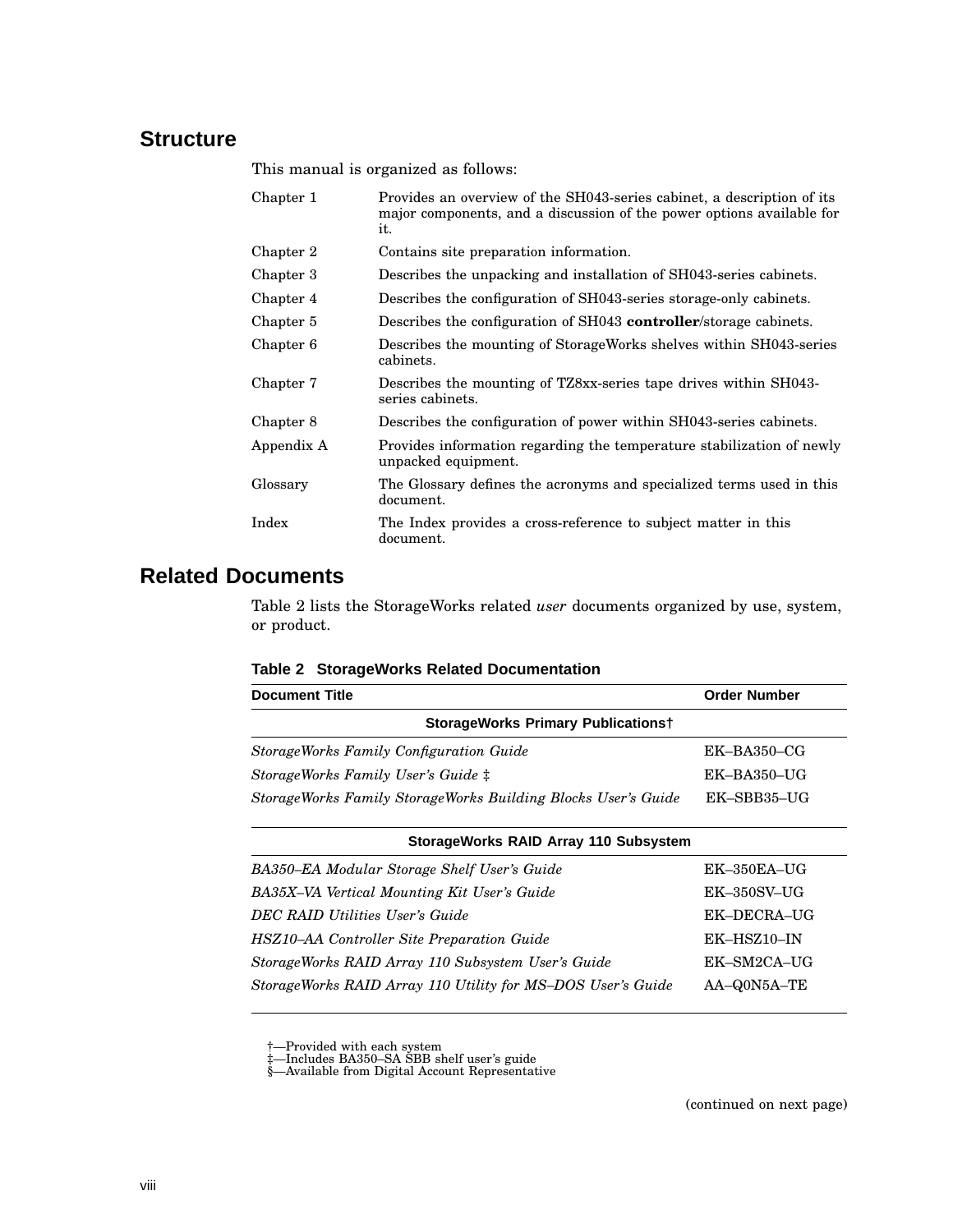| <b>Document Title</b>                                                                       | <b>Order Number</b> |  |
|---------------------------------------------------------------------------------------------|---------------------|--|
| StorageWorks RAID Array 110 Subsystem                                                       |                     |  |
| StorageWorks RAID Array 110 Utility for Novell Netware User's<br>Guide                      | AA-Q0N4A-TE         |  |
| StorageWorks RAID Array 110 Utility for SCO UNIX User's Guide                               | AA-Q0N6A-TE         |  |
| <b>StorageWorks Array Controller 140-Series</b>                                             |                     |  |
| StorageWorks Array Controller HS Family of Array Controllers<br>User's Guide                | EK-HSFAM-UG         |  |
| StorageWorks BA350–MA Controller Shelf User's Guide                                         | $EK-350MA-UG$       |  |
| DECraid+ Rackmount Storage Subsystem                                                        |                     |  |
| <b>HSC Intelligent I/O Servers</b>                                                          |                     |  |
| <b>HSC Controller User's Guide</b>                                                          | AA-PFSQA-TK         |  |
| <b>HSC</b> Controller Installation Manual                                                   | EK-HSCMN-IN         |  |
| <b>StorageWorks Enclosures</b>                                                              |                     |  |
| BA35X-VA Vertical Mounting Kit User's Guide                                                 | $EK-350SV-UG$       |  |
| StorageWorks Family Desktop Expansion Unit User's Guide                                     | EK–BA353–UG         |  |
| StorageWorks Metric Shelf Bracket Kit Installation Guide                                    | EK-35XRD-IG         |  |
| StorageWorks RETMA Shelf Rail Kit Installation Guide                                        | EK-35XRB-IG         |  |
| StorageWorks SH043-Series Cabinet Installation and User's<br>Guide                          | $EK$ -SH043-IG      |  |
| StorageWorks SH043-Series Cabinet Cable Distribution Unit<br><b>Installation Guide</b>      | EK-SW43C-IG         |  |
| StorageWorks SW500-Series Cabinet Installation and User's<br>Guide                          | $EK$ -SW500-IG      |  |
| StorageWorks SW500–Series Cabinet Cable Distribution Unit<br><b>Installation Guide</b>      | EK-SW5CU-IG         |  |
| StorageWorks SW800-Series Data Center Cabinet Installation and<br>User's Guide              | EK-SW800-IG         |  |
| StorageWorks SW800-Series Data Center Cabinet Cable<br>Distribution Unit Installation Guide | <b>EK-SWCDU-IS</b>  |  |
| Alpha AXP DEC 7000 and DEC 1000 Systems                                                     |                     |  |
| BA350-LA Modular Storage Shelf User's Guide                                                 | EK-350LA-UG         |  |

*BA655 SCSI Disk and Tape PIU Installation Guide* EK–BA655–IN

#### **Table 2 (Cont.) StorageWorks Related Documentation**

†—Provided with each system ‡—Includes BA350–SA SBB shelf user's guide §—Available from Digital Account Representative

(continued on next page)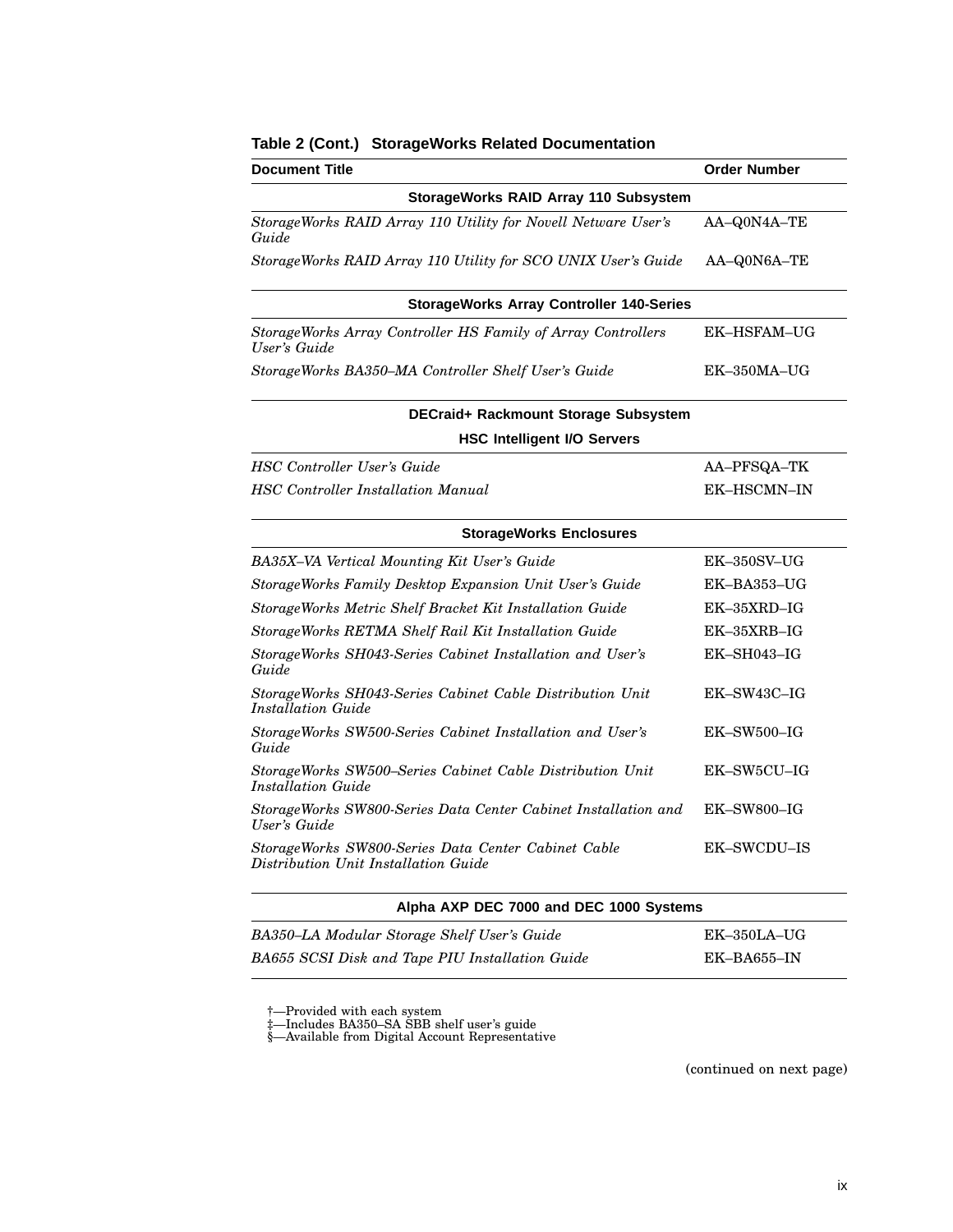| <b>Document Title</b>                                                     | <b>Order Number</b> |  |
|---------------------------------------------------------------------------|---------------------|--|
| <b>Storage Devices</b>                                                    |                     |  |
| Installation Notice—RZ73 Bus Termination and Jumper<br>Installation Guide | EK-RZ73X-IS         |  |
| RRD42 Disk Drive Owner's Manual                                           | EK-RRD42-OM         |  |
| RZ Series Disk Drive Installation Guide                                   | $EK-DRZ01-IG$       |  |
| RZ Series Disk Drive Reference Manual                                     | EK-RZXXD-RM         |  |
| RZ24 Hard Disk Drive Installation Guide                                   | EK-RZ24I-IS         |  |
| RZ26B Disk Drive Installation Guide                                       | EK-RZ26B-IN         |  |
| RZ2x Hard Disk Drive Upgrade Installation Instructions                    | EK-RZ2XH-UG         |  |
| RZ2x Series Drive Bracket Installation Sheet                              | EK-RZ2XD-UG         |  |
| <b>SCSI Signal Converter DWZZA-AA</b>                                     | EK-DWZZA-SV         |  |
| <b>SCSI Signal Converter DWZZA-MA</b>                                     | EK-DWZZM-SV         |  |
| <b>SCSI Signal Converter DWZZA-VA</b>                                     | EK-DWZAA-SV         |  |
| TLZ06 Cassette Tape Drive Installation Guide                              | <b>EK-STEXP-AD</b>  |  |
| TLZ06 Cassette Tape Drive Owner's Manual                                  | EK-TLZ06-OM         |  |
| TZ30 Cartridge Tape Drive Operator's Manual                               | EK-OTZ30-OM         |  |
| TZ30 Cartridge Tape Drive Reference Card                                  | EK-OTZ30-RC         |  |
| TZ30 Cartridge Tape Drive Technical Manual                                | EK-OTZ30-TM         |  |

#### **Table 2 (Cont.) StorageWorks Related Documentation**

| <b>General Reference Publications</b>                |             |  |
|------------------------------------------------------|-------------|--|
| Digital Systems and Options Catalogs                 |             |  |
| Small Computer System Interface, An Overview         | EK-SCSIS-OV |  |
| Small Computer System Interface, A Developer's Guide | EK-SCSIS-DK |  |

†—Provided with each system ‡—Includes BA350–SA SBB shelf user's guide §—Available from Digital Account Representative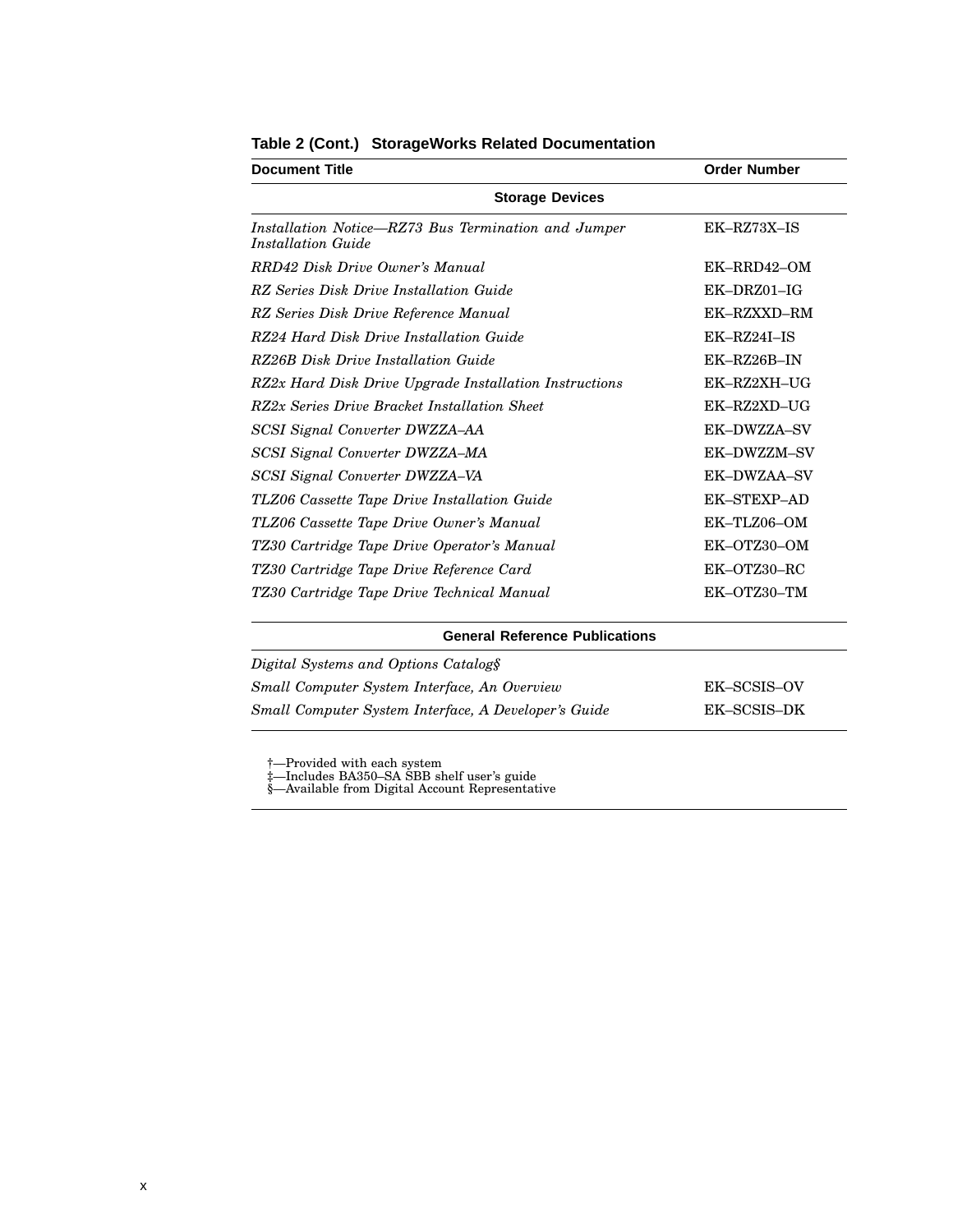# **Documentation Conventions**

The following conventions are used in this manual:

| boldface type      | Boldface type indicates the first instance of terms being defined in text,<br>in the glossary, or both. |
|--------------------|---------------------------------------------------------------------------------------------------------|
| <i>italic</i> type | Italic type indicates emphasis and complete manual titles. In the                                       |

glossary, italic type is also used to indicate cross-references.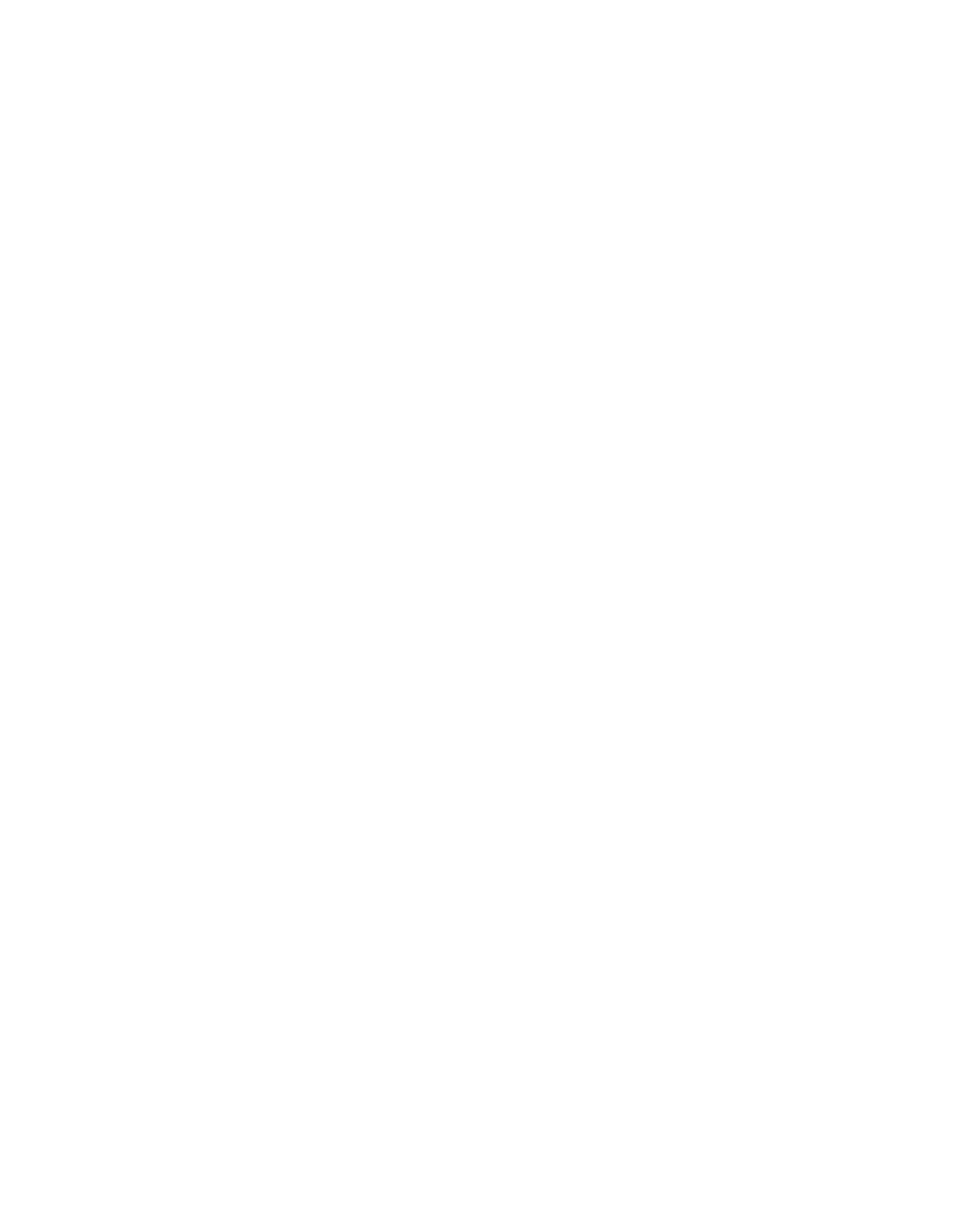# **Manufacturer's Declarations**

Following are manufacturer's declarations applicable to StorageWorks SH043-series cabinets:

#### **CAUTION**

This is a class A product. In a domestic environment, this product may cause radio interference, in which case the user may be required to take adequate measures.

**ACHTUNG !**

Dieses ist ein Gerät der Funkstörgrenzwertklasse A. In Wohnbereichen können bei Betrieb dieses Gerätes Rundfunkstörungen auftreten, in welchen Fällen die Benutzer für entsprechende Gegenmaßnahmen verantwortlich sind.

#### **ATTENTION !**

Ceci est un produit de Classe A. Dans un environment domestique, ce produit risque de créer des interférences radiélectriques, il appartiendra alors à l´utilisateur de prendre les mesures spécifiques appropriées.

#### **Note**

The equipment described in this manual is listed by the Underwriters Laboratories Incorporated and bears the UL Listing mark. SH043-series cabinets are also certified by the Canadian Standards Association and TÜV Product Service GmbH and bear both the CSA certification and TÜV GS marks. The equipment also complies with the requirements for CE-mark Class A.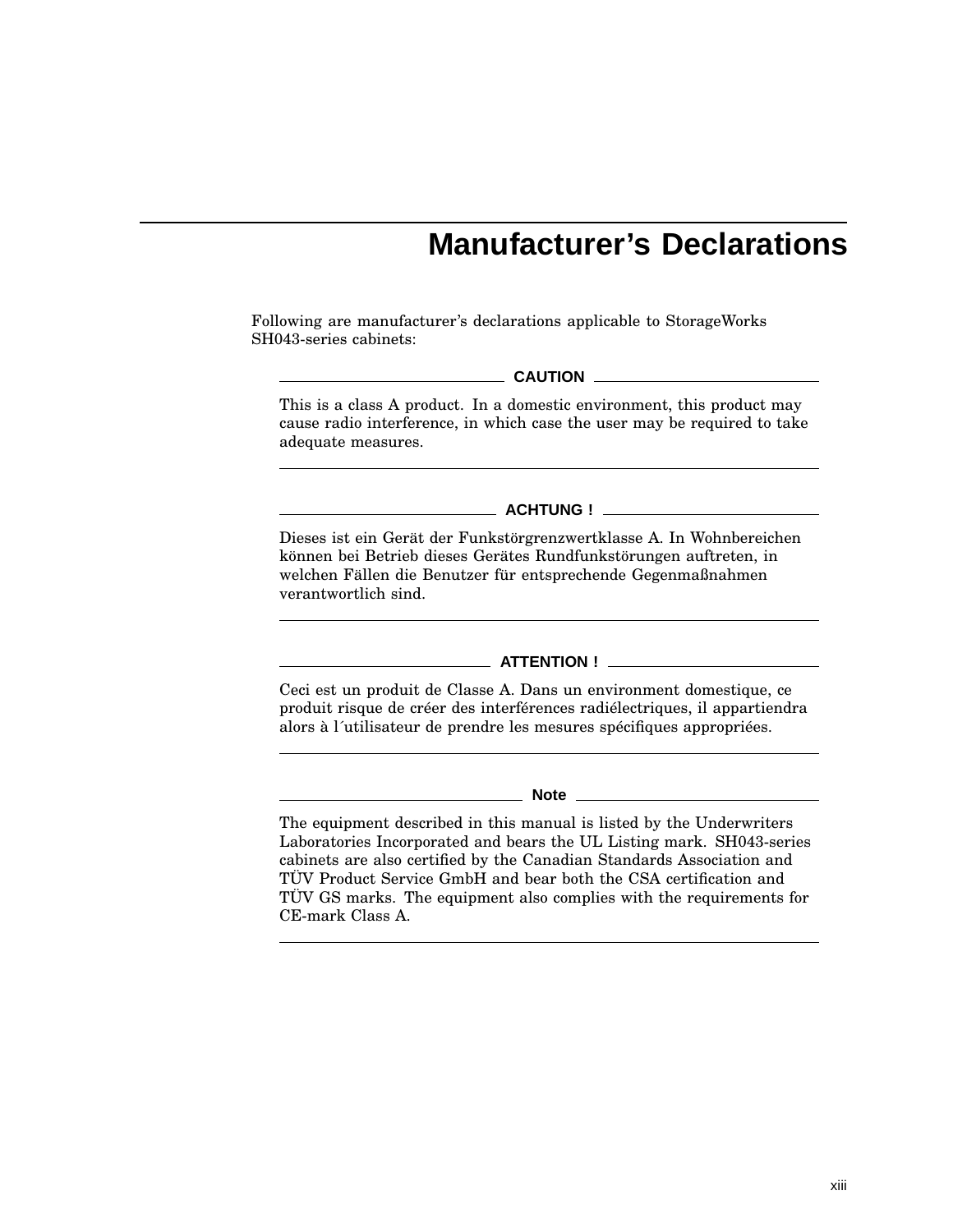Das in diesem Manual beschriebene Gerät wurde von TÜV Produkt Service GmbH auf Sicherheit geprüft and trägt das GS Zeichen. Bitte beachten Sie, daß Eingriffe in das Gerät, Reparaturen oder der Einbau von Erweiterungen nur von Digital Personal erfolgen darf, da sonst die GS Zulassung ungültig wird. Die Zulassung wird auch ungültig, wenn nicht von Digital qualifizierte Speichererweiterungen eingebaut werden. Das Gerät muß so aufgestellt werden, daß die Steckdose frei zugänglich

ist.

|                                                                                                                                            | <b>Sound Power Level</b><br>$L_{WAd}$ , B‡ |         | <b>Sound Pressure Level</b><br>$L_{p,Am}$ , dBA<br>(Bystander Positions) |         |
|--------------------------------------------------------------------------------------------------------------------------------------------|--------------------------------------------|---------|--------------------------------------------------------------------------|---------|
| <b>Productt</b>                                                                                                                            | Idle                                       | Operate | Idle                                                                     | Operate |
| SH043 cabinet only                                                                                                                         | 0.0                                        | 0.0     | 0.0                                                                      | 0.0     |
| SH043 with 2 BA350–MA shelves,<br>each containing 2 HSJ40 controllers<br>and 8 SHDZZ-ZZ shelves, each<br>containing 6 SHZBZ-ZZ disk drives | 7.0                                        | 7.0     | 50.0                                                                     | 51.0    |
| Per device when installed in SH043                                                                                                         |                                            |         |                                                                          |         |
| SHDZZ-ZZ shelf containing<br>6 SHZBZ-ZZ disk drives                                                                                        | 5.7                                        | 5.7     | 39                                                                       | 39      |
| BA350–MA shelf with 2 HSJ40 controllers                                                                                                    | 5.6                                        | 5.6     | 39                                                                       | 39      |
|                                                                                                                                            | <b>Sound Power Level</b><br>$L_{WAA}$ , B‡ |         | <b>Sound Pressure Level</b><br>$L_{p,Am}$ , dBA<br>(Operator Positions)  |         |
| <b>Productt</b>                                                                                                                            | Idle                                       | Operate | ldle                                                                     | Operate |
| SH043 cabinet only                                                                                                                         | 0.0                                        | 0.0     | 0.0                                                                      | 0.0     |
| SH043 with 2 BA350-MA shelves,<br>each containing 2 HSJ40 controllers<br>and 8 SHDZZ-ZZ shelves, each<br>containing 6 SHZBZ-ZZ disk drives | 7.0                                        | 7.0     | 50.0                                                                     | 51.0    |
| Per device when installed in SH043                                                                                                         |                                            |         |                                                                          |         |
| SHDZZ-ZZ shelf containing<br>6 SHZBZ-ZZ disk drives                                                                                        | 5.8                                        | 5.8     | 46                                                                       | 46      |
| BA350-MA shelf with 2 HSJ40 controllers                                                                                                    | 5.7                                        | 5.7     | 46                                                                       | 46      |
| † Current values for specific configurations are available from Digital representatives.                                                   |                                            |         |                                                                          |         |

#### **Table 3 Acoustics—Preliminary Declared Values per ISO 9296 and ISO 7779**

 $\ddagger$  1 B = 10 dBA

#### **Note**

Table 4 is a translation of the English language specifications in Table 3 into the German language.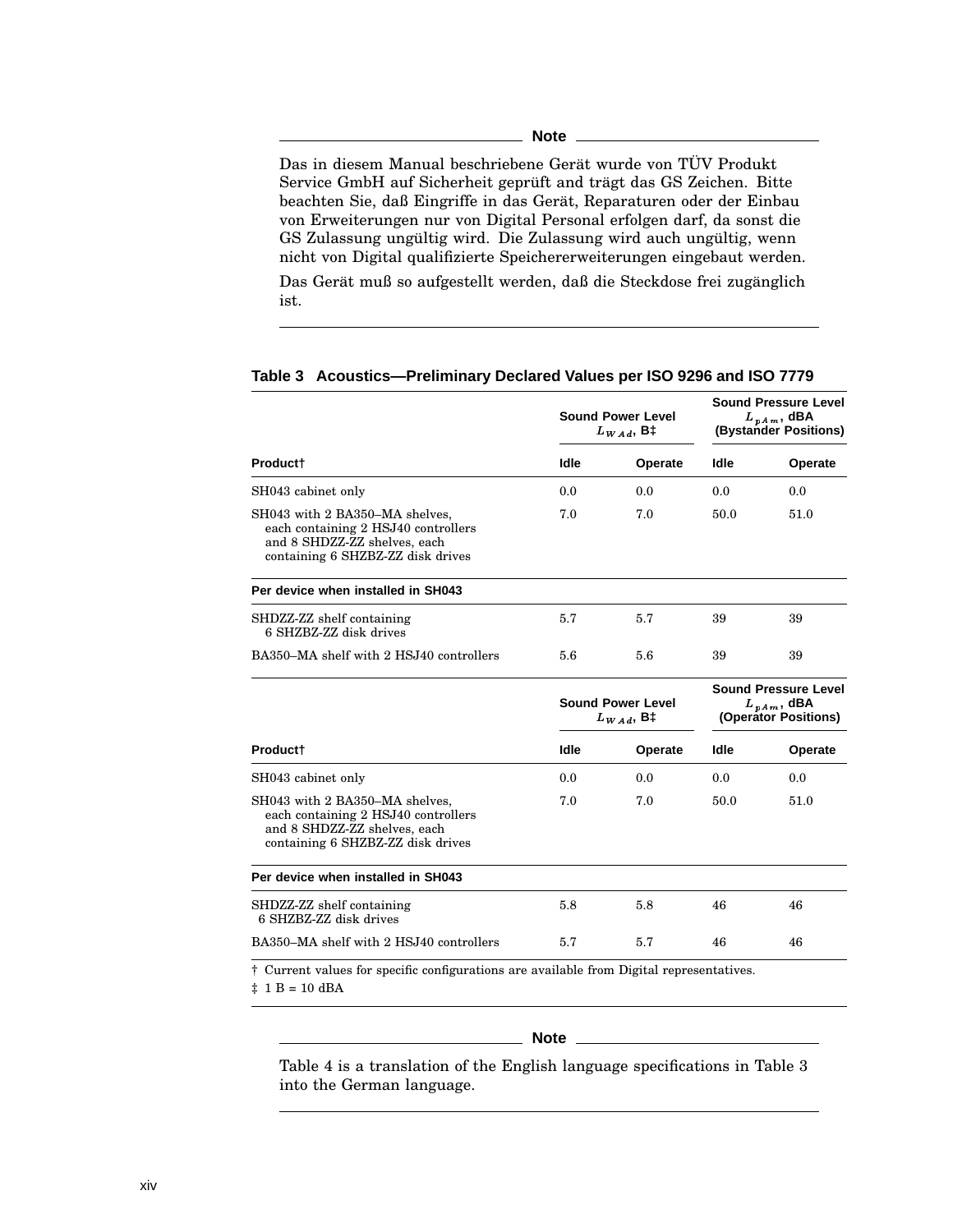|                                                                                                                                                 | Schalleistungspegel                   | $L_{WAd}$ , B‡ | Schalldruckpegel                                            | $L_{p,Am}$ , dBA<br>(Beistehende Position) |
|-------------------------------------------------------------------------------------------------------------------------------------------------|---------------------------------------|----------------|-------------------------------------------------------------|--------------------------------------------|
| Gerät†                                                                                                                                          | Leerlauf                              | <b>Betrieb</b> | Leerlauf                                                    | <b>Betrieb</b>                             |
| nur SH043 Kabinett                                                                                                                              | 0,0                                   | 0,0            | 0,0                                                         | 0,0                                        |
| SH043 mit 2 BA350-MA shelves,<br>jedes bestückt mit 2 HSJ40 controllers<br>und 8 SHDZZ-ZZ shelves, jedes<br>bestückt mit 6 SHZBZ-ZZ disk drives | 7,0                                   | 7,0            | 50,0                                                        | 51,0                                       |
| Pro Gerät installiert im SH043                                                                                                                  |                                       |                |                                                             |                                            |
| SHDZZ-ZZ shelf mit<br>6 SHZBZ-ZZ disk drives                                                                                                    | 5,7                                   | 5,7            | 39                                                          | 39                                         |
| BA350-MA shelf mit 2 HSJ40 controllers                                                                                                          | 5,6                                   | 5,6            | 39                                                          | 39                                         |
|                                                                                                                                                 | Schalleistungspegel<br>$L_{WAd}$ , B‡ |                | Schalldruckpegel<br>$L_{pA m}$ , dBA<br>(Bediener Position) |                                            |
| Gerät†                                                                                                                                          | Leerlauf                              | <b>Betrieb</b> | Leerlauf                                                    | <b>Betrieb</b>                             |
| nur SH043 Kabinett                                                                                                                              | 0,0                                   | 0,0            | 0,0                                                         | 0,0                                        |
| SH043 mit 2 BA350-MA shelves,<br>jedes bestükt mit 2 HSJ40 controllers<br>und 8 SHDZZ-ZZ shelves, jedes<br>bestükt mit 6 SHZBZ-ZZ disk drives   | 7,0                                   | 7,0            | 50,0                                                        | 51,0                                       |
| Pro Gerät installiert im SH043                                                                                                                  |                                       |                |                                                             |                                            |
| SHDZZ-ZZ shelf mit<br>6 SHZBZ-ZZ disk drives                                                                                                    | 5,8                                   | 5,8            | 46                                                          | 46                                         |
| BA350-MA shelf mit 2 HSJ40 controllers                                                                                                          | 5,7                                   | 5,7            | 46                                                          | 46                                         |

#### **Table 4 Schallemissionswerte—Vorläufige Werteangaben nach ISO 9296 und ISO 7779/DIN EN27779**

erhältlich.

 $\ddagger$  1 B = 10 dBA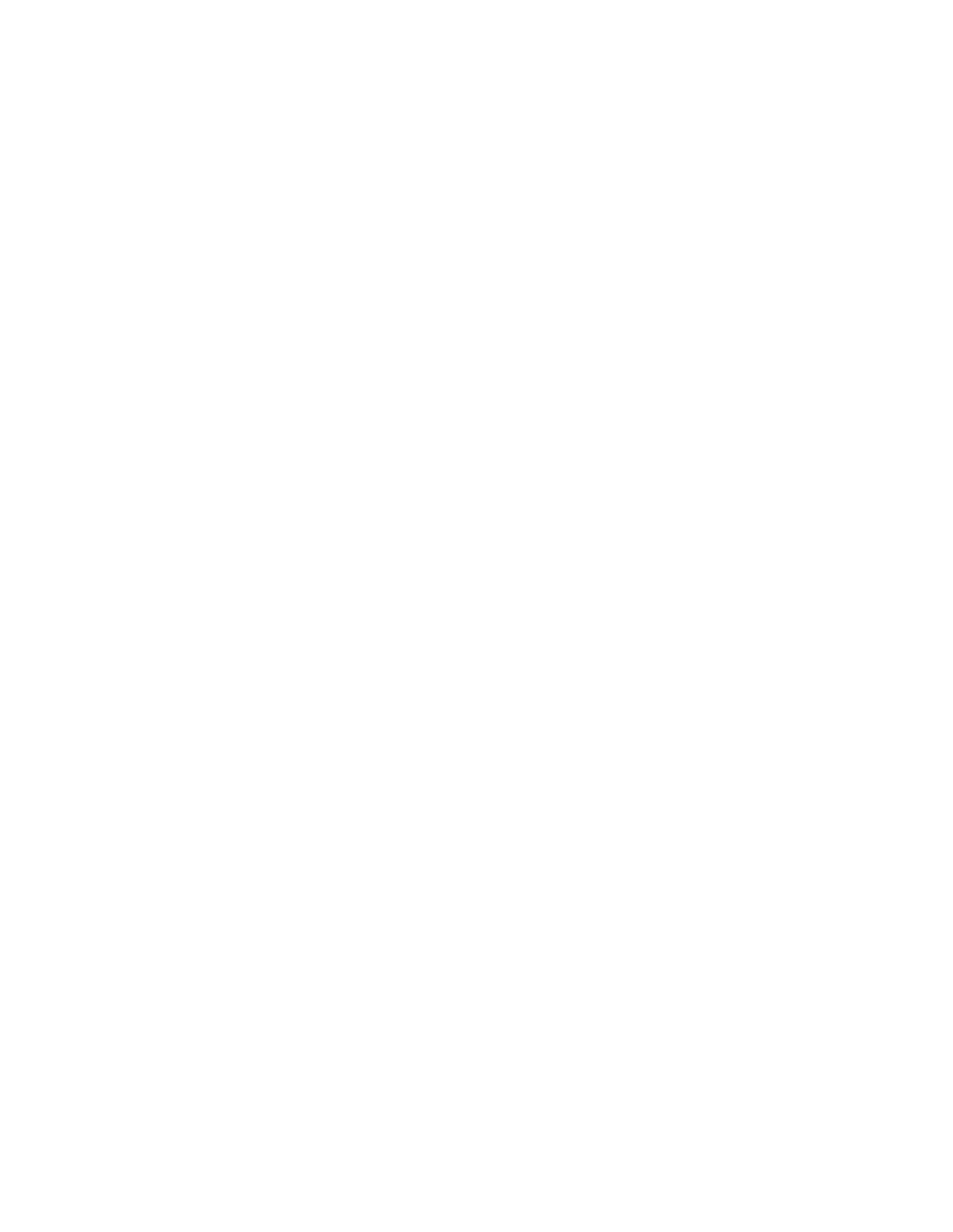# **1 Introduction**

This chapter presents an overview, a description of major components, and a discussion of power options for StorageWorks SH043-series cabinets.

### **1.1 Overview**

The SH043-series cabinet, shown in Figure 1–1, is a member of Digital's StorageWorks family of modular enclosures. The 600 mm (23.62 inch) wide cabinet provides an attractive enclosure with rackmount space and primary power for up to 10 StorageWorks shelves of different types. Up to 8 StorageWorks shelves can be used in conjunction with 2 TZLX-series tape drives. The cabinet can accommodate both data storage and controller/data storage combinations. The cabinet and its StorageWorks shelves can be configured with dual ac power capability for power redundancy.

SH043-series cabinets offer a versatile, modular solution to array storage problems. You may use them in both open-office and data center applications. You may order the cabinet in a variety of preconfigured subsystem versions with such options as mixed storage device types and storage, controller, or power redundancy. You may also order custom configurations to meet your specific needs. The modularity of the cabinet and its components offers efficient and cost-effective upgrade paths.

Specifications for SH043-series cabinets are shown in Table 1–1.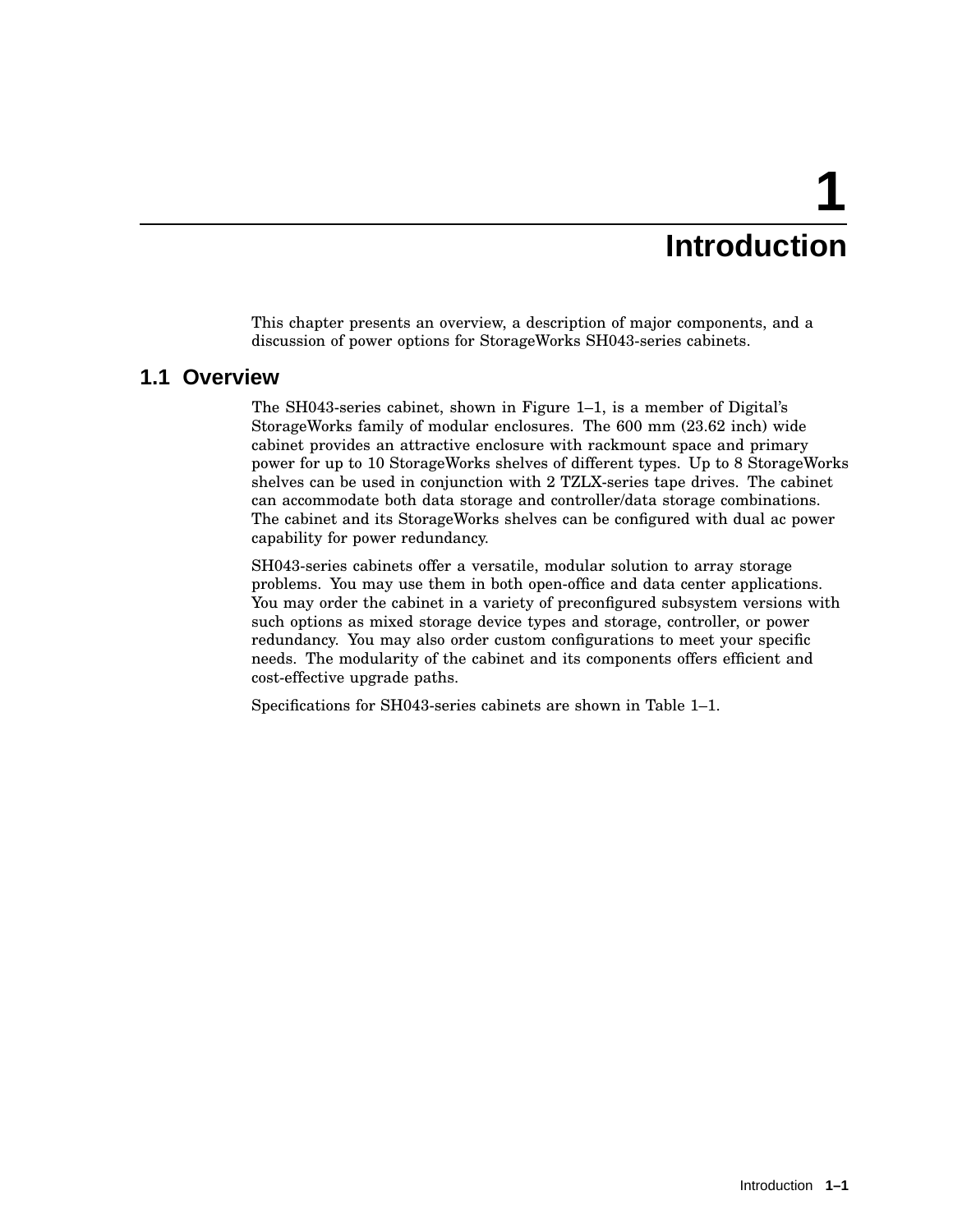



**1–2** Introduction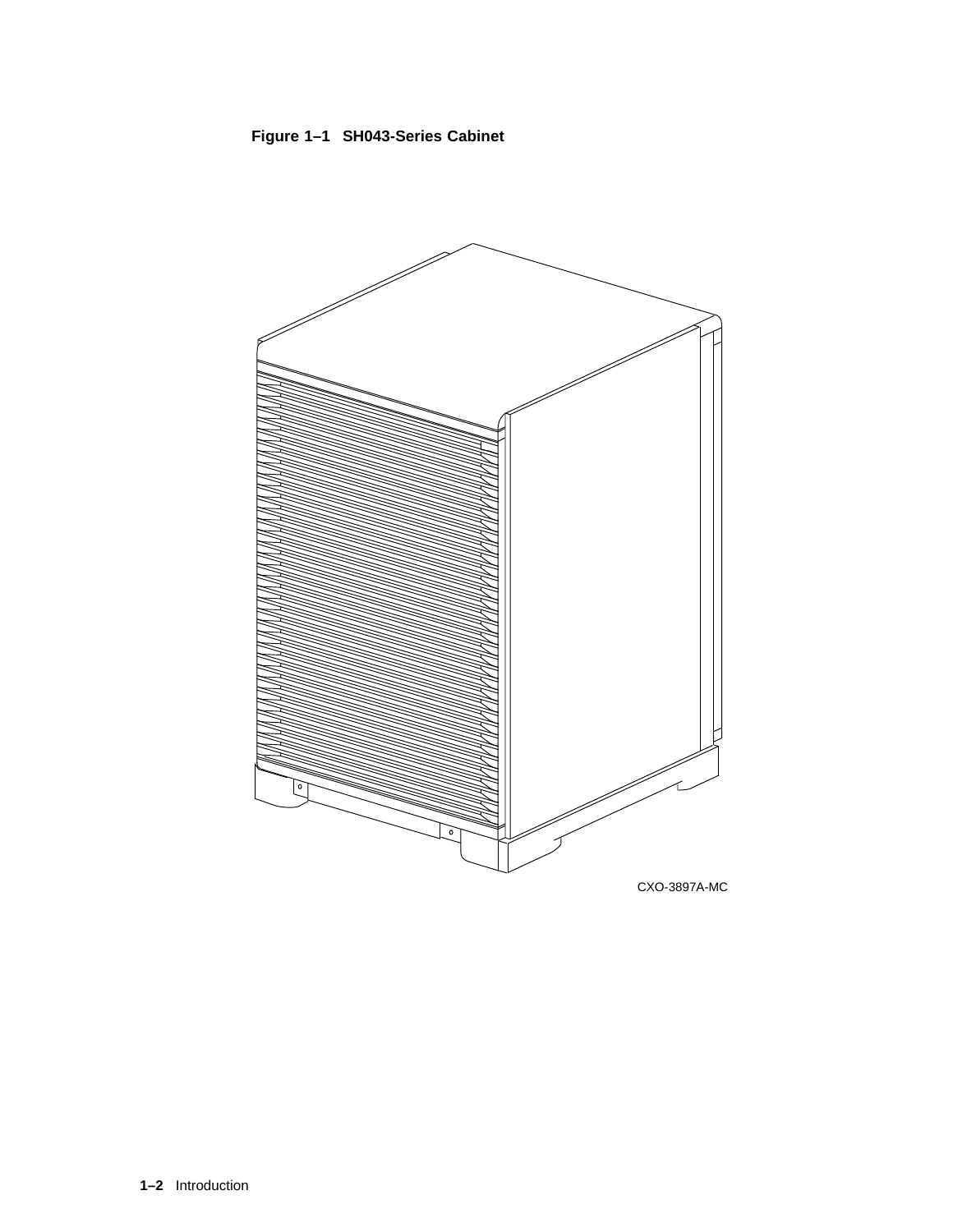| <b>Characteristic</b>                                                                                                  | <b>Specification</b>                                                                                                                            |
|------------------------------------------------------------------------------------------------------------------------|-------------------------------------------------------------------------------------------------------------------------------------------------|
| Dimensions (nominal)                                                                                                   | 110.00 cm (43.31 in) height, 60.00 cm (23.62<br>in) width, $87.25 \text{ cm}$ $(34.35 \text{ in}) \text{ depth}$                                |
| Weight                                                                                                                 |                                                                                                                                                 |
| Empty cabinet (only 1 CDU installed)<br>Empty cabinet with shipping                                                    | 140 kg $(309$ lb)                                                                                                                               |
| packaging<br>Maximum configuration (2 BA350-<br>MA shelves, 8 SHDZZ-ZZ shelves<br>with 6 SHZBZ-ZZ disk drives in each, | 160 kg $(353 \text{ lb})$                                                                                                                       |
| 2 CDU <sub>s</sub> )                                                                                                   | 290 kg (639 lb)                                                                                                                                 |
| Agency compliance                                                                                                      | FCC, UL, CSA, TÜV, and CE-mark                                                                                                                  |
| Electrical rating                                                                                                      |                                                                                                                                                 |
| $SW5xx-AC$                                                                                                             | $100-120$ volts, 60 Hz, single phase, 20<br>amperes                                                                                             |
| $SW5xx-AD$                                                                                                             | 100-120/200-240 volts, 50/60 Hz, single<br>phase, $20/16$ amperes                                                                               |
| Temperature                                                                                                            | +10 °C to +35 °C (+50 °F to +95 °F)<br>Reduce rating by $1.8^{\circ}$ C for each 1000 m<br>altitude $(1.0^{\circ}$ f for each 1000 ft altitude) |
| Humidity                                                                                                               | 10 to 85 percent at maximum wet bulb<br>temperature of $+32^{\circ}$ C ( $+90^{\circ}$ F) and minimum<br>dew point of $+2$ °C ( $+36$ °F)       |

**Table 1–1 SH043-Series Cabinet Specifications**

| <b>Recommended Environmental Limitst</b> |                                                                                                                                                   |  |
|------------------------------------------|---------------------------------------------------------------------------------------------------------------------------------------------------|--|
| <b>Operating environment</b>             |                                                                                                                                                   |  |
| Temperature                              | 18 °C to 24 °C (64.4 °F to 75.2 °F) with an<br>average rate of change of $3^{\circ}$ C/hour maximum<br>and a step change of $3^{\circ}$ C or less |  |
| Relative humidity                        | 40 to 60 percent (noncondensing) with a step<br>change of 10 percent or less (noncondensing)                                                      |  |
| Altitude                                 | Up to $2400 \text{ m}$ (8000 ft)                                                                                                                  |  |
| Air quality<br>(maximum particle count)  | Not to exceed 500,000 particles per cubic foot<br>of air at a size of 0.5 micron or larger                                                        |  |
| Nonoperating environment                 |                                                                                                                                                   |  |
| Temperature                              | $-40^{\circ}$ C to +66 $^{\circ}$ C (-40 $^{\circ}$ F to +151 $^{\circ}$ F)                                                                       |  |
| Relative humidity                        | 10 to 80 percent noncondensing                                                                                                                    |  |
| Altitude                                 | 4900 m $(16,000 \text{ ft})$                                                                                                                      |  |

†These limits are for optimum equipment performance and reliability.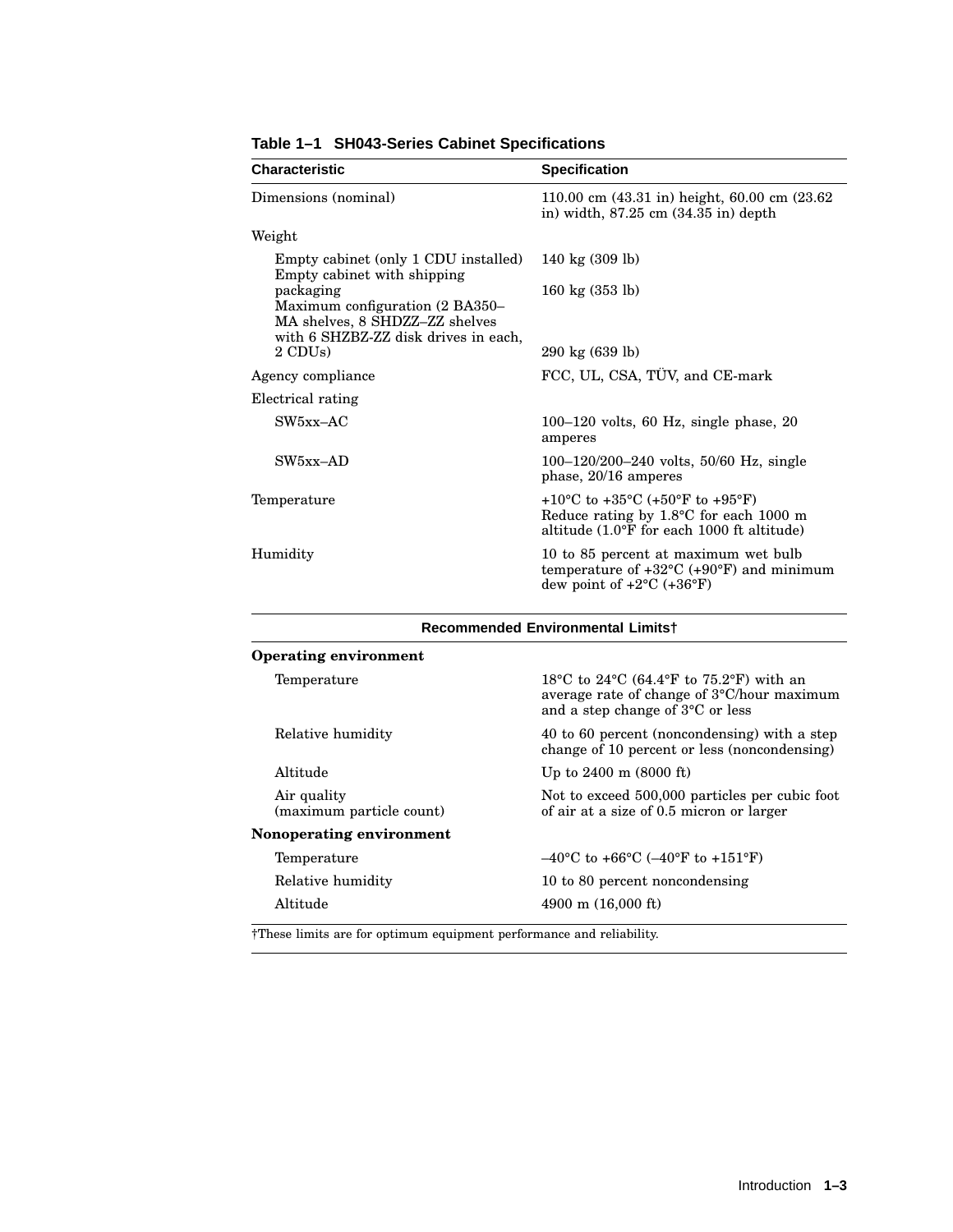# **1.2 Major Components**

The major components of the SH043-series cabinet are shown in Figures 1–2 and 1–3 and are as follows:

- Cabinet—The cabinet is a general-purpose enclosure that provides rackmount capability for standard 44.5 cm (17.5 inch) wide components. The cabinet uses a standard metric rackmount bolt pattern with holes on 25 mm (.98 inch) centers. Hinged front and rear doors and removable side panels allow easy access to the cabinet interior. Casters and leveler feet are provided to facilitate placement of the cabinet, and base trim **skirts** are provided to enhance its appearance.
- Shelf brackets—Movable **shelf brackets** within the cabinet can be configured to hold any of the StorageWorks shelf types. Six shelf positions may be used in the front of the cabinet and four in the rear. Storage shelves may generally be installed in any of the usable shelf positions, although some limitations may be imposed by either weight or cable length restrictions. One shelf position in the rear of the cabinet is reserved for power **cable distribution unit (CDU)** installation, and one is left open for proper airflow.
- SBB shelves—**StorageWorks building block (SBB) shelves** are designed to house any of the SBBs in the StorageWorks family. The shelves can accept one or two power supply SBBs as well as a number of peripheral device SBBs. SBB shelves provide the mechanical mounting, power, and signal interfaces for the SBBs they house. The shelves are 445 mm (17.5 inch) in width and are designed to slide into the shelf brackets.
- SBBs—StorageWorks building blocks (SBBs) are modular computer peripheral devices or power units from the StorageWorks family. SBBs may be disk drives, tape drives, shelf power supplies, battery backup units, or other types of peripherals conforming to the **Small System Computer Interface 2 (SCSI–2)** specification. They are housed in both 3½-inch and 5¼-inch wide modular carriers designed to plug into slots in SBB shelves. Connectors on the rear of each SBB mate with connectors in the SBB shelf to provide the electrical interface between the two units.
- Controller shelves—Controller shelves are StorageWorks shelves designed specifically to house SCSI–2 peripheral controller and cache memory modules. These shelves may also accept one or two power supply SBBs. Controller shelves provide the mechanical mounting, power, and signal interfaces for the units they house. The cabinet allows for the mounting of one controller shelf in the front and one in the rear. Digital's SHZ1Z-ZZ, and SHZ2Z-ZZ controllers are both qualified for use with the SH043-series cabinet. In special situations, different controller types can be installed within the same cabinet.
- CDUs—Cable distribution units (CDUs) provide the connections necessary to distribute ac power to the shelves in the SH043 cabinet. CDUs also provide surge and spike protection, along with a circuit breaker to control the incoming ac power. As an option, two CDUs can be configured with an auxiliary ac power source to provide redundant primary power within the cabinet.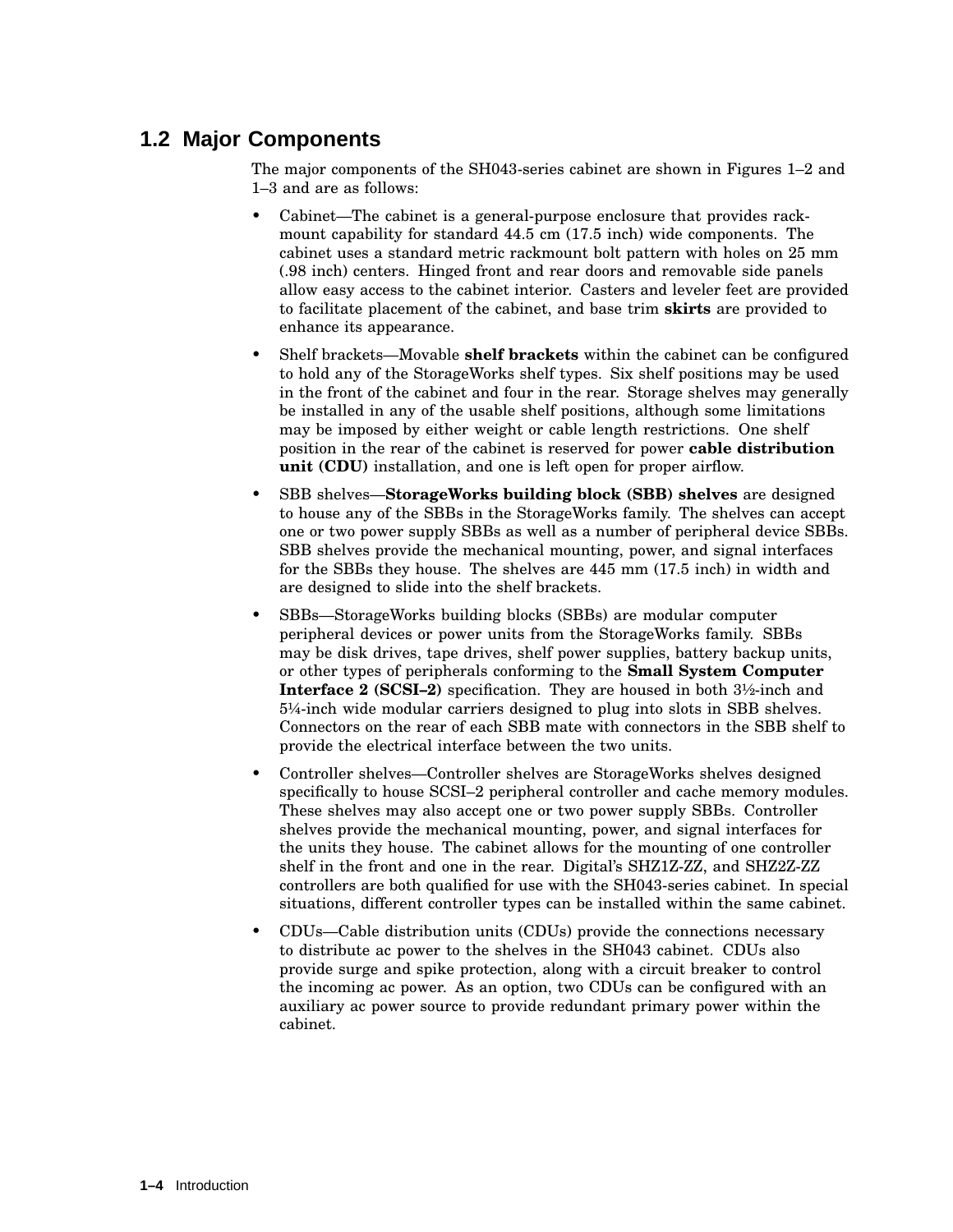

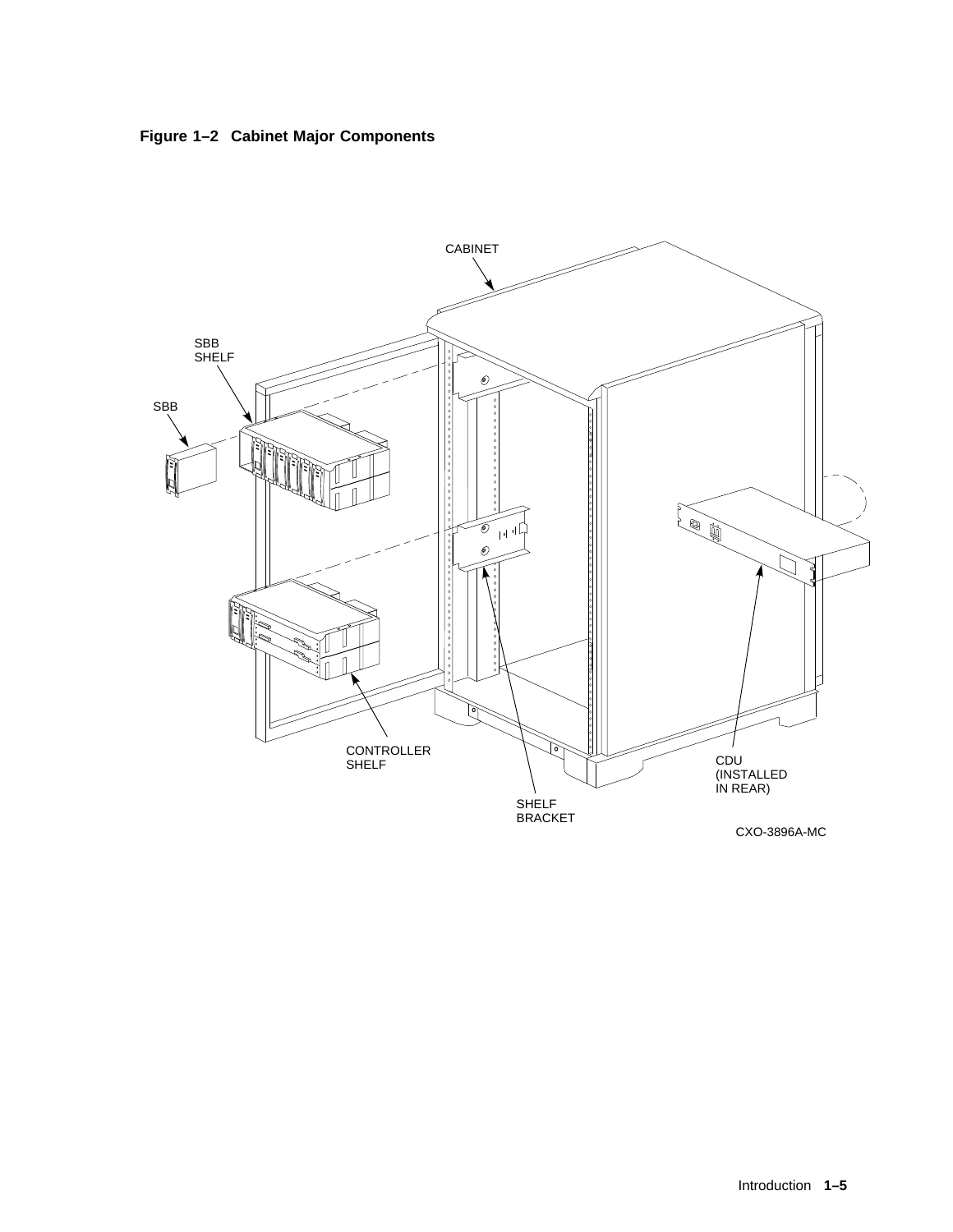• TZLX-series tape drives—Up to two TZLX-series tape drives can be installed in the upper area of the cabinet, as shown in Figure 1–3. A **chassis rail** is used to support the tape drive from one side.

**Figure 1–3 TZLX-Series Tape Drive**

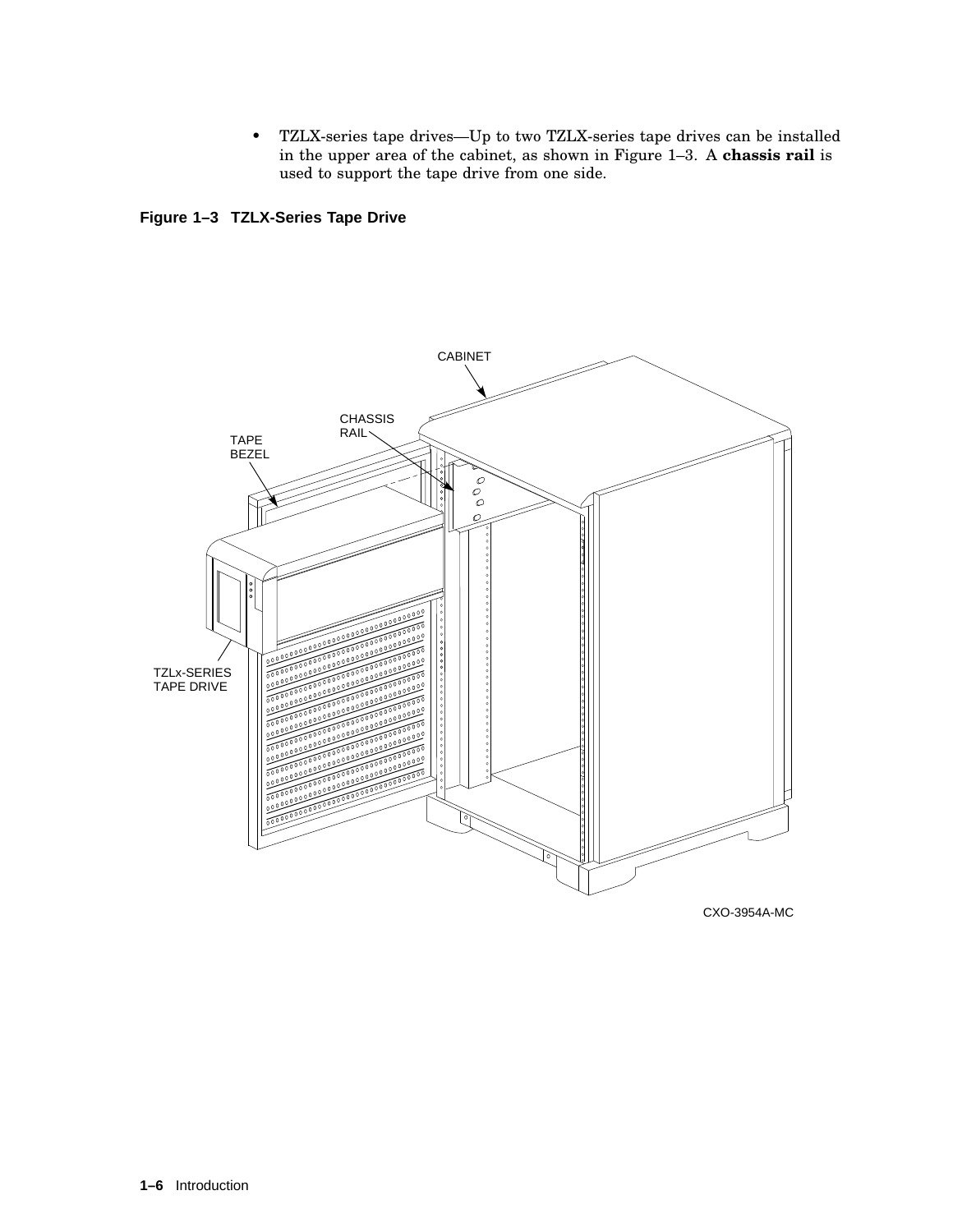# **1.3 Power Configurations**

The ac power distribution within the SH043-series cabinet can be configured in one of the following three ways to provide the desired level of power redundancy to the cabinet's shelf-mounted peripheral devices:

- **Single cabinet power configuration**
- **Dual shelf power configuration**
- **Dual cabinet power configuration**

A description of each configuration option follows.

#### **1.3.1 Single Cabinet Power Configuration**

In the single cabinet power configuration, shown in Figure 1–4, a single ac power source and CDU (A) are used to supply ac power to a single **ac power supply** (A) in each shelf. This is the normal configuration for the cabinet, and it provides no power redundancy to shelf peripheral devices.

#### **Figure 1–4 Single Cabinet Power Configuration**



CXO-3937A-MC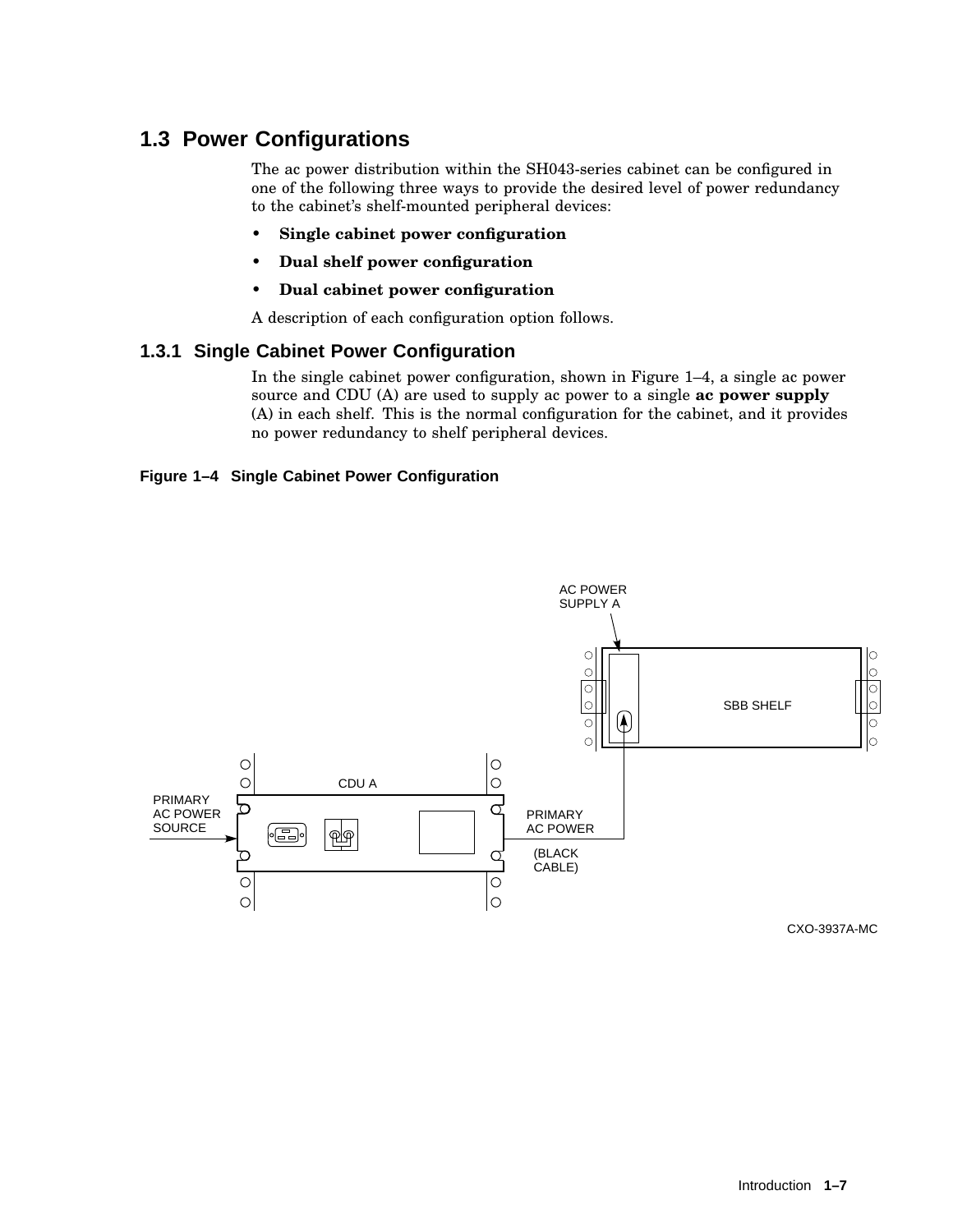#### **1.3.2 Dual Shelf Power Configuration**

In the dual shelf power configuration, shown in Figure 1–5, a single primary power source and CDU (A) are used to supply ac power to two ac power supplies (A and B) in each shelf. If either power supply fails, the shelf remains powered by the other supply. This configuration provides shelf power supply redundancy to the shelf's peripheral devices. The cabinet supports a maximum of six shelves in the dual shelf power configuration.

#### **Figure 1–5 Dual Shelf Power Configuration**



CXO-3938A-MC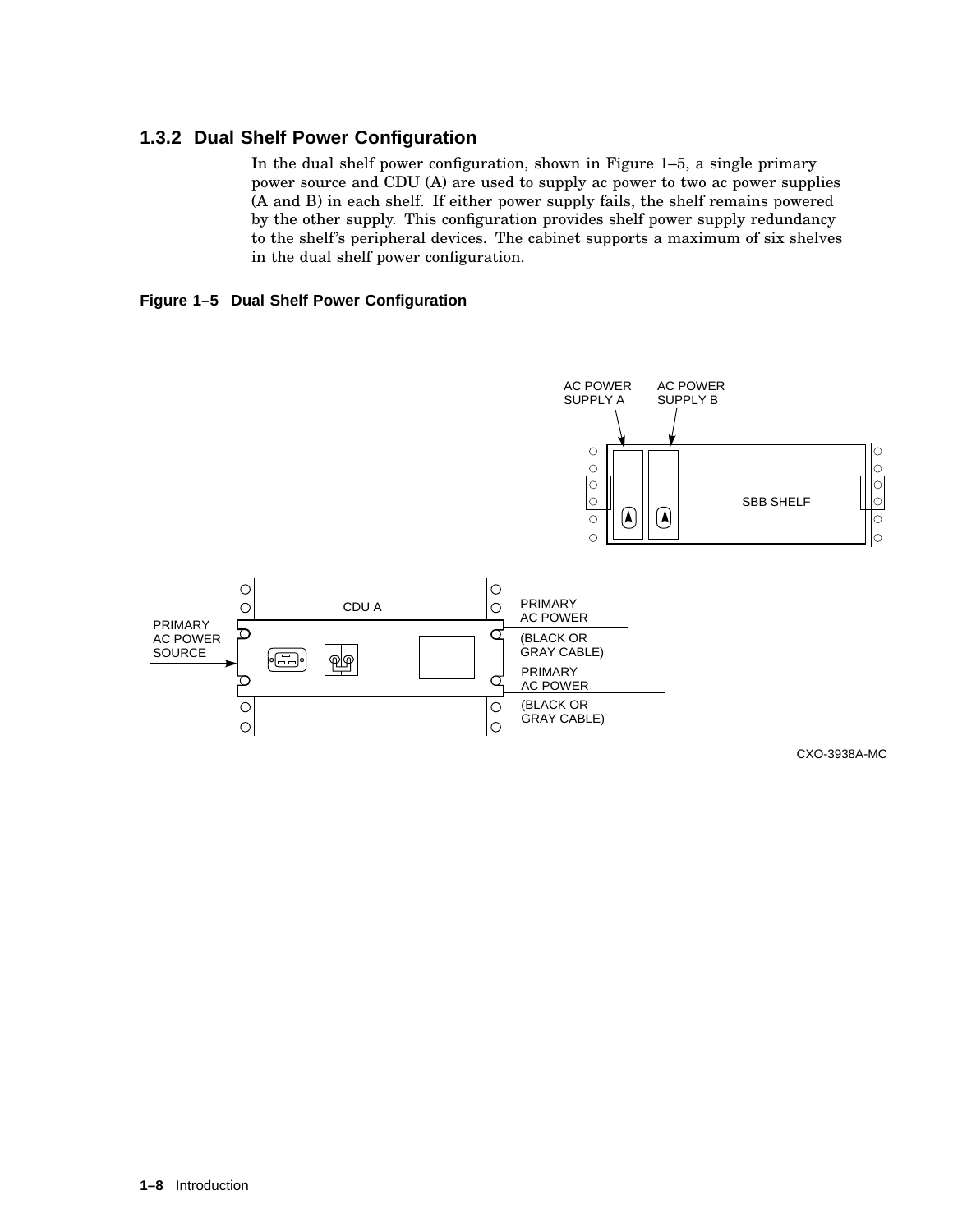#### **1.3.3 Dual Cabinet Power Configuration**

In the dual cabinet power configuration, shown in Figure 1–6, an auxiliary power source and a second CDU (B) are used to supply ac power to a second ac power supply (B) in each shelf. If the primary power source, CDU A, or ac power supply A fails, the shelf remains powered by ac power supply B. This configuration provides complete power redundancy to the shelf's peripheral devices.





CXO-3936A-MC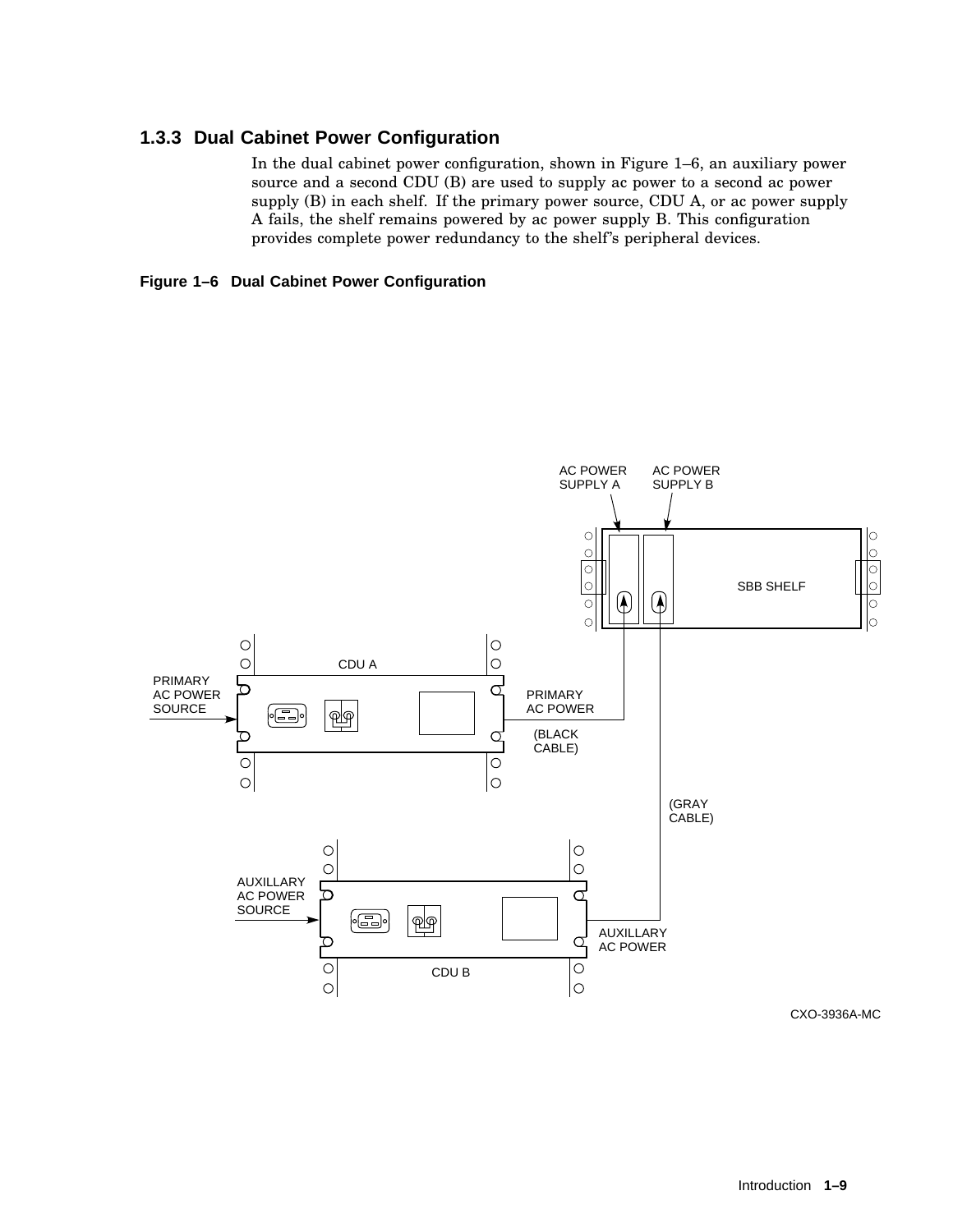# **1.4 Cabinet Cooling System**

Each StorageWorks shelf contains two rear-mounted **blowers** that move heat from the shelf into the cabinet interior. The cabinet structure is such that heated air moves from the cabinet interior up and out through the unused shelf positions in the rear. It is then exhausted through the rear door. Logic signals allow the status of the shelf blowers to be monitored by the host system.

**Filler panels** and **air separation panels** are used to properly route heated air through the cabinet. Filler panels are flat plates that serve as covers for unused shelf positions. Air separation panels are small baffles that mount just above and outside the upper-most shelf in each side of the cabinet to prevent heated air from being drawn down between the cabinet door and the shelf. Such air would be drawn back into the shelf and would interfere with proper cooling.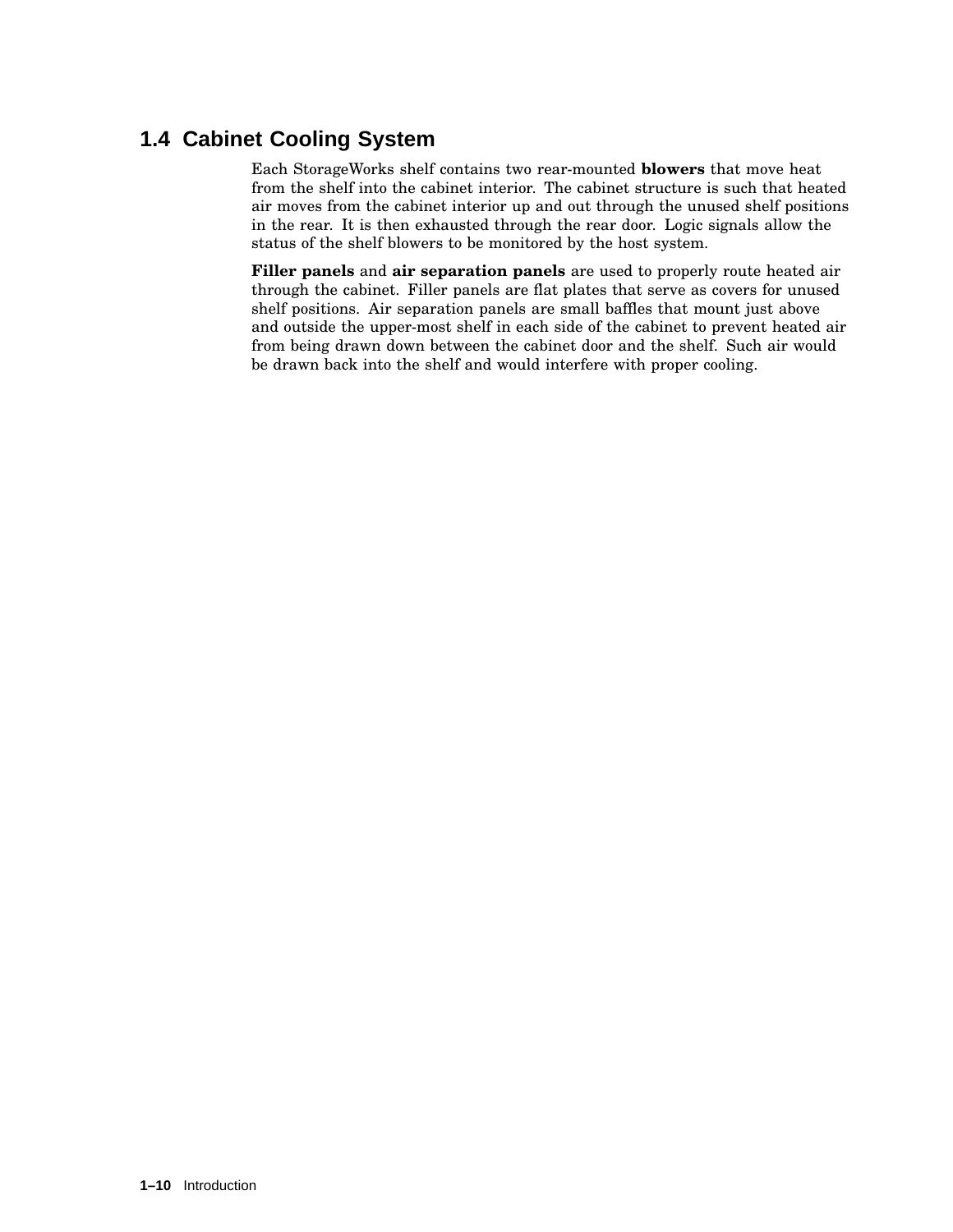# **2 Site Preparation**

This chapter presents the information necessary to prepare a site for the installation of the StorageWorks SH043-series cabinet.

### **2.1 General Considerations**

SH043-series cabinets are intended for installation in Class A computer room environments. Before installing the cabinet, make sure that the following conditions have been met:

- The primary power source can supply the required amount of ac power, as specified in Table 1–1.
- The site's primary power receptacles are the correct versions for the power plugs provided with the cabinet. The SH043-ZZ cabinet is supplied with a power cable that has an IEC 309 plug.)
- The site floor can safely bear the weight of the cabinet, as specified in Table 1–1. Keep in mind that the entire weight of the cabinet is borne by the small surface area of the four leveler feet when the cabinet is installed in its final position.
- Adequate space is provided around the cabinet for opening the front and rear doors, for accessing cables, and for adequate airflow. SH043-series cabinets are not designed to be fastened to adjacent cabinets. See Figure 2–1 for specific space requirements.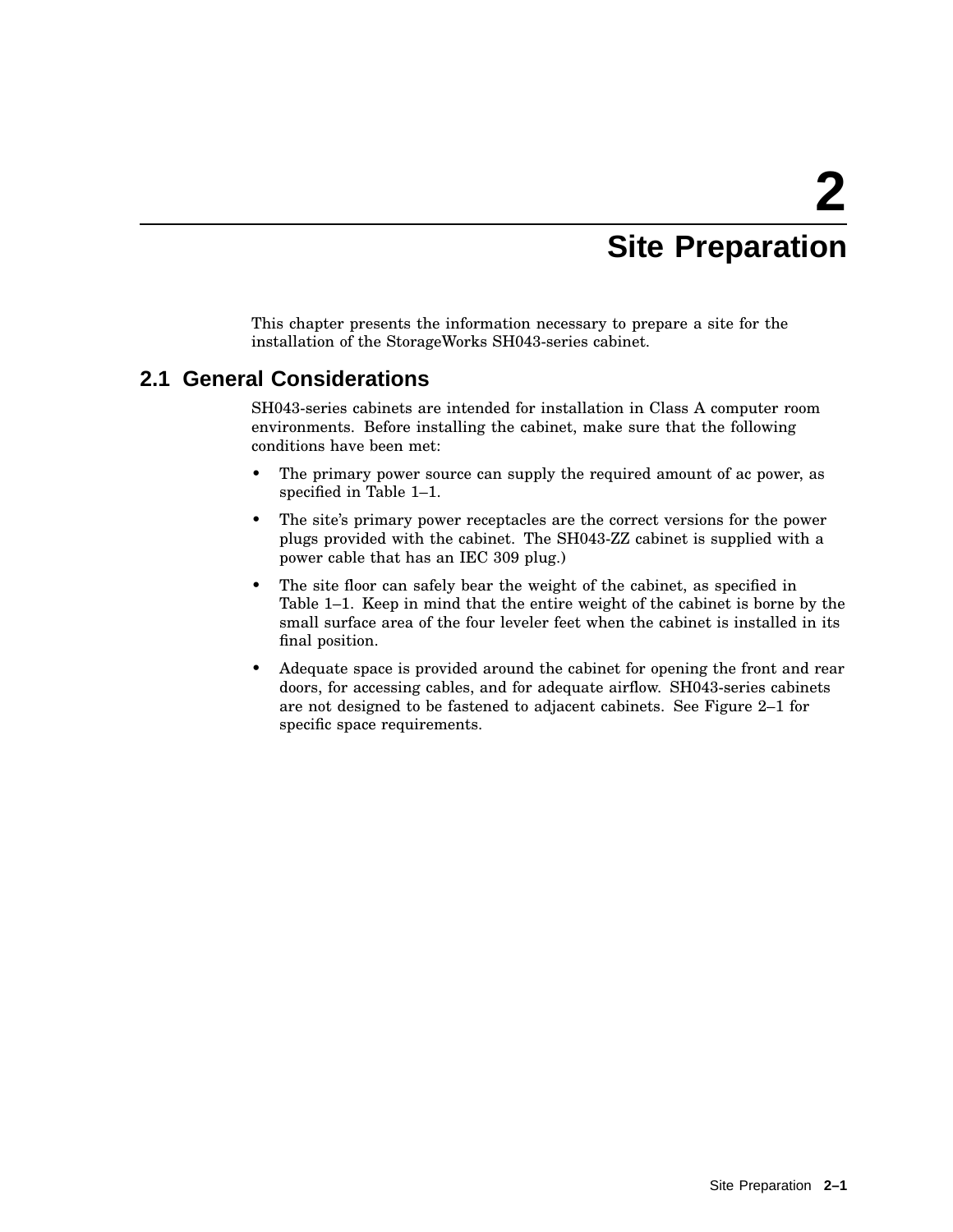

#### **Figure 2–1 Minimum Installation Clearances**

- The cabinet is positioned to allow external interface cables to reach to the appropriate system units.
- If the cabinet is to be positioned next to other enclosures, there is sufficient service loop in any connecting cables to allow the cabinet to be moved out for access.

## **2.2 Equipment Grounding**

SH043-series cabinets are normally connected to other equipment by one or more interface buses. For both safety and reliable operation, proper grounding is required between the cabinet and other equipment.

#### **WARNING**

If enclosures are not connected to a common ground, there is a potential for a personal injury as a result of electric shock.

#### **WARNING**

When connecting a terminal to a controller within the cabinet, proper grounding is required to prevent personnel injury and equipment damage. For optimum safety and performance, it is recommended that the terminal be powered by one of the two utility IEC outlets on the back of each cable distribution unit (CDU). A spare power cord is furnished with each cabinet for this purpose.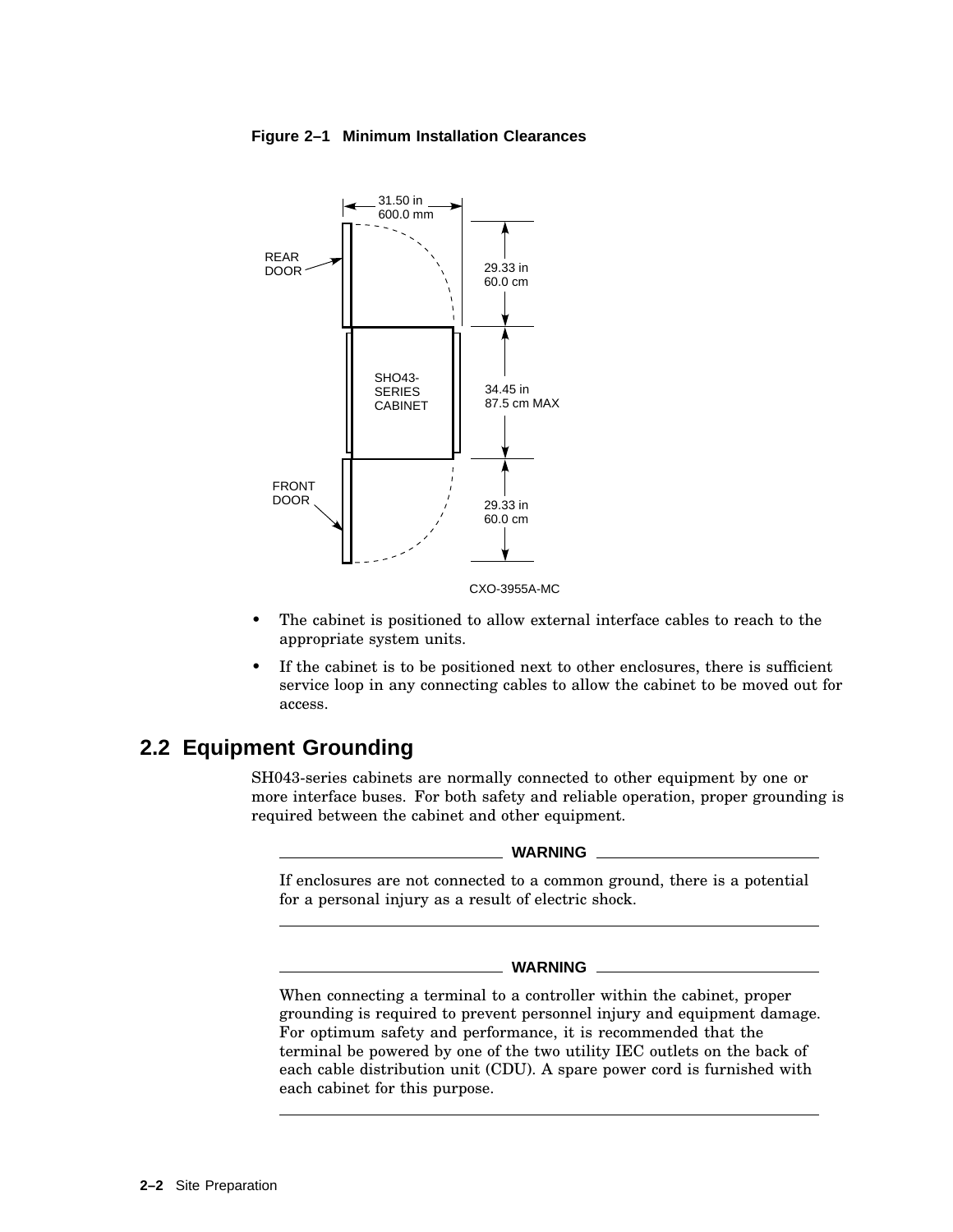If ground offset voltages generated in the power distribution system are excessive, data transmission across interface buses can be affected. Significant performance degradation or possible data corruption could result. SH043-series cabinets are shipped with a ground strap (Digital part number 12–13756–A8) that is connected to the rear of the unit. For optimum safety and performance, Digital recommends that the ground strap be connected to the chassis of the **host** system.

Make sure that site power distribution systems meet local electrical codes prior to the installation of SH043-series cabinets.

To make sure that the power distribution system will perform satisfactorily, a power system survey should be done before installation. The following areas should be investigated:

- Do all outlets have power ground connections?
- Do the power cables on all equipment at the site have grounding prongs?
- Are all power outlet neutral connections isolated from ground?
- Are the grounds for all outlets connected to the same power distribution panel?
- Are all devices that are connected to the same breaker as the SH043 cabinet Underwriter's Laboratories (UL) or International Electrotechnical Commission (IEC) approved?

#### **CAUTION**

If there is a deficiency found in any area during the power survey, a qualified electrician must correct it before installation may begin. Failure to resolve power survey deficiencies before installing the equipment may result in personnel injury as a result of electric shock.

If no problems are found during the survey, the site grounding system may be considered to be adequate for personnel safety and reliable SH043-series cabinet operation.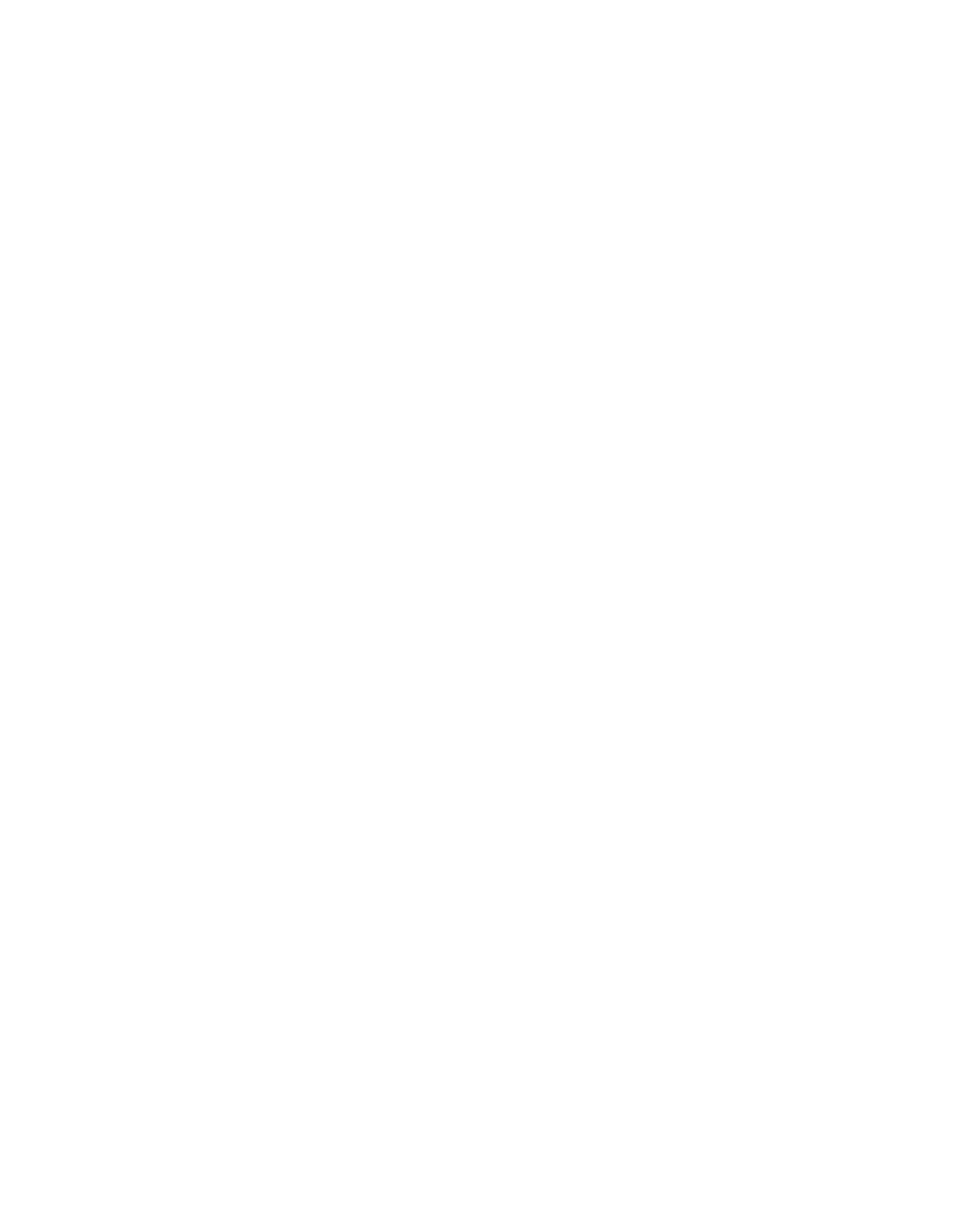# **Unpacking and Installation**

This chapter describes the unpacking, installation, inspection, and powering of StorageWorks SH043-series cabinets.

#### **3.1 Unpacking the Cabinet**

SH043-series cabinets are packed in a corrugated carton attached to a wooden shipping pallet, as shown in Figure 3–1. Unpack the cabinet as follows:

**Note**

Before unpacking the equipment, inspect the shipping carton for signs of external damage. Report any damage to the local carrier and to Multivendor Customer Services or your local Digital sales office.

**CAUTION**

Failure to thermally stabilize preconfigured storage subsystems may damage drive media or associated electronics when the unit is turned on. Environmental stabilization begins when the equipment is placed in the room in which it is to be installed.

- 1. Remove the cover, the fasteners, and the corrugated board from the pallet.
- 2. Remove the cartons containing the ramp set and skirt kit and set them aside.
- 3. Cut the shipping straps. Some cabinets are packaged in a plastic or barrier bag. If the cabinet arrives in a plastic bag, leave the bag in place until the cabinet has adjusted to the local temperature and humidity. Refer to Appendix A for more information on environmental stabilization.
- 4. Once the cabinet is unpacked, examine the front and rear doors, right and left side panels, top panel, and undercarriage for any apparent damage. Report such problems immediately.
- 5. Retain the shipping container and all packing materials.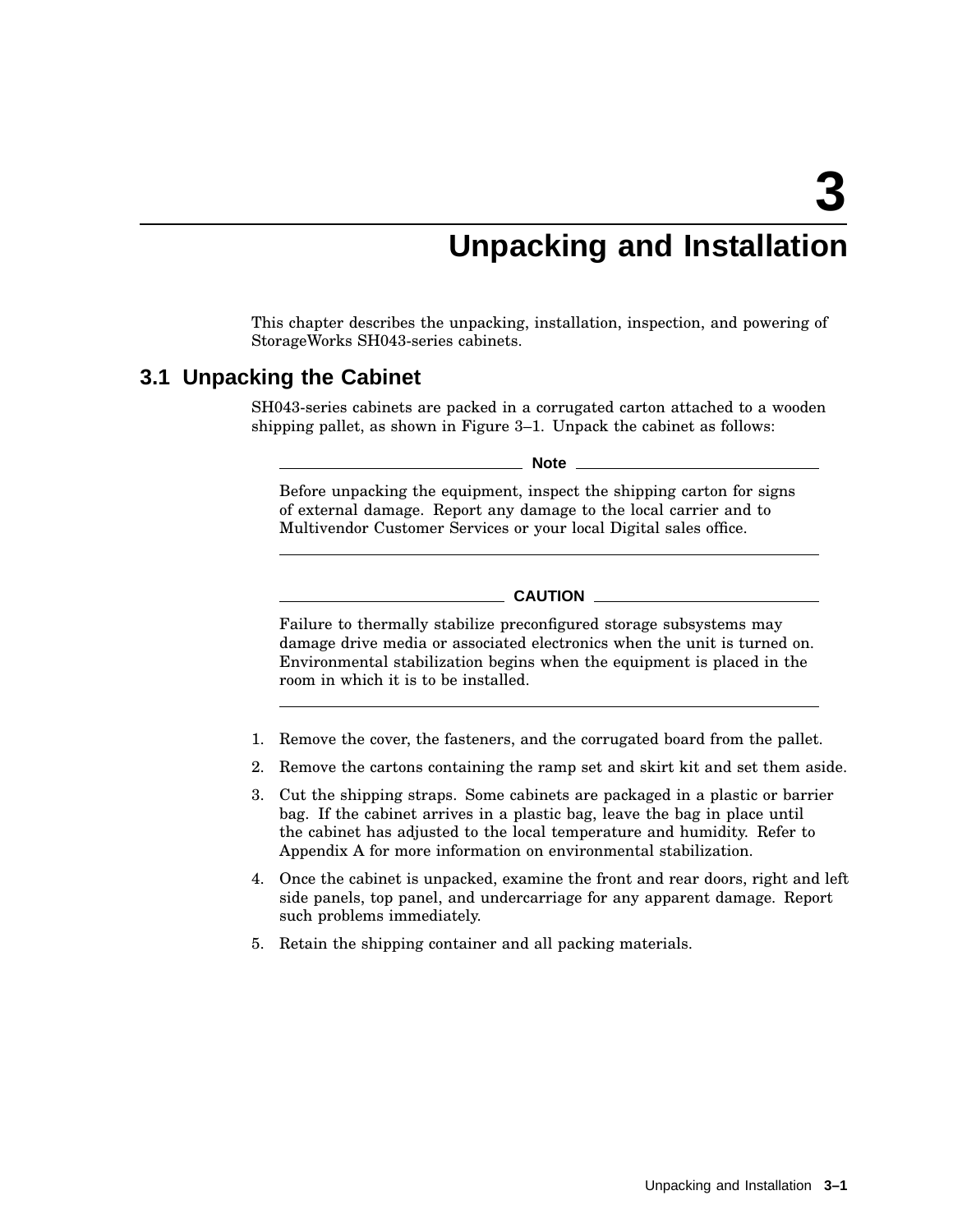



CXO-3533A-TI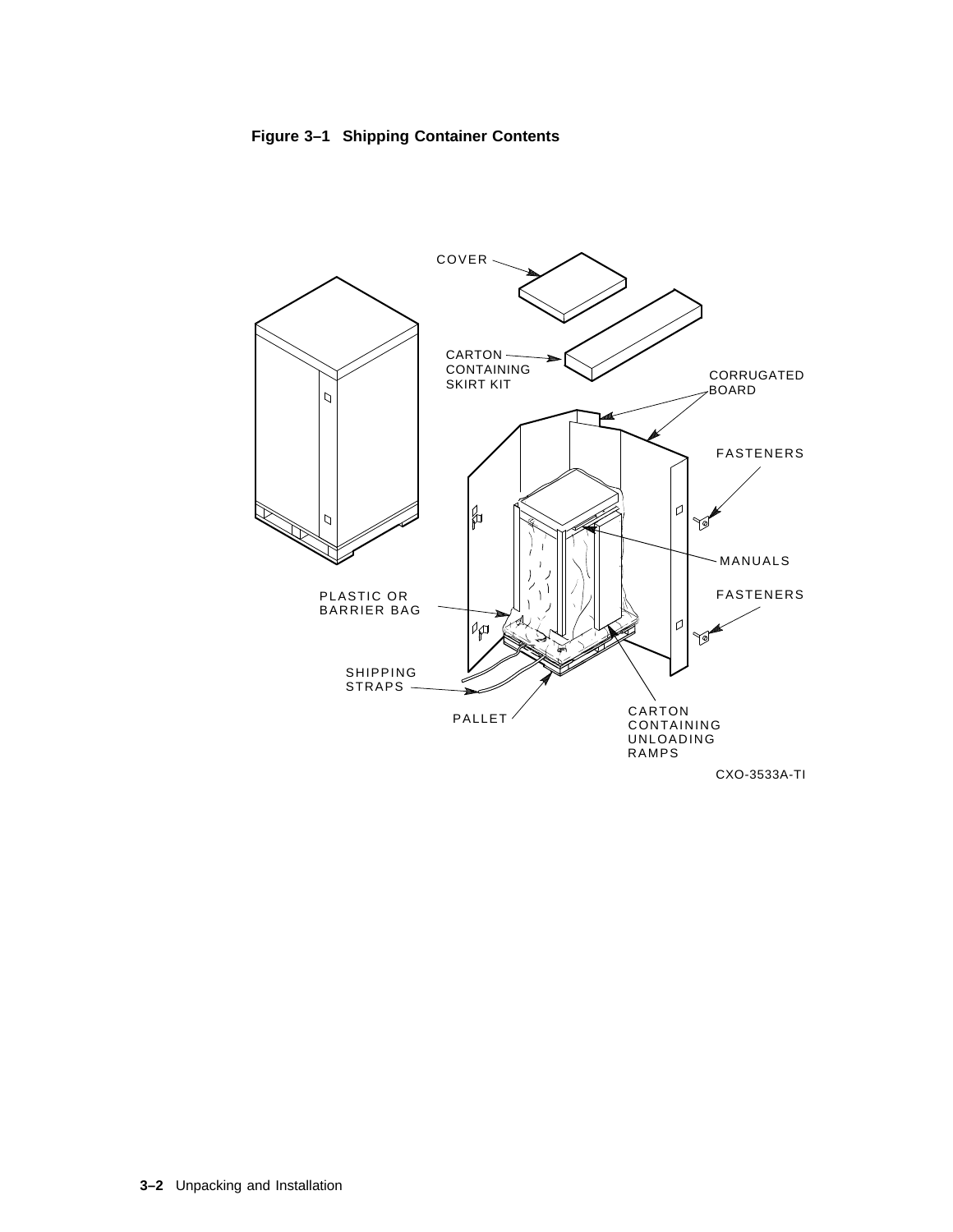## **3.2 Removing the Cabinet from the Pallet**

This section describes how to remove the cabinet from the pallet.

Use the following procedure to remove the cabinet from the shipping pallet:

1. Remove any packing material remaining on the pallet.

#### **WARNING**

Serious personal injury may result if correct safety precautions are not taken during the unpacking procedure. All personnel should wear safety glasses. The ramps, ramp side rails, and metal hardware should be inspected for the following defects:

- Cracks more than 25 percent of the ramp depth, either across or lengthwise on the ramp
- Knots or knotholes going through the thickness of the ramp and greater than 50 percent of the ramp width
- Loose, missing, or broken ramp side rails
- Loose, missing, or bent metal hardware

If any of these defects exist, do not use the ramp. Investigate alternate means of removing the cabinet or order a new ramp. (The part number for the ramp set is 99–08897–05.)

- 2. Remove the two unloading ramps from the carton and inspect them.
- 3. Attach the ramps by fitting the metal prongs into the holes on the pallet, as shown in Figure 3–2. Make sure that the arrows on the ramps match up with the arrows on the pallet.
- 4. Extend the ramps to their full length.
- 5. See Figure 3–3 for the location of the shipping bolts. Remove the bolts.
- 6. Remove the shipping brackets, shown in Figure 3–3, from the cabinet levelers and set them aside.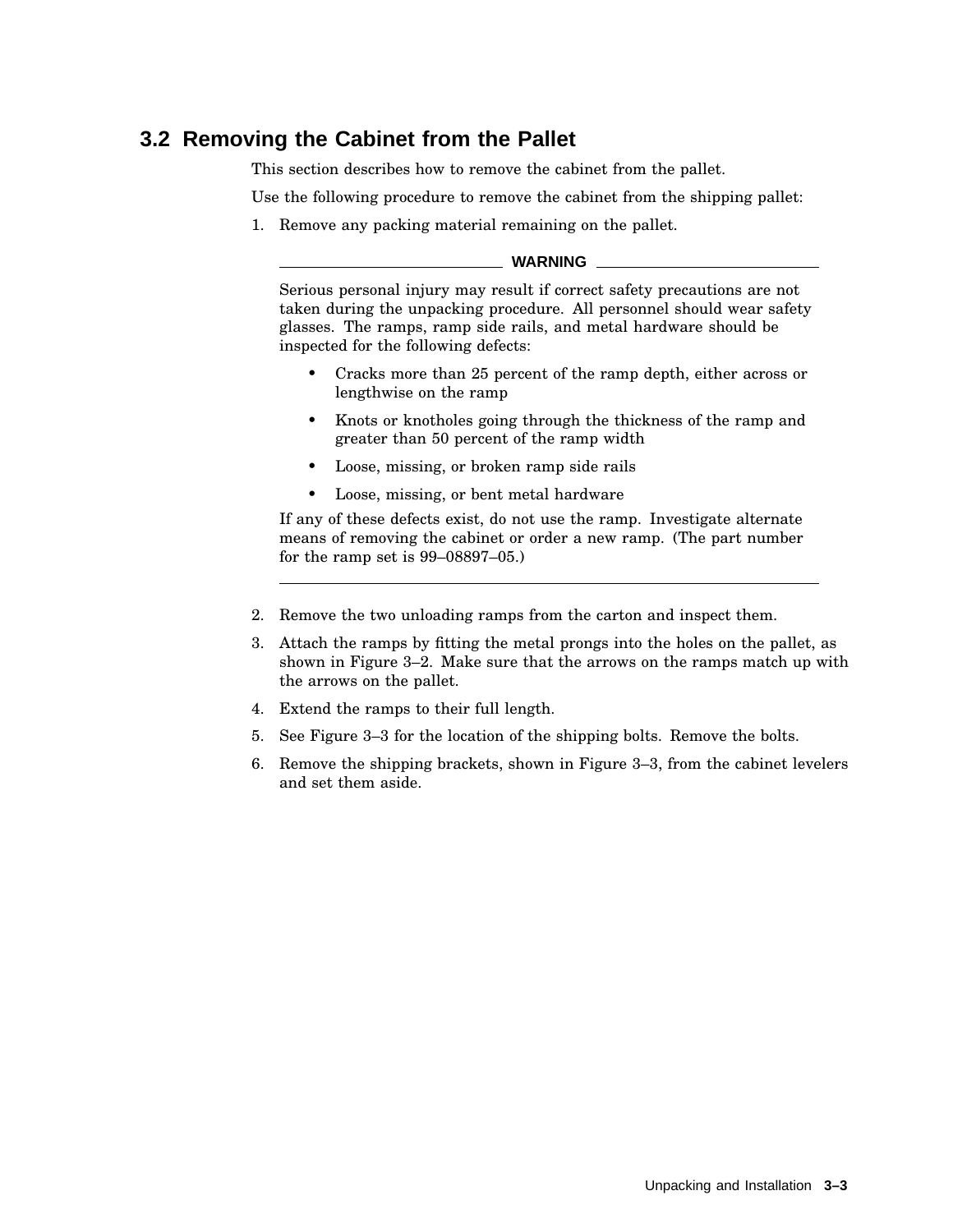

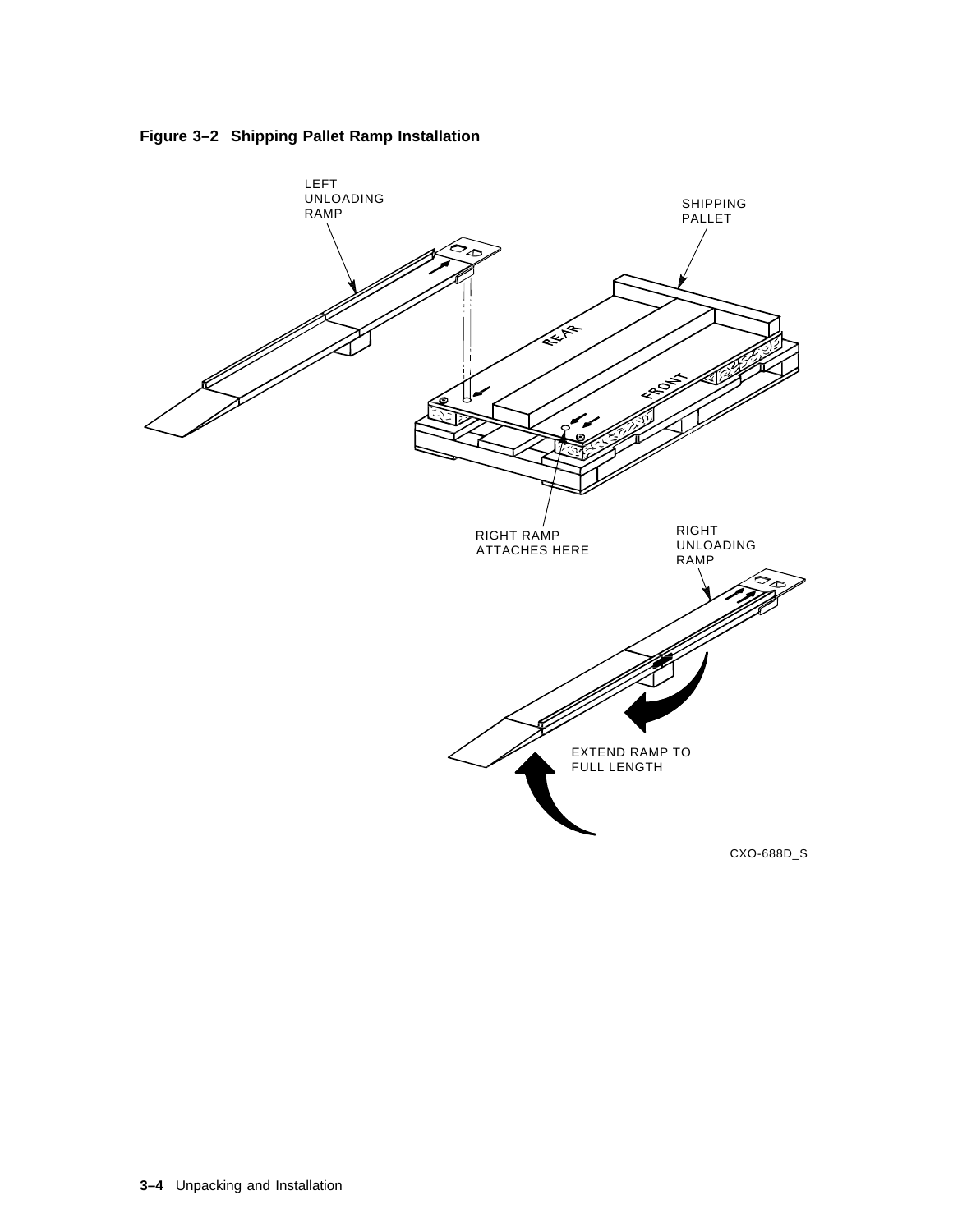#### **Figure 3–3 Shipping Bolts and Brackets**



SHR\_X1102A\_89\_SCN

#### **WARNING**

The levelers must be raised fully for the cabinet to roll easily down the unloading ramps. Failure to do so may result in personnel injury as a result of the cabinet tipping off the pallet or ramp.

7. Loosen the leveler locking nuts and screw the four cabinet levelers all the way up into the cabinet.

**WARNING**

Three people are required to unload the cabinet from the shipping pallet. Failure to use sufficient personnel may result in injury and equipment damage.

8. Carefully roll the cabinet off the pallet and down the ramps to the floor as shown in Figure 3–4.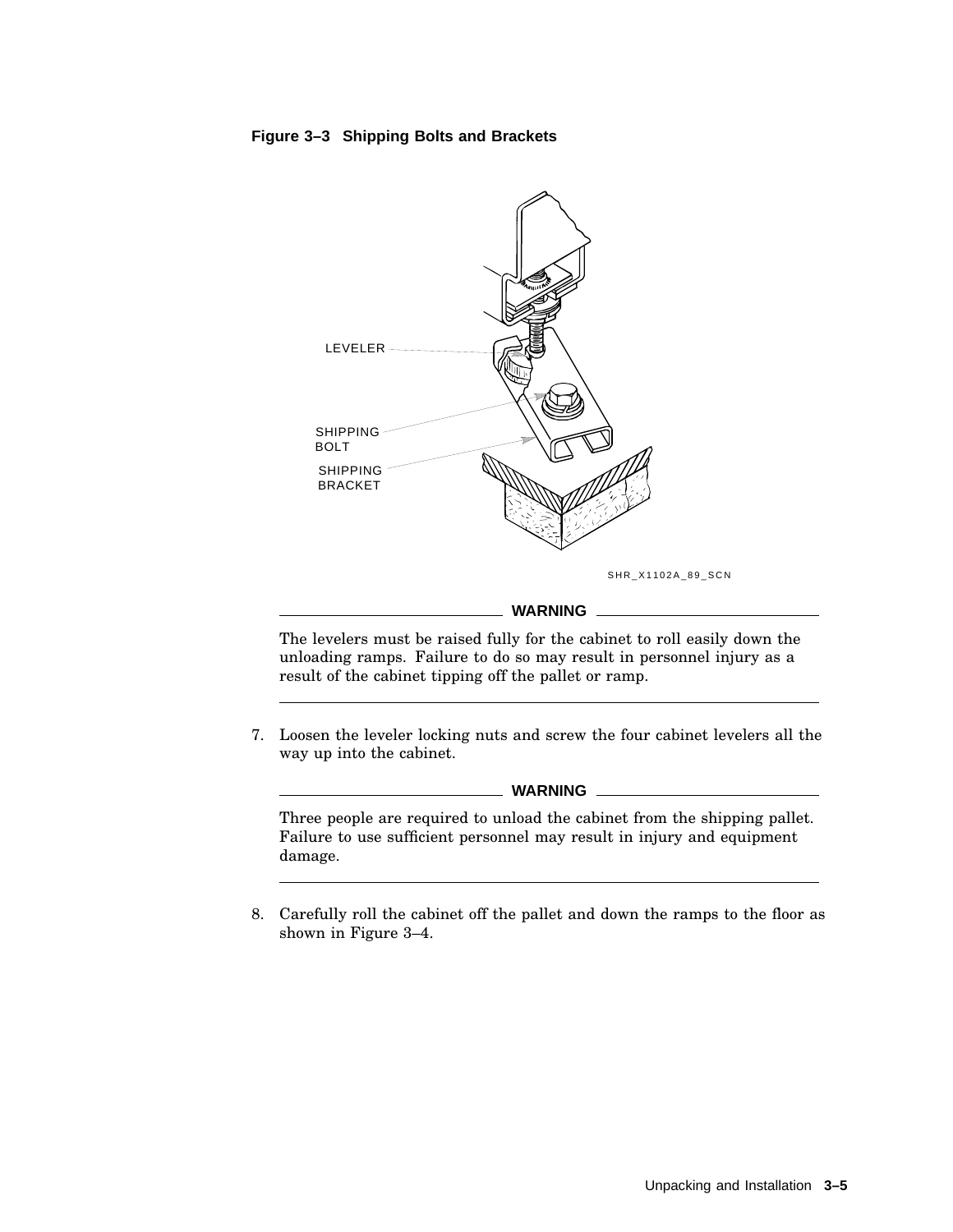



CXO-3808A

# **3.3 Configuring the Cabinet Rack Space**

Any shelves to be added to the cabinet should be installed before it is placed in its permanent position. See the chapter in this document pertaining to your specific cabinet configuration for the proper location of shelves. See Chapter 6 for detailed information and procedures regarding shelf bracket and shelf installation.

# **3.4 Placing the Cabinet**

#### **WARNING**

Use extreme caution when rolling the cabinet across the floor. Failure to raise all leveler feet and to provide a clear path for the cabinet's casters may result in the cabinet tipping over and injury to personnel.

Once the cabinet rack space is configured as desired, the cabinet may be rolled to its final installation position. Secure loose cabinet cables up and out of the way when rolling the cabinet.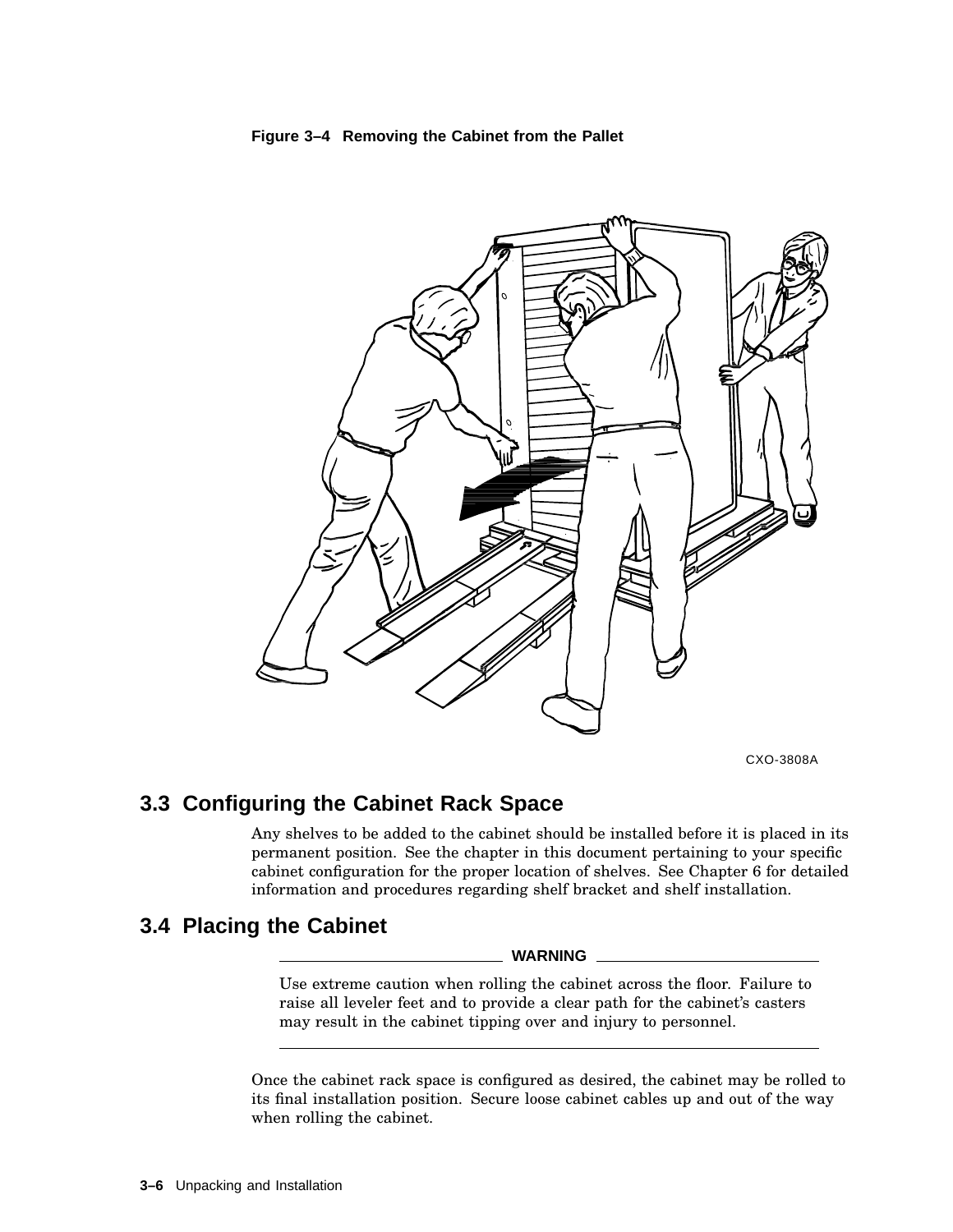# **3.5 Leveling the Cabinet**

Level the cabinet in its final position as follows:

- 1. Loosen the locknuts on all four leveler feet as shown in Figure 3–5.
- 2. Turn each leveler hex nut clockwise until the leveler foot contacts the floor.
- 3. Adjust all four leveler feet until the cabinet is level and the load is removed from all casters. Verify that the casters spin freely.
- 4. Tighten the locknuts on all four leveler feet.

**Figure 3–5 Leveler Foot Adjustment**



# **3.6 Installing the Skirt Kit**

The skirt kit is packaged separately inside the corrugated carton with the cabinet. Installation of the skirt kit is optional. Install the skirt kit around the base of the cabinet as follows:

- 1. Unpack the skirt kit carton and use Figure 3–6 to identify the right, left, front, and rear skirts.
- 2. Position the skirts next to the cabinet, as shown in Figure 3–6.
- 3. The fasteners on the skirts consist of small pins with flat and barbed sides. Using a Phillips screwdriver, turn the fasteners on each skirt until the flat sides face up.
- 4. Position each skirt such that the fasteners mate with the receptacles on the cabinet's base.
- 5. Using a Phillips screwdriver, push each fastener straight into its mating receptacle on the cabinet base.

(With the fasteners locked in place, a small amount of play allows the skirts to be adjusted slightly up or down for proper alignment.)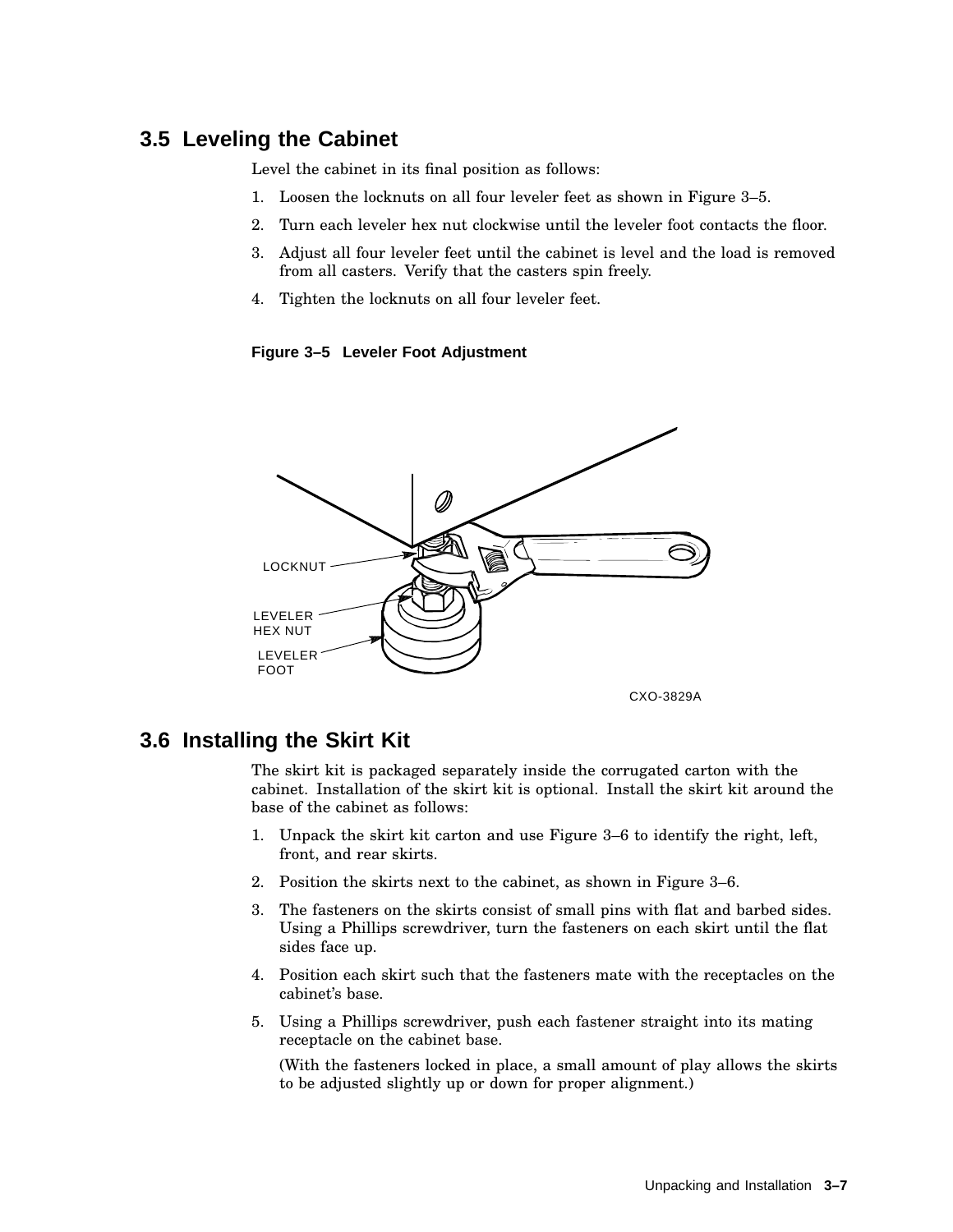

### **Figure 3–6 Cabinet Skirt Installation**

# **3.7 Inspecting the Cabinet**

Inspect the cabinet installation as follows:

- 1. Make sure that all hardware within the cabinet is fastened securely, and that there are no loose pieces present in the cabinet interior.
- 2. Make sure that all four leveller feet are lowered to support the full weight of the cabinet, and that the cabinet is level.
- 3. Make sure that there are no obstructions to the airflow from the shelf blowers. (The side panels may need to be removed to check the shelf blowers.)
- 4. Check the identification label on the rear of the cabinet to verify that the cabinet is configured to accept the power available at the site.
- 5. Make sure that all ac power cords connected from the shelves and cabinet fans to the CDUs are firmly seated in their connectors at both ends.
- 6. Make sure that all signal cables internal to the cabinet are firmly seated in their connectors at both ends.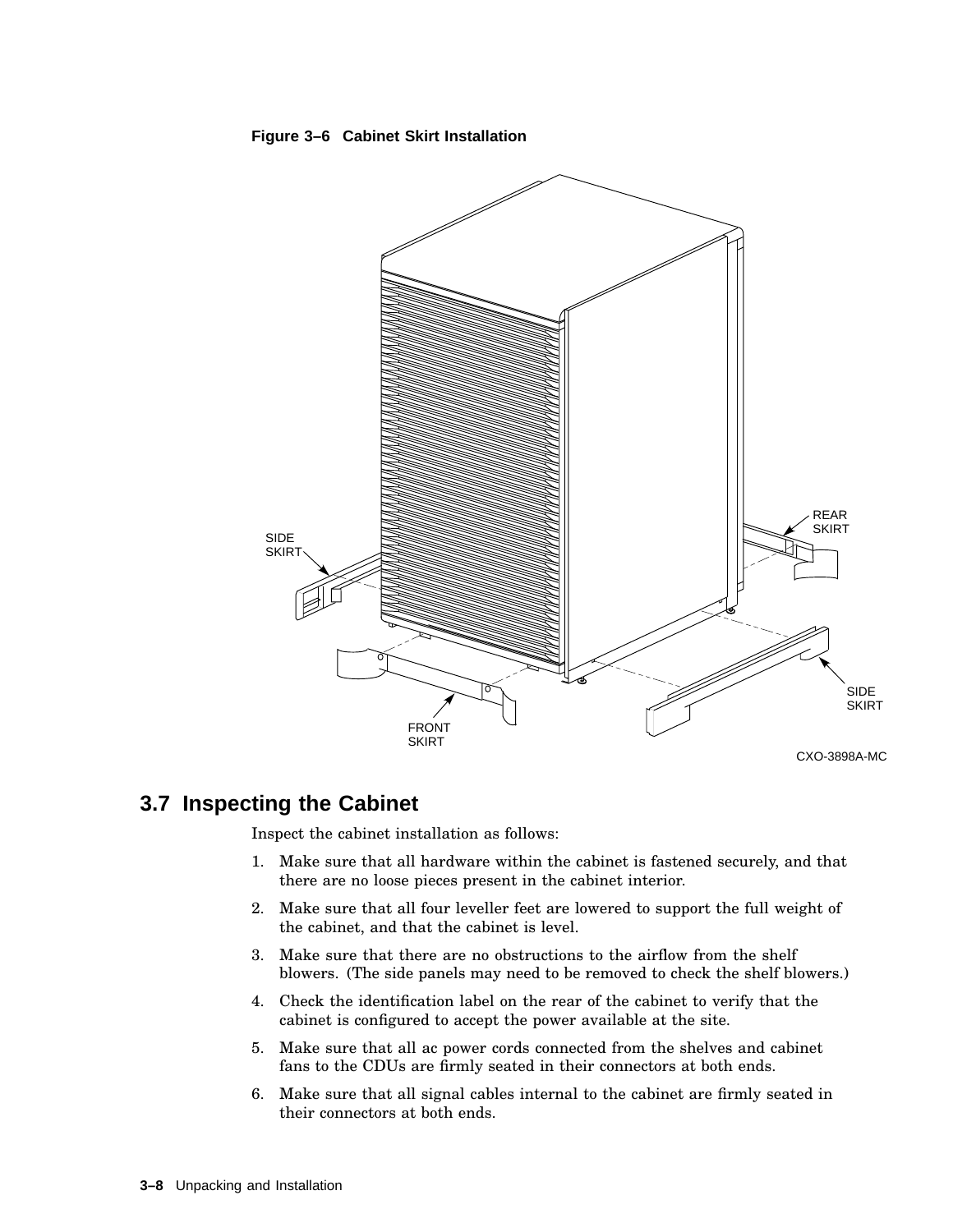- 7. Make sure that all SBBs are seated firmly in their shelves.
- 8. Make sure that any necessary external interface cables are installed and firmly seated in their connectors.
- 9. Make sure that the circuit breaker on each CDU is in the  $\bigcirc$  (OFF) position.

## **3.8 Powering the Cabinet**

Once the cabinet has been inspected, power may be applied as follows:

- 1. Plug the primary power cables from each CDU into the appropriate site power receptacles.
- 2. Switch the circuit breaker on each CDU to the  $(ON)$  position.
- 3. Verify that all shelf blowers are operating and that both status indicators on each shelf power supply SBB are illuminated. Refer to the *StorageWorks Family User's Guide* for further information on shelf status indicators.

#### **WARNING**

Failure to reduce the leakage current can result in equipment performance degradation and personnel injury due to electric shock.

- 4. Measure the cabinet's leakage current. If the leakage current exceeds 3.5 mA after installation, Digital recommends that power cables with industrial type B, IEC 950 connectors be installed.
- 5. Initialize the storage subsystem. Procedures for initializing the cabinet's controller and storage devices are specific to the host system to which it is connected. Refer to the appropriate system documentation for initialization procedures.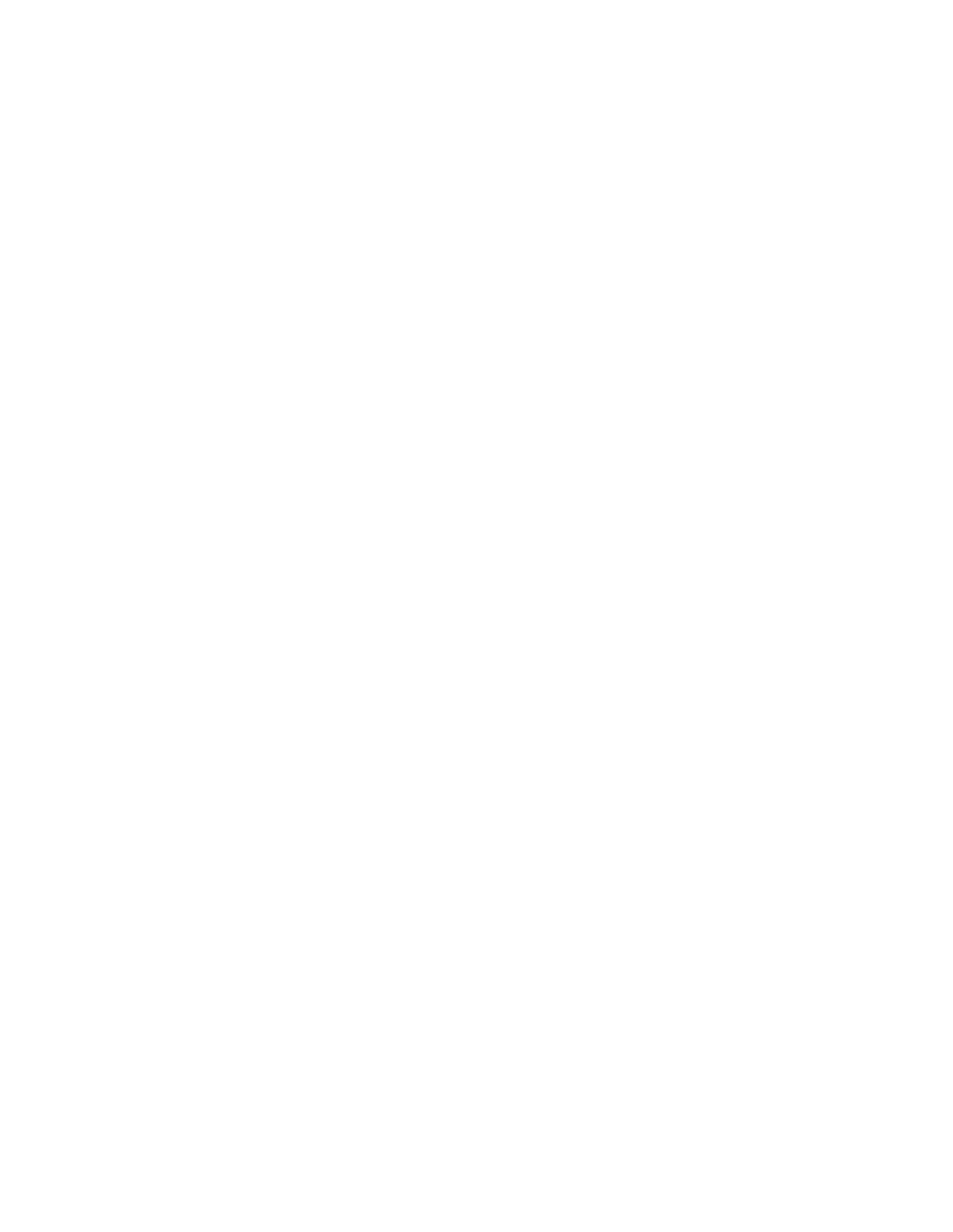# **Configuring SH043 Storage-Only Cabinets**

This chapter describes the configuration of the SH043 storage-only cabinet. This storage subsystem uses only the StorageWorks SHDZZ–ZZ shelf type. The Small Computer Systems Interface 2 (SCSI–2) interface is used as the communications path between the cabinet's storage devices and their external controllers. SH043 storage-only cabinets can be configured with up to 10 storage shelves.

#### **WARNING**

While working in the cabinet interior, ac power must be removed from cabinet components. Failure to do so may result in personnel injury as a result of electric shock.

Prior to performing any of the procedures in this chapter, remove ac power from the cabinet components. If the cabinet is installed and operating, spin down all disk drives and halt all tape drives in the cabinet. Switch the circuit breaker on the front panel of the cabinet's cable distribution units (CDUs) to the  $\bigcirc$  (OFF) position.

# **4.1 Cabinet Configuration**

**WARNING**

Failure to install cabinet components in the proper order could result in cabinet instability, injury to personnel, and damage to equipment.

**Note**

To maintain FCC compliance and proper airflow, filler panels and air separation panels must be installed as specified for your particular cabinet configuration. See Section 4.2 for further information.

The order of shelf installation in SH043 storage-only cabinets is predetermined to allow for cabinet loading and cable length factors. Figures 4–1 and 4–2 show the layout of both the front and rear of the storage-only cabinet. To prevent cabinet instability, shelves must be installed in the order shown by the position numbers in the illustrations.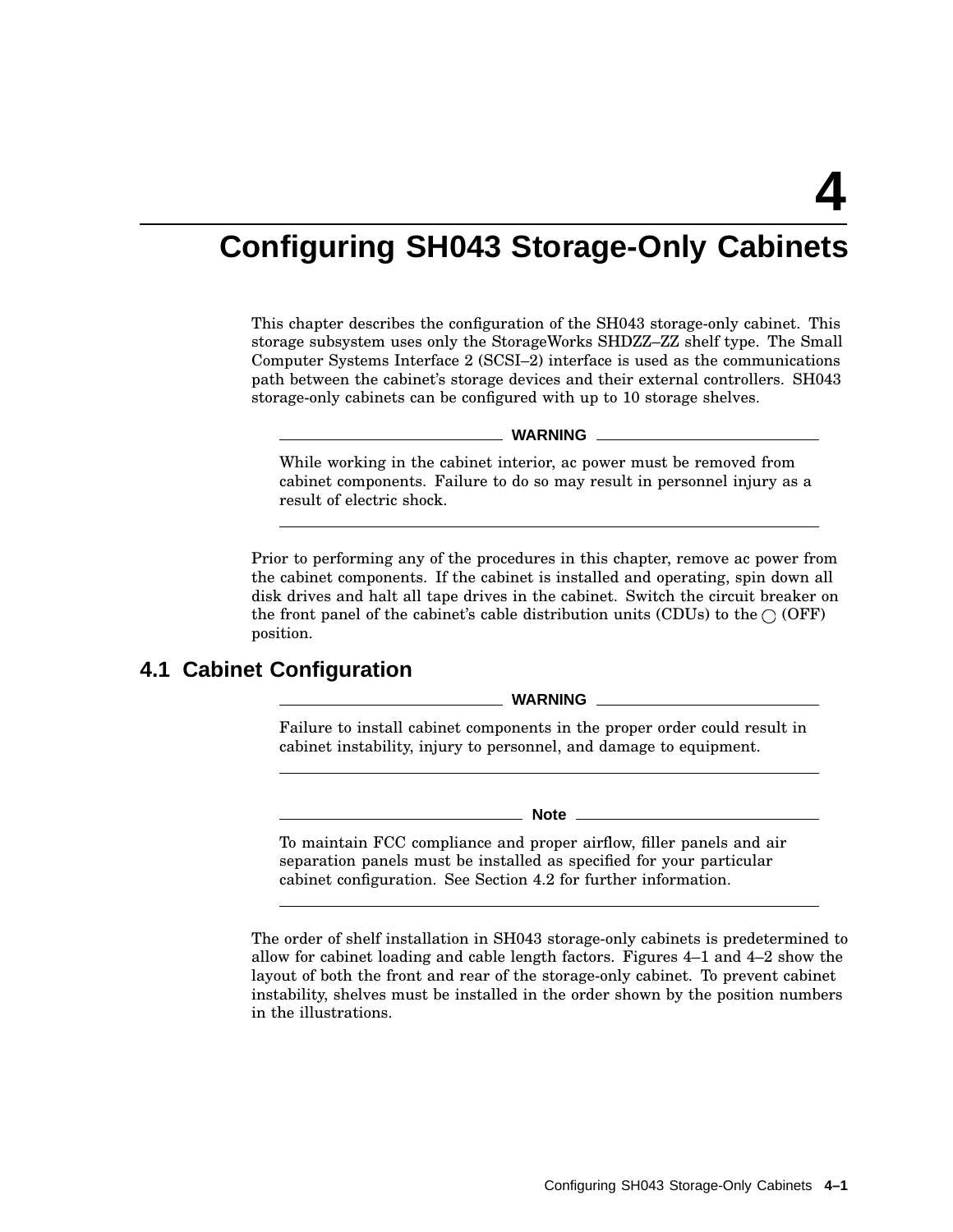## **4.1.1 Shelf Locations**

Figure 4–1 shows the proper cabinet rail mounting holes for each shelf location when TZLX-series tape drives are not installed. Shelf mounting hole numbers are counted from the top of each rail. The hole number assignments shown in the figure identify the mounting holes for each shelf's *top* bracket screw. See Chapter 6 for detailed procedures pertaining to the mounting of StorageWorks shelves.



**Figure 4–1 SH043 Storage-only Cabinet Shelf Locations**

CXO-3900A-MC

## **4.1.2 TZLX-Series Tape Drive/Shelf Locations**

Figure 4–2 shows the proper cabinet rail mounting holes for each shelf location when TZLX-series tape drives are installed. Mounting hole numbers are counted from the top of each rail. The hole number assignments shown in the figure identify the mounting holes for each shelf's *top* bracket screw and for the *round standoff* chassis rail locating hole for TZLX-series tape drives. See Chapter 6 for detailed procedures pertaining to the mounting of StorageWorks shelves. See Chapter 7 for detailed procedures pertaining to the mounting of the tape drive. Note that the TZLX-series tape drive extends from the front to the rear of the SH043 cabinet and utilize the upper two shelf mounting positions on each side.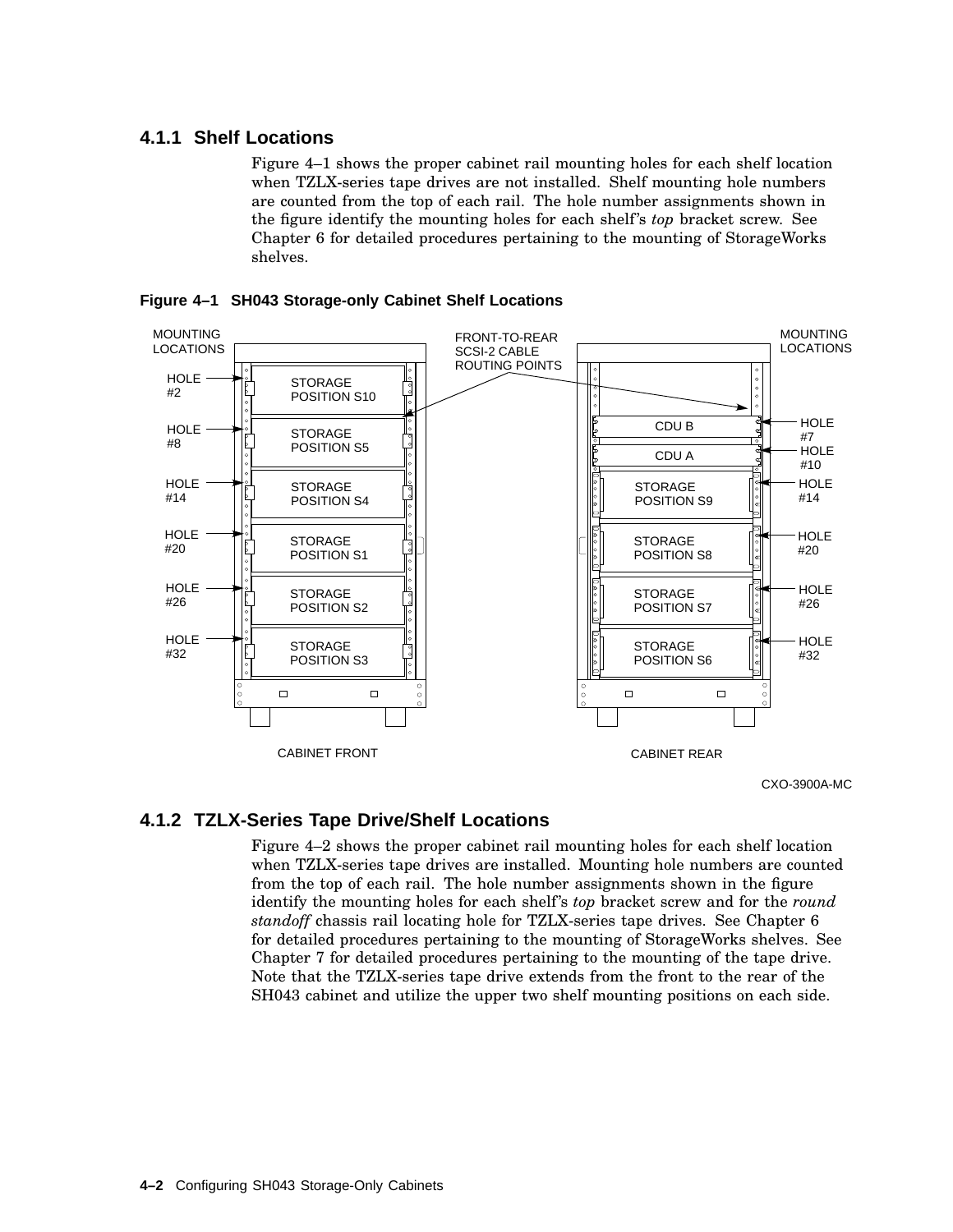

**Figure 4–2 SH043 Storage-only Cabinet Shelf and Tape Drive Locations**

## **4.2 Filler and Air Separation Panels**

**Note**

To maintain FCC compliance and proper airflow, filler panels and air separation panels must be installed as specified for your particular cabinet configuration and in accordance with the following guidelines.

Filler panels can be installed in empty shelf positions to control air flow and electromagnetic emissions and for the purpose of cosmetics. Filler panels are normally supplied and installed based on the specific configuration of the SH043 storage-only cabinet ordered. At least two filler panels are shipped with each cabinet. Install filler panels using the following guidelines:

- If a particular filler panel configuration is specified for your cabinet, install the panels exactly as specified.
- If a particular filler panel configuration is not specified for your cabinet, use filler panels in all open slots *below* the highest shelf installed. Repeat for each side of the cabinet.
- To ensure proper cooling air flow, never install filler panels *above* the highest shelf installed in the cabinet.

See Chapter 6 for details on the installation of filler panels.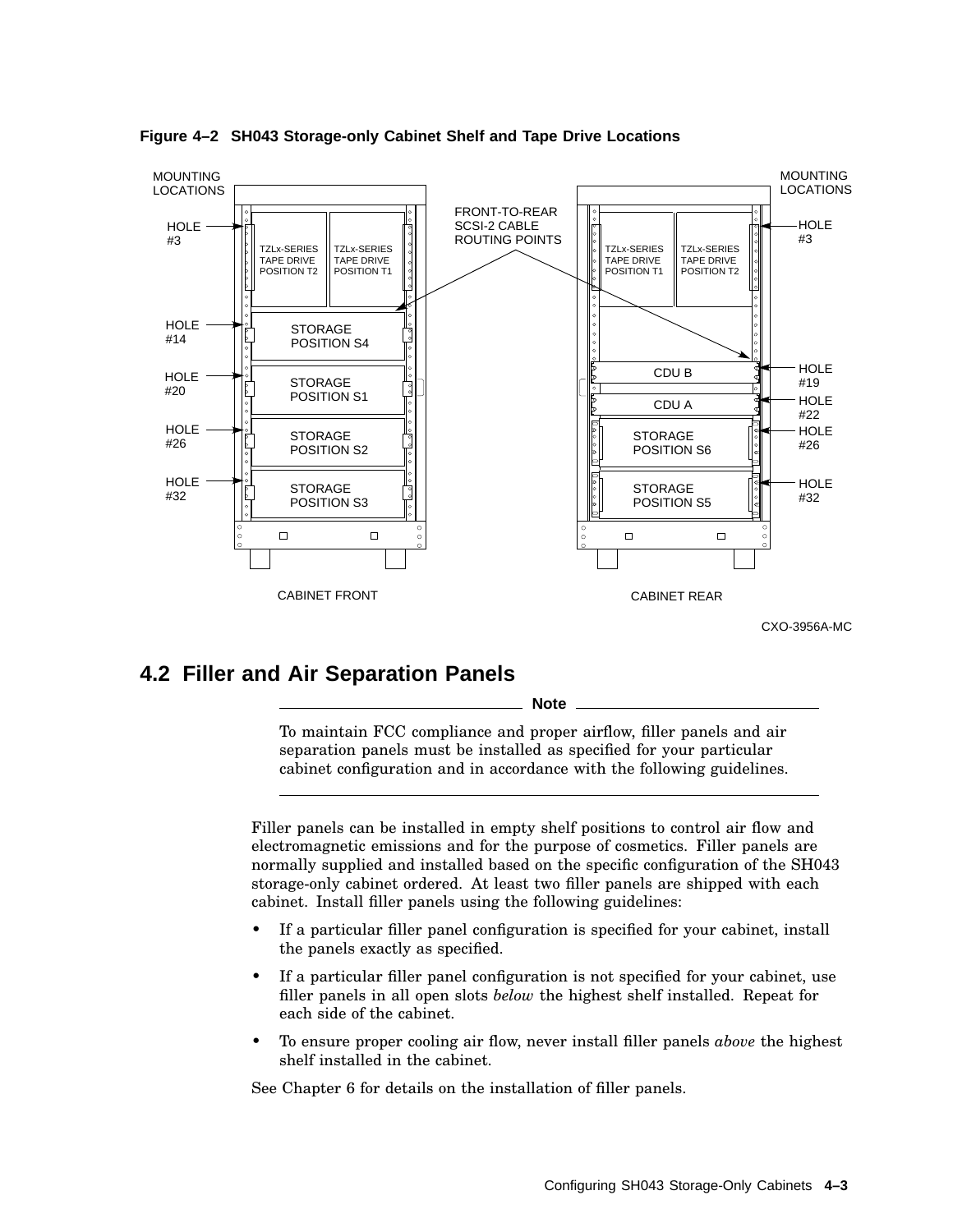Two air separation panels are supplied with each cabinet. Install an air separation panel just above the upper-most shelf in each side of the cabinet. Air separation panels are not required above TZLX-series tape drives. See Chapter 6 for details on the installation of air separation panels.

# **4.3 Power Configuration**

The power in SH043 storage-only cabinets can be configured in any of the forms described in Section 1.3. See Chapter 8 for detailed procedures on configuring power within the cabinet.

# **4.4 Signal Cabling and Routing**

Signal cabling in the SH043 storage-only cabinet consists of inter-shelf SCSI–2 cabling and shelf-host SCSI–2 controller cabling.

## **4.4.1 Shelf SCSI–2 Cable Selection and Connection**

Refer to the *StorageWorks Family Configuration Guide* and the *StorageWorks Family User's Guide* for details on how to select and connect SCSI–2 cables to the cabinet's shelves.

## **4.4.2 SCSI–2 Cable Routing**

SCSI–2 signal cables enter SH043 storage-only cabinets through openings in the rear edges of the base pan of the cabinet. Cables destined for rear shelves are normally routed along the base pan to the right-most vertical rail. They are then routed to the the right-hand side of each rear shelf along the rail.

SCSI–2 cables destined for front shelves are routed along the base pan and up the right-hand vertical cabinet rail to a point just above the CDUs (refer to Figures 4–1 and 4–2). They then pass into the interior of the cabinet and across to an opening in the vertical chassis rail behind the two right-hand shelf brackets of positions S5 and S10. They pass through the opening and out to the front of the cabinet through the space between the S5/S10 shelf brackets. On the front of the cabinet, cables are normally routed along the right vertical cabinet rail to the right-hand side of each shelf along the rail. Half-meter, SCSI–2 cables are normally used to link adjacent shelves to each other.

When TZLX-series tape drives are installed, there is a space between the bottom of the drives and shelf position  $S4$  (refer to Figure 4–2). This space is normally used for the routing of SCSI–2 cables from the rear to the front of the cabinet.

## **4.4.3 General Cable Routing Rules**

Cables should be routed and installed with the following rules in mind:

#### **WARNING**

Cabinet rail edges may be sharp and can slice or abrade skin or cable insulation.

- Cables should be routed in a manner that allows the shortest overall cable length.
- Signal cables should be kept away from power cables.
- Care should be taken to avoid sharp cable bends.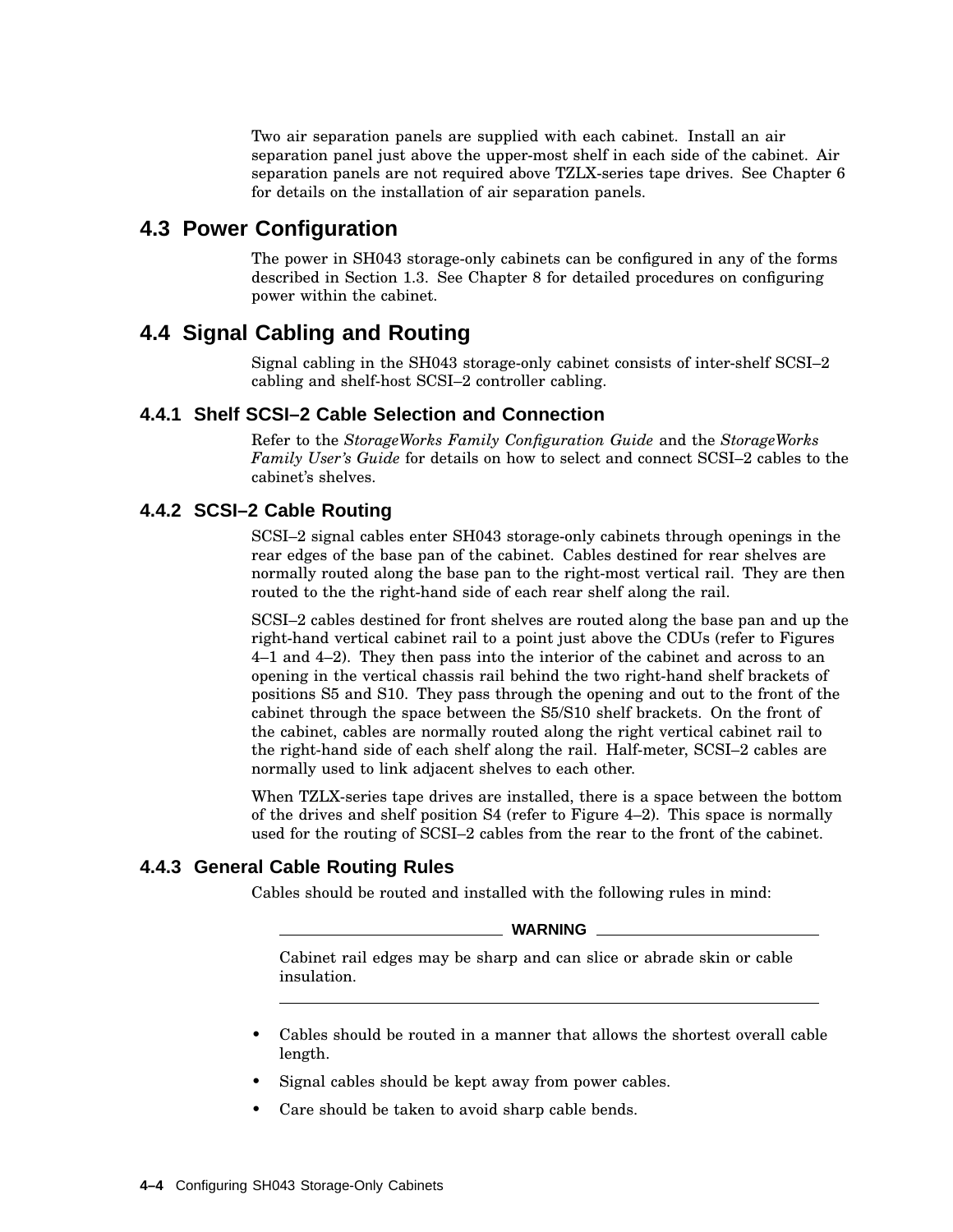- Cables should be routed to allow StorageWorks building blocks (SBBs) and controller modules to be freely inserted and removed from their shelves.
- Cables should not be routed tightly against the metal edges of the cabinet.
- Signal cable bundling along the outside of the cabinet rails should be done to allow the doors to easily close.
- Cables should be fastened along cabinet rails using cable ties or nylon cable clamps, U-nuts, and screws. Added cables should be included in existing cable clamps where possible.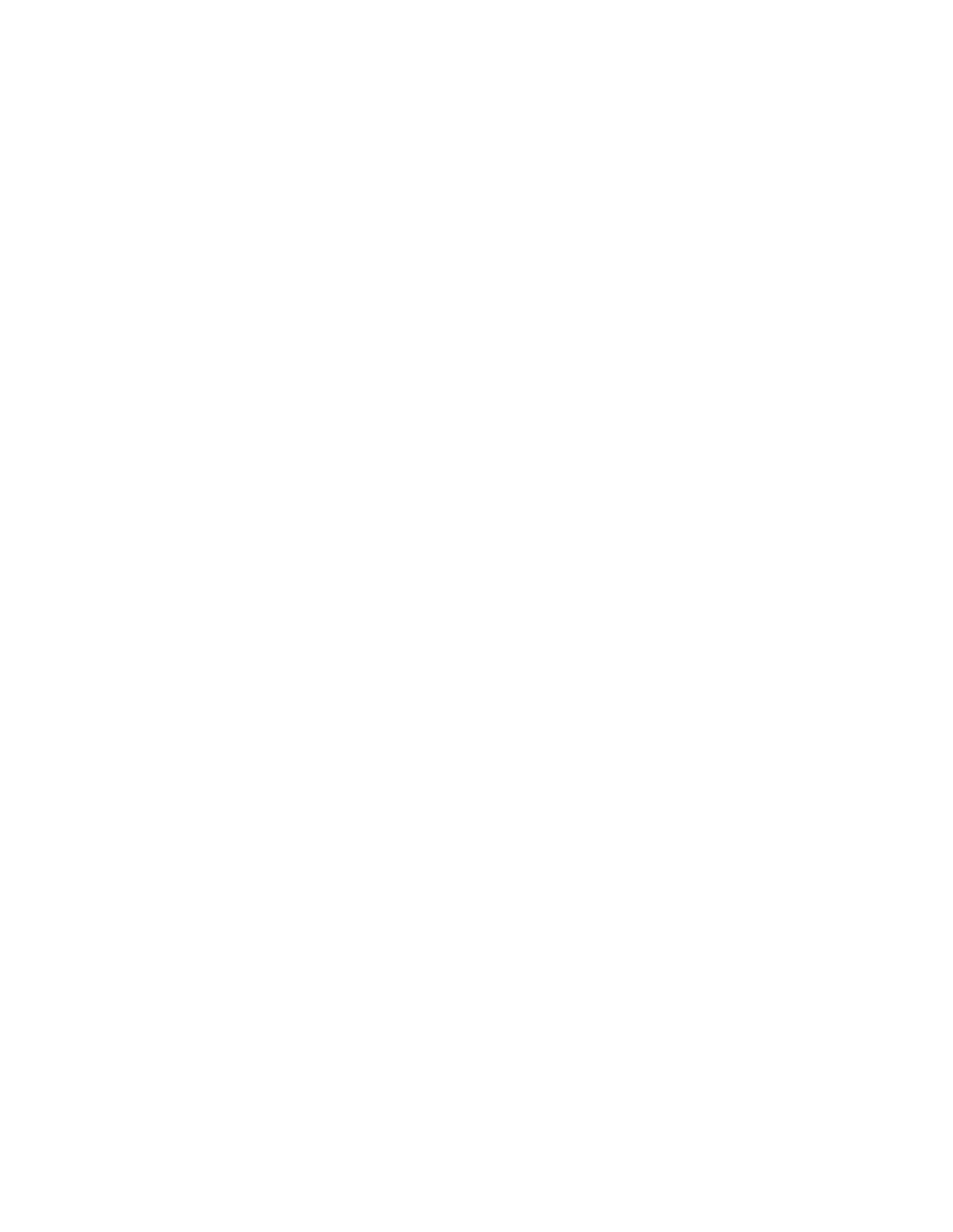# **Configuring SH043 Controller/Storage Cabinets**

This chapter describes the configuration of SH043 controller/storage cabinets. These storage subsystems use StorageWorks HS-family array controllers mounted in SHxzz–zz shelves. Storage devices are housed in SHDZZ–ZZ shelves. StorageWorks HS-family array controllers use the Small Computer System Interface 2 (SCSI–2) interface as the communication path with the host computer. The SCSI–2 interface is used as the storage device bus in all subsystems. SH043 controller/storage cabinets can be configured with up to four controllers in redundant pairs and with up to nine storage shelves.

Refer to the *StorageWorks BA350–EA Modular Storage Shelf User's Guide* for further information on HS-family array controllers and their installation.

**WARNING**

While working in the cabinet interior, ac power must be removed from cabinet components. Failure to do so may result in personnel injury as a result of electric shock.

Prior to performing any of the procedures in this chapter, remove ac power from the cabinet components. If the cabinet is installed and operating, spin down all disk drives and halt all tape drives in the cabinet. Switch the circuit breaker on the front panel of the cabinet's cable distribution units (CDUs) to the  $\bigcirc$  (OFF) position.

# **5.1 Cabinet Configuration**

**WARNING**

Failure to install cabinet components in the proper order could result in cabinet instability, injury to personnel, and damage to equipment.

**Note**

To maintain FCC compliance and proper airflow, filler panels and air separation panels must be installed as specified for your particular cabinet configuration. See Section 5.2 for further information.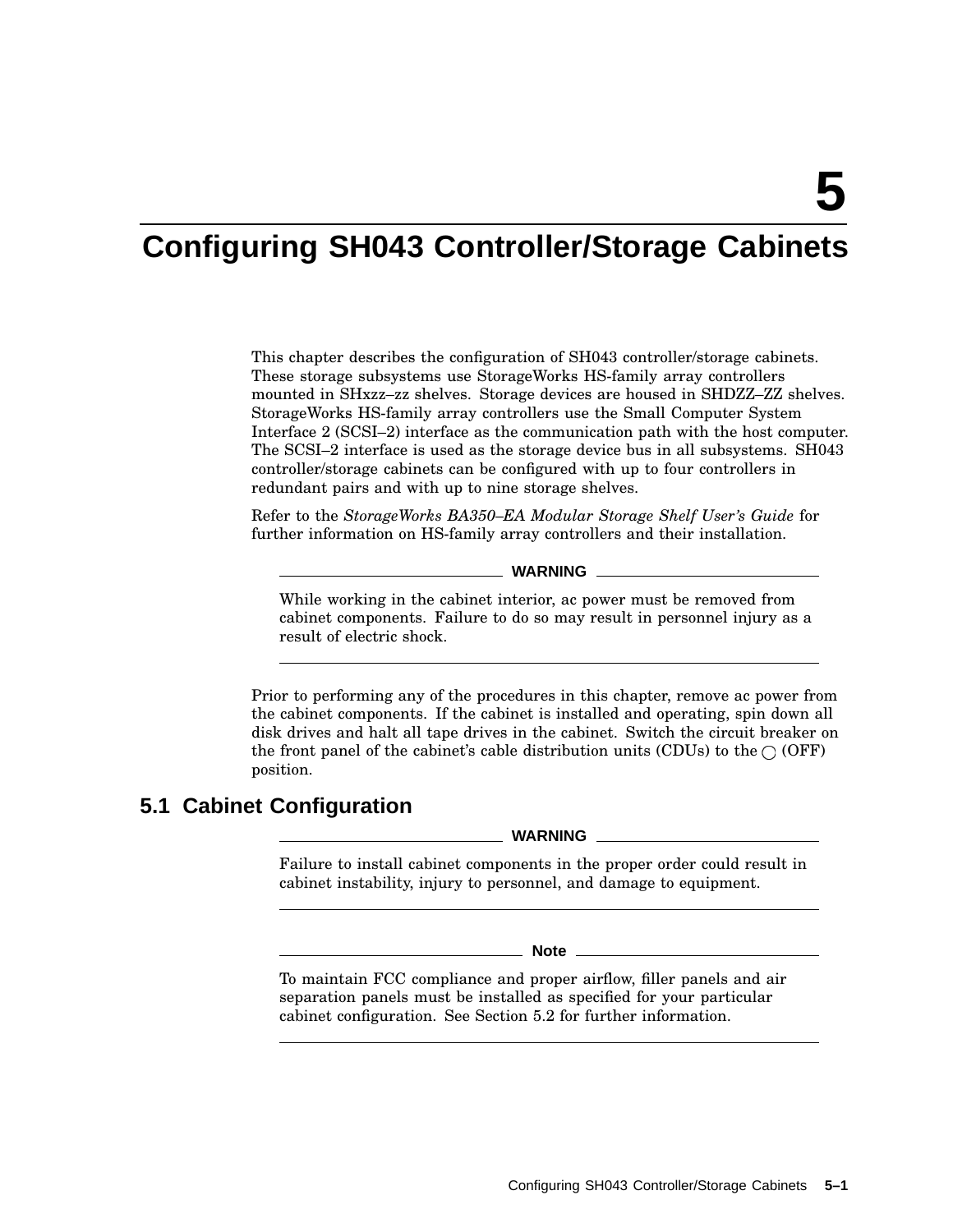The order of shelf installation in SH043 controller/storage cabinets is predetermined to allow for cabinet loading and cable length factors. Figures 5–1 and 5–2 show the layout of both the front and rear of the controller/storage cabinet. To prevent cabinet instability, shelves must be installed in the order shown by the position numbers in the illustrations.

## **5.1.1 Shelf Locations**

Figure 5–1 shows the proper cabinet rail mounting holes for each shelf location when TZLX-series tape drives are not installed. Note that storage position S7 may instead be used for the installation of a second controller shelf. Shelf mounting hole numbers are counted from the top of each rail. The hole number assignments shown in the figure identify the mounting holes for each shelf's *top* bracket screw. See Chapter 6 for detailed procedures pertaining to the mounting of StorageWorks shelves.

**Note**

The SHxzz–zz controller/storage shelf consists of a controller shelf with an attached storage shelf. In systems using SHxzz–zz shelves but not using tape drives, storage positions S1 and S6 are physically attached to and are dedicated to their respective controllers.





CXO-3902A-MC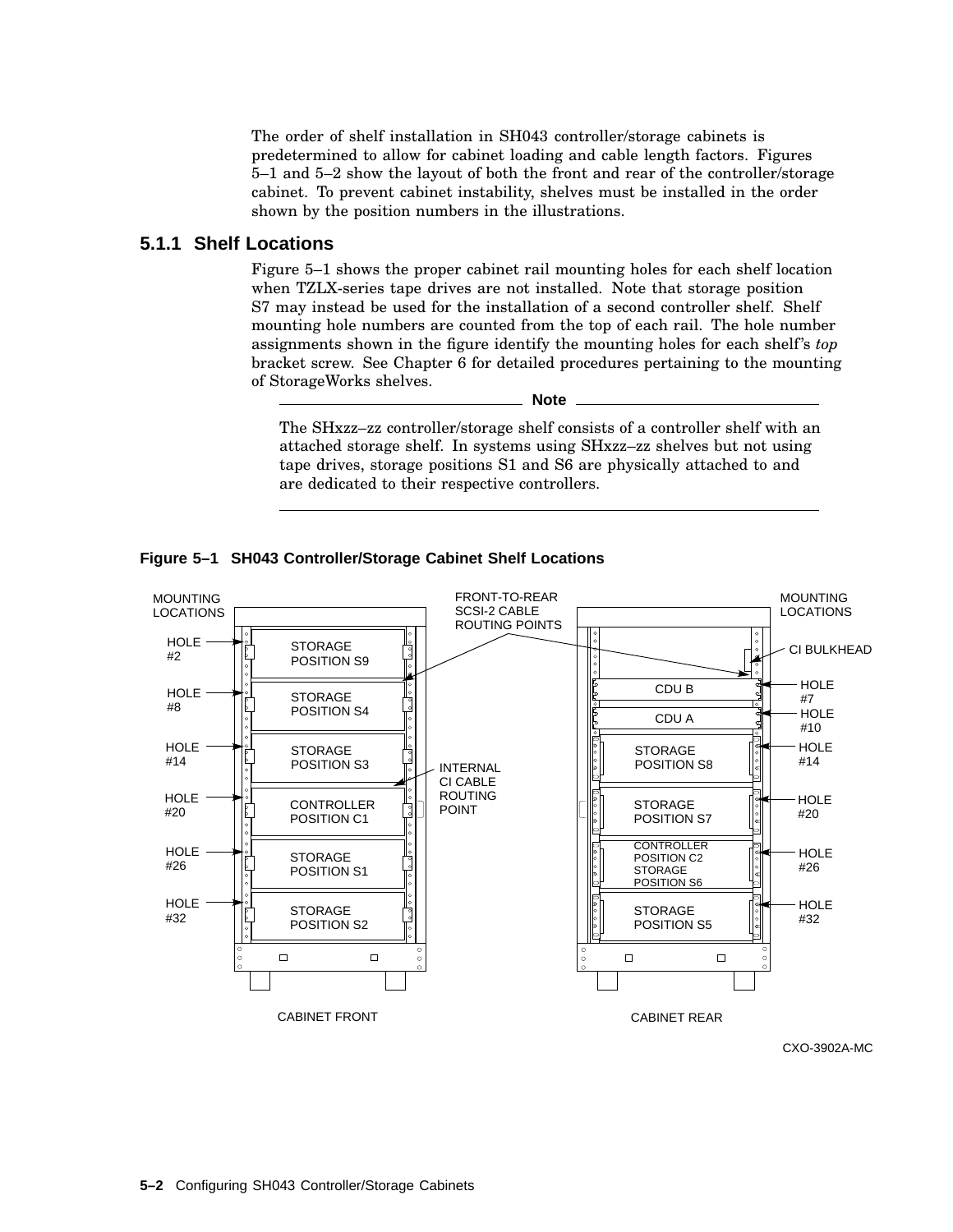## **5.1.2 TZLX-Series Tape Drive/Shelf Locations**

Figure 5–2 shows the proper cabinet rail mounting holes for each shelf location when TZLX-series tape drives are installed. Mounting hole numbers are counted from the top of each rail. The hole number assignments shown in the figure identify the mounting holes for each shelf's *top* bracket screw and for the *round standoff* slide locating hole for the TZLX-series tape drives. Refer to Chapter 6 for detailed procedures pertaining to the mounting of StorageWorks shelves. Refer to Chapter 7 for detailed procedures pertaining to the mounting of TZLX-series tape drives. Note that the TZLX-series tape drive extends from the front to the rear of the SH043 cabinet and utilizes the upper two shelf mounting positions on each side.

**Note**

The SHxzz–zz controller/storage shelf consists of a controller shelf with an attached storage shelf. In systems using SHxzz–zz shelves and TZLXseries tape drives, storage positions S1 and S4 are physically attached to and are dedicated to their respective controllers.

**Figure 5–2 SH043 Controller/Storage Cabinet Shelf and Tape Drive Locations**



CXO-3957A-MC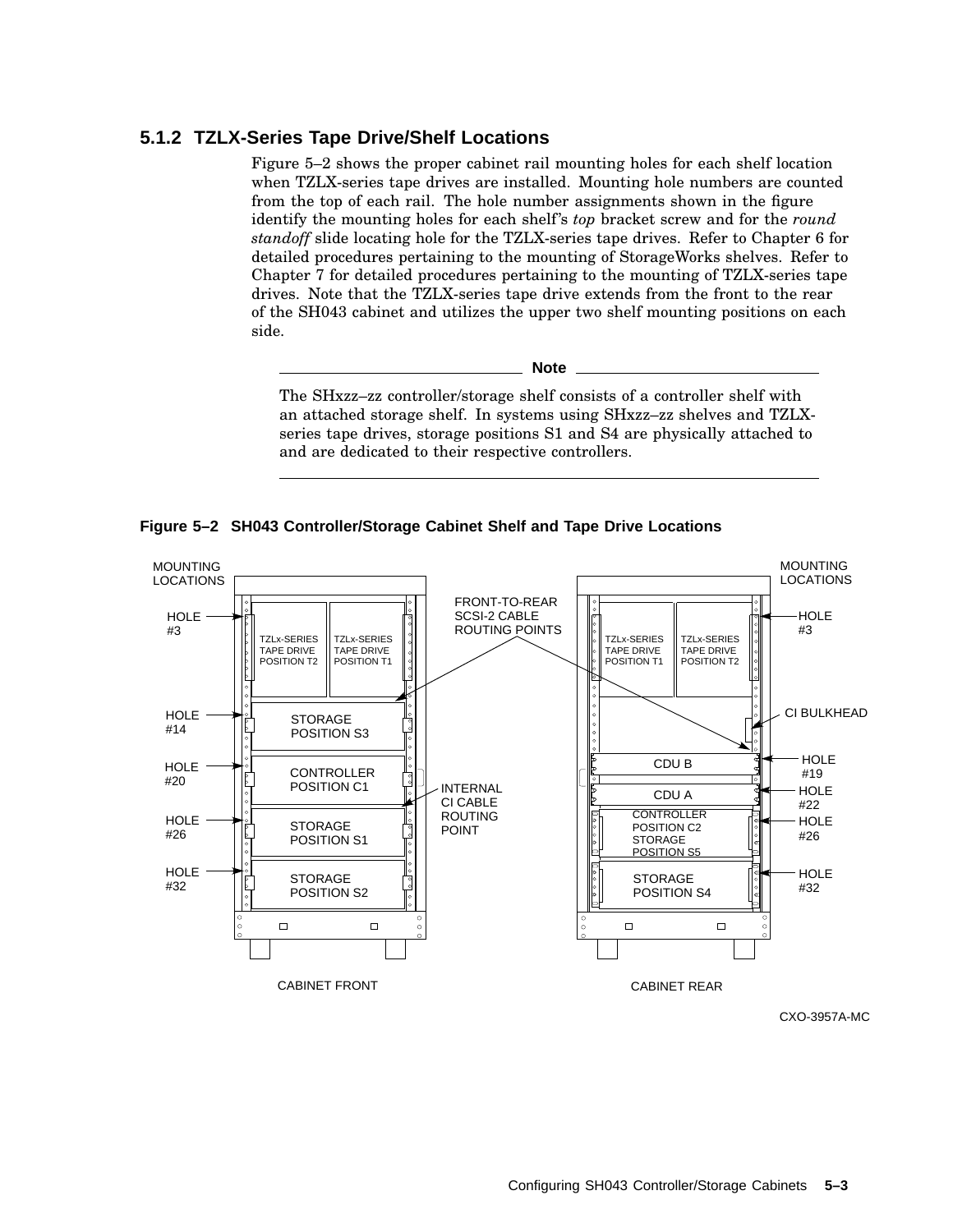# **5.2 Filler and Air Separation Panels**

**Note**

To maintain FCC compliance and proper airflow, filler panels and air separation panels must be installed as specified for your particular cabinet configuration and in accordance with the following guidelines.

Filler panels can be installed in empty shelf positions to control air flow and electromagnetic emissions and for the purpose of cosmetics. Filler panels are normally supplied and installed based on the specific configuration of the SH043 controller/storage cabinet ordered. At least two filler panels are shipped with each cabinet. Install filler panels using the following guidelines:

- If a particular filler panel configuration is specified for your cabinet, install the panels exactly as specified.
- If a particular filler panel configuration is not specified for your cabinet, use filler panels in all open slots *below* the highest shelf installed. Repeat for each side of the cabinet.
- To ensure proper cooling air flow, never install filler panels *above* the highest shelf installed in the cabinet.

Refer to Chapter 6 for details on the installation of filler panels.

Two air separation panels are supplied with each cabinet. Install an air separation panel just above the upper-most shelf in each side of the cabinet. Air separation panels are not required above TZLX-series tape drives. Refer to Chapter 6 for details on the installation of air separation panels.

# **5.3 Power Configuration**

The power in SH043 controller/storage cabinets can be configured in any of the forms described in Section 1.3. Refer to Chapter 8 for detailed procedures on configuring power within SH043 controller/storage cabinets.

# **5.4 Host SCSI–2 Signal Cabling and Routing**

The SCSI–2 interface cables used to communicate with the host are routed directly from the controller to the host. A intermediate bulkhead is not used.

## **5.4.1 Host SCSI–2 Signal Cable Routing**

Route the host SCSI–2 interface cables as follows:

- 1. Route host SCSI–2 cables into SH043 controller/storage cabinets through the openings in the rear edges of the base pan of the cabinet.
- 2. Route host SCSI–2 cables destined for rear controllers directly up the rear right-hand vertical rail to the rear controller shelf.
- 3. Route host SCSI–2 cables destined for rear controllers along the base pan to the rear right-hand vertical rail and upward to the pass-through location shown in either Figure 5–1 or 5–2.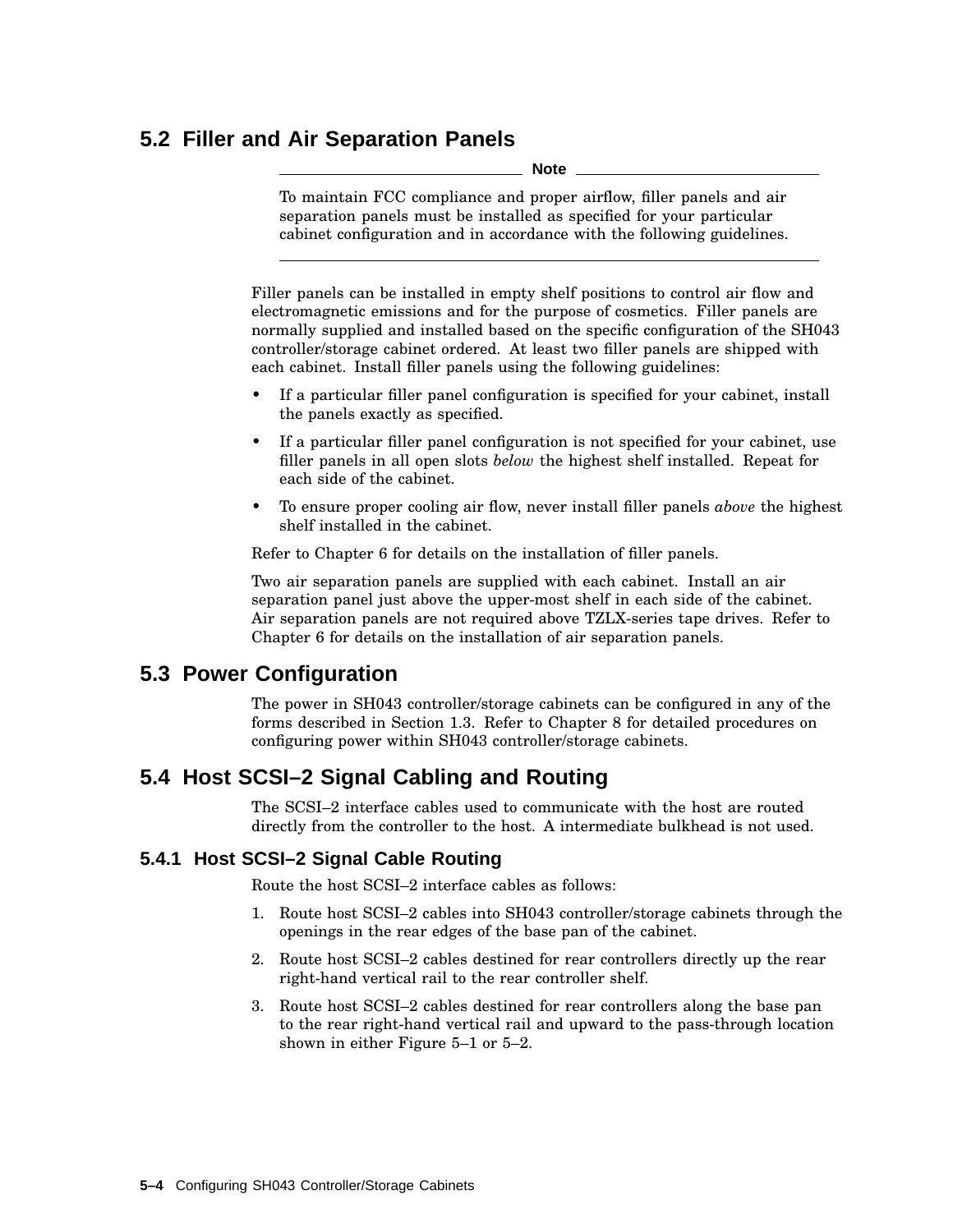- 4. Route the cables from the pass-through location to their respective controllers as follows:
	- Route the cable across the interior of the cabinet to an opening in the vertical cabinet rail behind the two right-hand shelf brackets of positions C1 and S3 (refer to Figures 5–1 and 5–2).
	- Pass the cable through the opening and out to the front of the cabinet through the space between the C1/S3 shelf brackets to the front controller in position C1.

## **5.5 Shelf Signal Cabling and Routing**

## **5.5.1 Shelf SCSI–2 Cable Selection and Connection**

Refer to the *StorageWorks Family Configuration Guide* and the *StorageWorks BA350-EA Modular Storage Shelf User's Guide* for details on the selection of SCSI–2 cables and their connection to the cabinet's shelves.

## **5.5.2 SCSI–2 Cable Routing**

SCSI–2 cables from the front controller to the controller's associated front storage shelves are normally routed along the right-hand vertical cabinet rail to the right-hand side of each shelf. Half-meter, SCSI–2 cables are normally used to link adjacent shelves or tape drives to each other.

SCSI–2 cables connecting front shelves to rear shelves pass to the rear of the cabinet via the opening between the right-hand shelf brackets at positions S4 and S9 (refer to Figure 5–1). They pass through this opening and into the interior of the cabinet through the opening in the vertical cabinet rail behind the S4/S9 brackets. They then pass across the interior of the cabinet to the unused shelf position above the CDUs. They pass through the right-hand side of the unused shelf position and along the right-hand cabinet rail to the appropriate rear shelves.

When TZLX-series tape drives are installed, there is a space between the bottom of the drives and shelf position S3 (refer to Figure 5–2). This space is normally used for the routing of SCSI–2 cables from the rear to the front of the cabinet.

Table 5–1 specifies the SCSI–2 cable length required to connect each controller position with its companion shelves in SH043 controller/storage cabinets.

| <b>Controller Position</b> | <b>Storage Shelf Position</b>                                                      | <b>Cable Length</b><br><b>Required</b> |
|----------------------------|------------------------------------------------------------------------------------|----------------------------------------|
| C1                         | S <sub>1</sub> , S <sub>2</sub> , S <sub>3</sub> , S <sub>4</sub> , S <sub>9</sub> | $1.00 \text{ m}$ (3.28 ft)             |
| C1                         | S5, S6, S7, S8                                                                     | $2.00 \text{ m}$ (6.56 ft)             |
| C <sub>1</sub>             | T1, T2                                                                             | $2.00 \text{ m}$ (6.56 ft)             |
| C2                         | S <sub>5</sub> , S <sub>6</sub> , S <sub>8</sub>                                   | $1.00 \text{ m}$ (3.28 ft)             |

**Table 5–1 SH043 Controller/Storage Cabinet SCSI–2 Cable Lengths**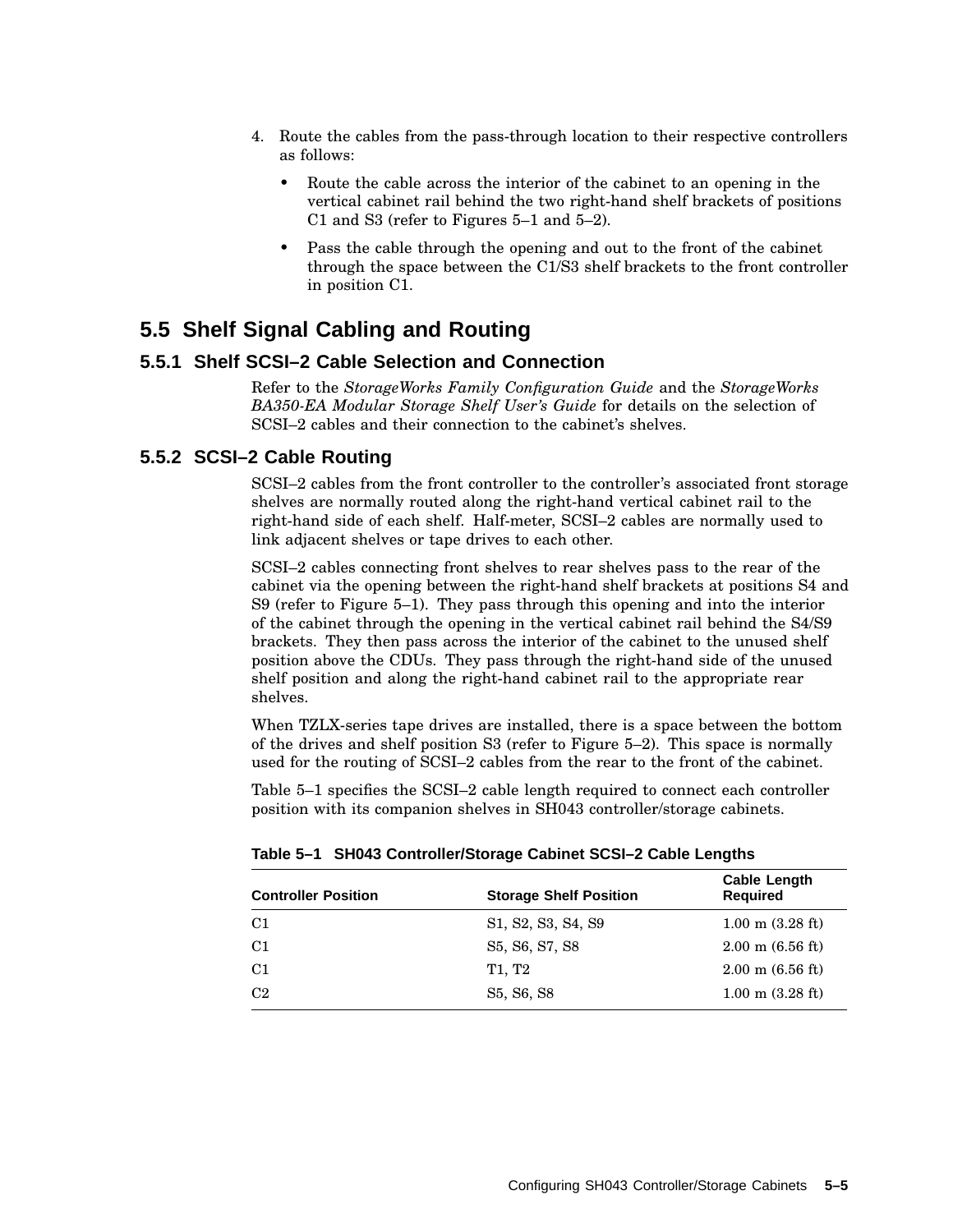Following are some standard SCSI–2 bus configurations:

Shelf connections for single-controller systems with no tape drives are as follow (refer to Figure 5–1):

Single storage shelf

C1–S1 C1–S2 C1–S3 C1–S4 C1–S5 C1–S6

Serially cabled multiple storage shelves

C1–S1–S2 C1–S3–S4 C1–S5 C1–S6 C1–S7

Shelf connections for single-controller systems with tape drives are as follow (refer to Figure 5–2):

C1–S1 C1–S2 C1–S3 C1–S4 C1–S5 C1–T1–T2

Shelf connections for dual-controller systems with single storage shelves are as follows (refer to Figure 5–1):

C1–S1 C1–S2 C1–S3 C1–S4 C1–S9 C2–S6 C2–S8

## **5.6 General Signal Cable Routing Rules**

Cables should be routed and installed with the following rules in mind:

**WARNING**

Cabinet rail edges may be sharp and can slice or abrade skin or cable insulation.

- Cables should be routed in a manner that allows the shortest overall cable length.
- Signal cables should be kept away from power cables.
- Care should be taken to avoid sharp cable bends.
- Cables should be routed to allow SBBs and controller modules to be freely inserted and removed from their shelves.
- Cables should not be routed tightly against the metal edges of the cabinet.
- Signal cable bundling along the outside of the cabinet rails should be done to allow the doors to easily close.
- Cables should be fastened along cabinet rails using cable ties or nylon cable clamps, U-nuts, and screws. Added cables should be included in existing cable clamps where possible.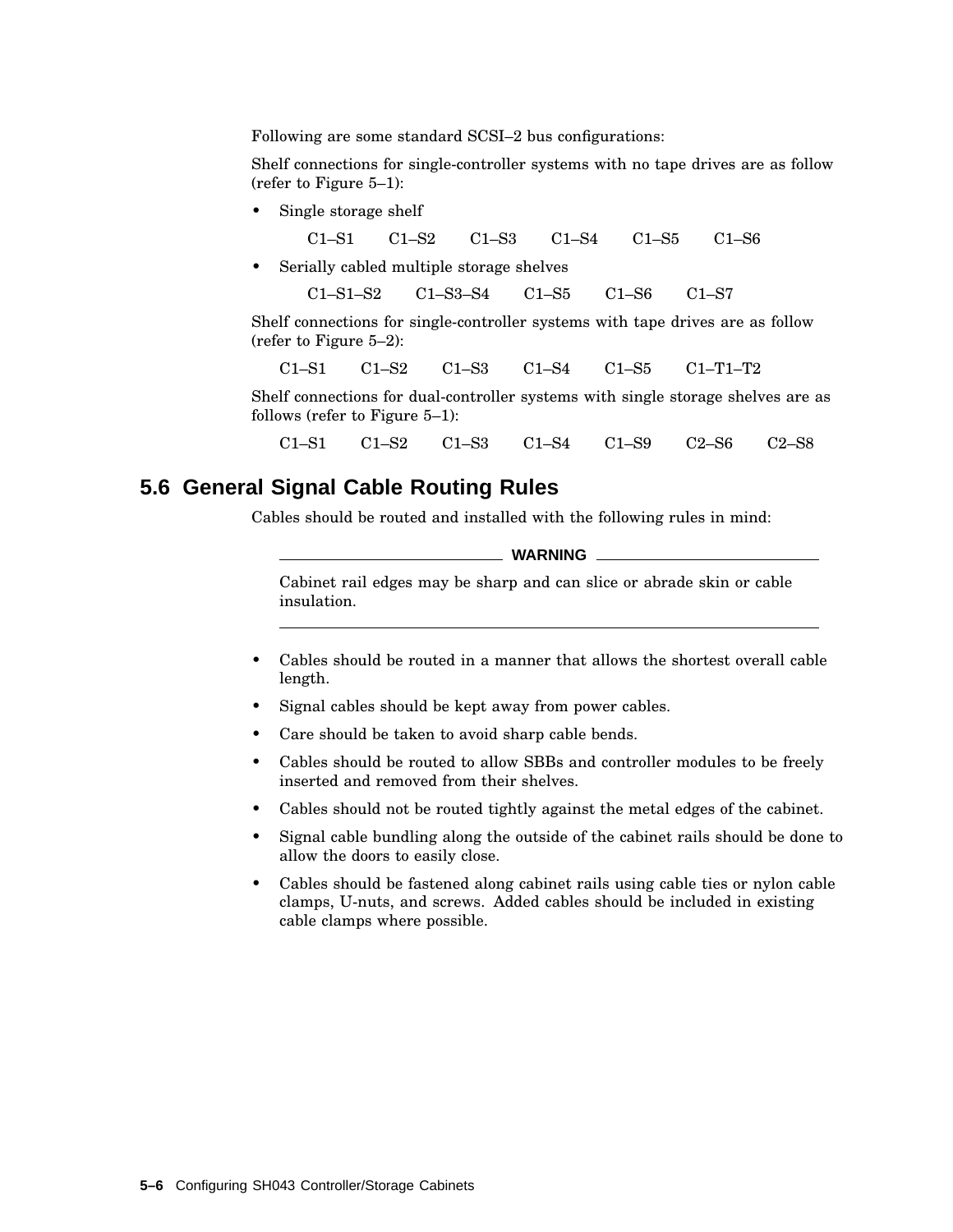# **Installing StorageWorks Shelves**

This chapter describes the details of the installation of StorageWorks shelves into SH043-series cabinets. Procedures for front and rear shelf installation are presented. The installation of filler panels and air separation panels in both the front and rear of the cabinet are also covered.

## **6.1 General Shelf Mounting Considerations**

**Note**

In the following descriptions and procedures, the terms *front* and *rear* are references to locations in the cabinet. The terms *inner* and *outer* are references to positions on the shelf brackets.

Each StorageWorks shelf is mounted in the cabinet with a bracket set (BA35x– RB) (Refer to Figure 1–2.) Each bracket set consists of a pair of shelf brackets, stop brackets, and locking brackets. (A typical bracket set is shown in Figure 6–2.) The stops are attached to the inner portion of the shelf brackets to position the shelf within the bracket. The locking brackets fix the shelf in place. Various combinations of stop positions and locking bracket size are necessary to situate a particular shelf for proper clearance from the cabinet doors.

The same shelf bracket and stop bracket parts are used to mount all types of StorageWorks shelves in all locations. The bracket set for shelves mounted in various positions in the cabinet differs only in that the locking brackets are unique parts sized for specific cabinet positions.

Filler panels are installed in some unused shelf positions in the cabinet. Filler panels are normally installed after shelf installation

An air separation panel is required in both the front and rear of the cabinet to prevent the recirculation of heated air to the cabinet's shelves. The air separation panels are mounted just above the upper-most shelf in each side of the cabinet. Air separation panels are normally installed after shelf installation.

#### **WARNING**

While working in the cabinet interior, ac power must be removed from cabinet components. Failure to do so may result in personnel injury as a result of electric shock.

Prior to performing any of the procedures in this chapter, remove ac power from the cabinet components. If the cabinet is installed and operating, spin down all disk drives and halt all tape drives in the cabinet. Switch the circuit breaker on the front panel of the cabinet's CDUs to the  $\bigcirc$  (OFF) position.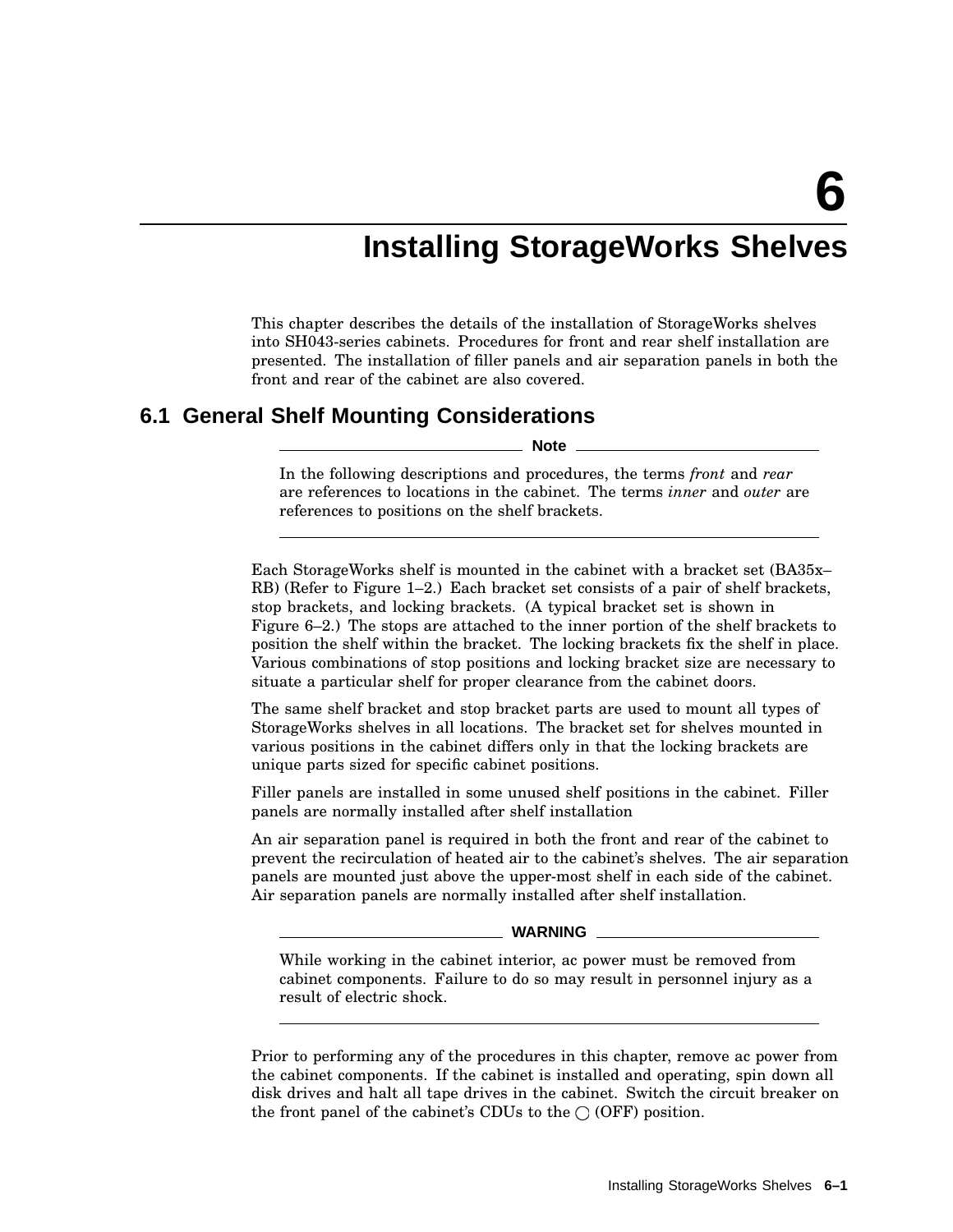# **6.2 Accessing the Cabinet Rack Space**

In maximum configurations where access to the interior of the cabinet is limited, external cabinet panels may need to be removed before shelves can be installed or reconfigured. Section 6.2.1 presents procedures for removing exterior cabinet panels.

The front and rear cabinet doors are held closed by locks mounted near the top and bottom of each door. The locks are released by turning them counterclockwise with a 5/32-inch hex wrench.

## **6.2.1 Removing the Exterior Cabinet Panels**

As shown in Figure 6–1, there are two side panel hanger clips on each side of the cabinet. A matching set of hanger clips are attached to each side panel. Remove the side panels as follows:



#### **Figure 6–1 Exterior Cabinet Panel Removal and Installation**

NOTE: FRONT AND REAR DOORS NOT SHOWN FOR CLARITY

CXO-3899A-MC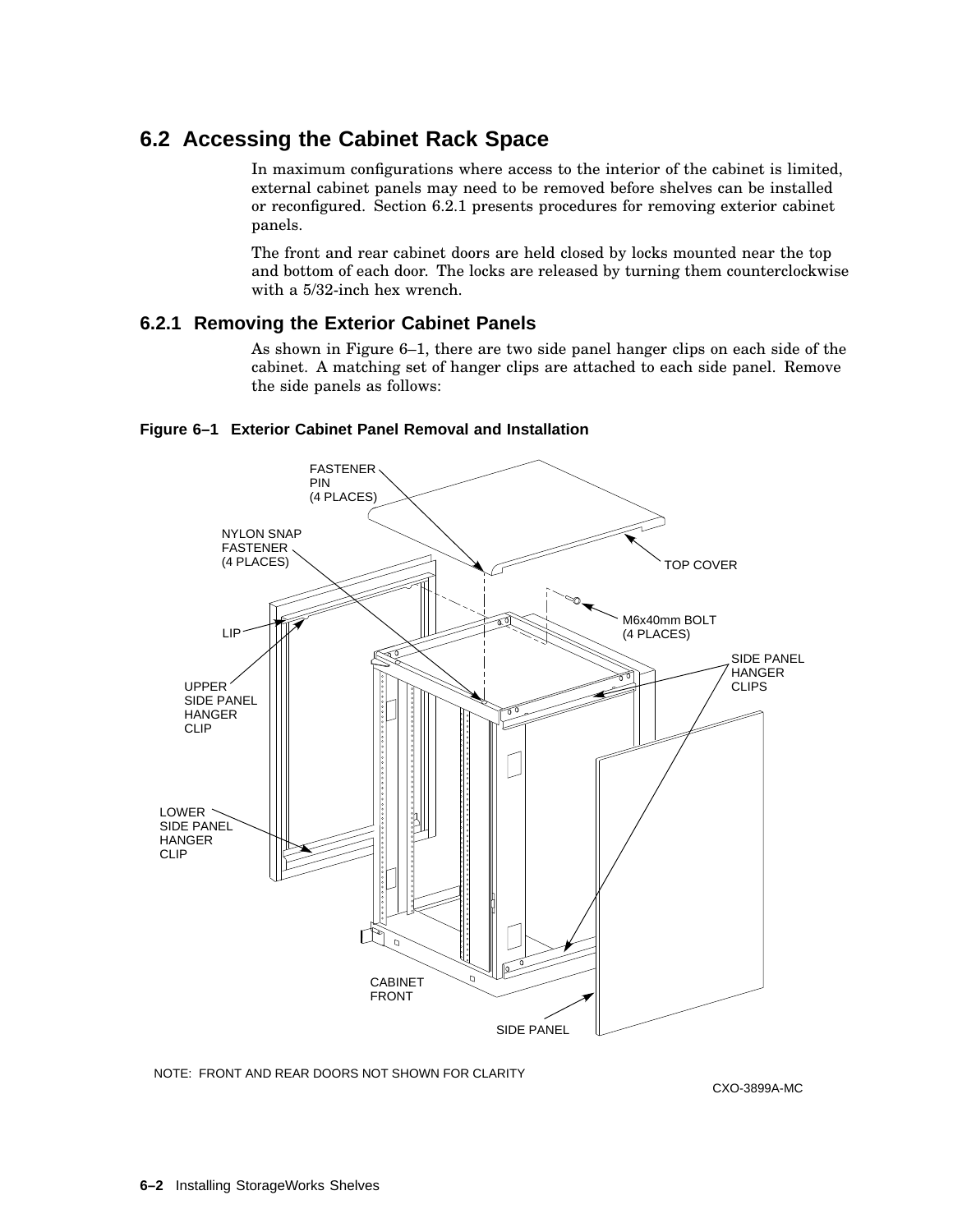- 1. Move the cabinet away from adjacent enclosures as necessary.
- 2. Loosen the top cover by pushing up on its front and rear edges until it snaps free of its fasteners.

#### **WARNING**

The top cover is heavy and awkward to lift. Removing it is a twoperson task. Failure to use sufficient personnel may result in injury or equipment damage.

- 3. Using two persons, lift the top cover from the cabinet and set it aside.
- 4. Remove the bolts attaching the side panels to the top side rails of the cabinet.
- 5. Grasp a panel along its front and rear edges and lift up until the hanger clips disengage. Lift the panel away from the cabinet.
- 6. Repeat the previous step to remove the other panel.

## **6.3 Installing the Shelves**

Shelf bracket installations for front and rear shelves are shown in Figures 6–2 and 6–3. Using the illustrations as a guide, install shelf brackets as follows:

**WARNING**

Cabinet rail edges may be sharp and can slice or abrade skin or cable insulation.

**Note**

Two small ESD grounding posts are provided with the cabinet. One is located on a front vertical cabinet rail, and one on a rear rail. Should an ESD grounding post interfere with the installation of a shelf, move the post out of the way to any free hole on the cabinet.

- 1. Turn the cabinet power off as described in Section 6.1.
- 2. Determine the correct shelf mounting locations and corresponding cabinet rail mounting holes for the shelf bracket. Refer to the chapter in this document pertaining to your specific cabinet configuration for this information.
- 3. Position the shelf bracket at the correct mounting holes just behind the outer flange of the vertical cabinet rail, as shown.
- 4. Using the shelf bracket as a template, mark the two U-nut mounting holes on the inner flange of the cabinet rail.
- 5. Remove the shelf bracket and install two U-nuts along the inner flange of the cabinet rail at the holes marked in step 4.
- 6. Position and fasten the shelf bracket to the outer flange of the cabinet rail with two screws, as shown.
- 7. Fasten the bracket to the U-nuts with two screws.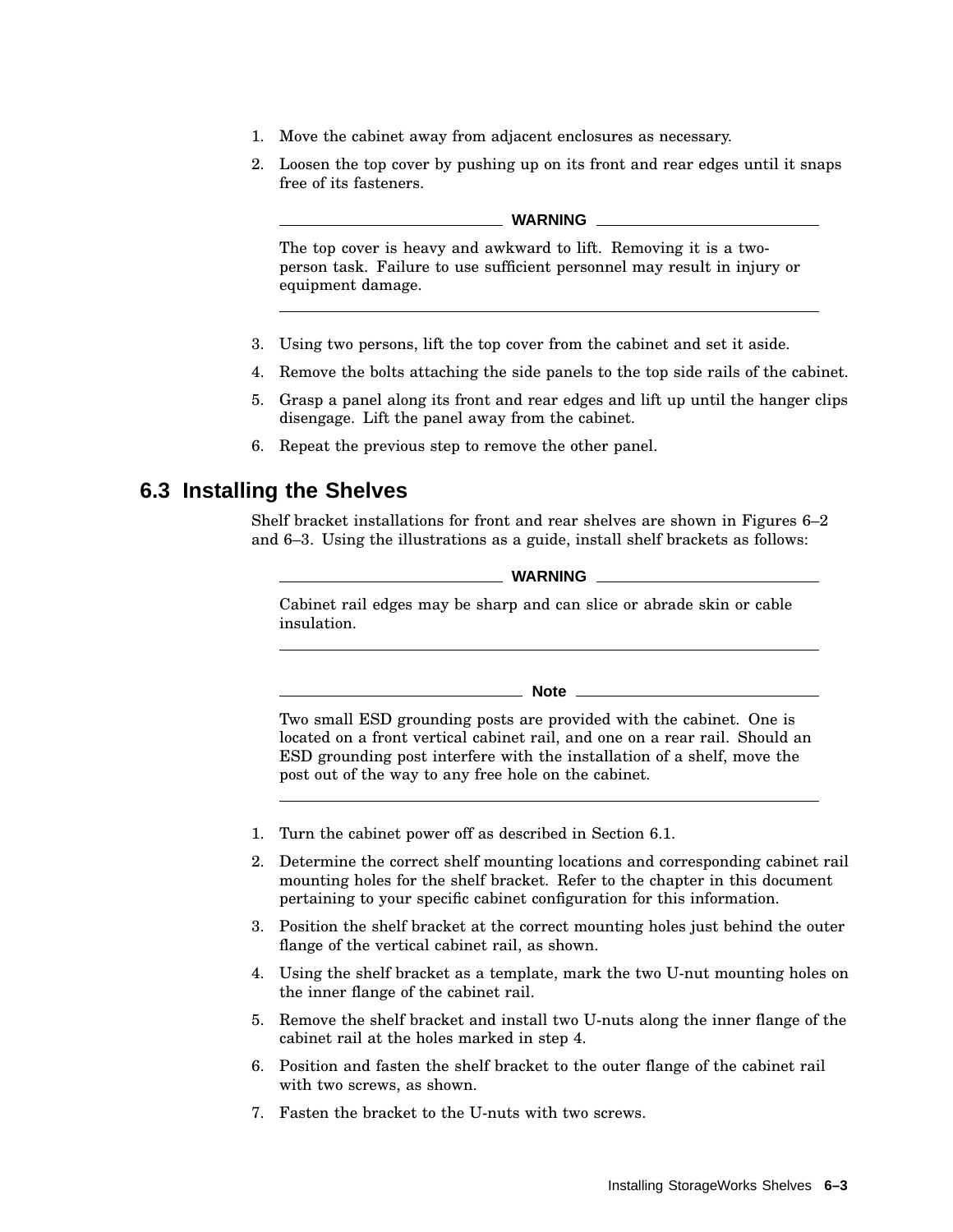8. Using Table 6–1, determine the correct stop bracket position for the shelf type being installed.

| <b>StorageWorks Shelf Type</b> | <b>Front Shelf Stop Bracket</b><br><b>Position</b> | <b>Rear Shelf Stop Bracket</b><br><b>Position</b> |
|--------------------------------|----------------------------------------------------|---------------------------------------------------|
| SHDZZ–ZZ                       |                                                    |                                                   |

**Table 6–1 Shelf Stop Bracket Positions**

- 9. Insert the tab on the stop bracket into the slot at the correct stop position on the shelf bracket. Fasten the stop bracket to the shelf bracket, as shown.
- 10. Repeat steps 2 through 9 to mount the companion shelf bracket on the opposite cabinet rail. To ensure proper alignment of the brackets, use care to mount the bracket to the correct rail mounting holes.
- 11. With the power supply end of the shelf to the left and the blowers facing the cabinet, slide the shelf into the shelf brackets until it contacts the inner stop brackets. The shelf should slide smoothly into the brackets. If it binds, remove it and check the alignment of the shelf brackets. The shelf bracket mounting screws may need to be loosened slightly to allow the brackets to align with the shelf. Retighten the screws when the shelf brackets are properly aligned.
- 12. Using Table 6–2, verify that you have the correct locking bracket part number for the shelf type and position (front or rear) being installed.

| <b>StorageWorks Shelf Type</b> | <b>Front Shelf Locking Bracket</b><br>Part No. | <b>Rear Shelf Locking</b><br><b>Bracket Part No.</b> |
|--------------------------------|------------------------------------------------|------------------------------------------------------|
| SHDZZ–ZZ                       | 74–46441–01                                    | 74–46439–01                                          |

**Table 6–2 Shelf Locking Bracket Part Numbers**

13. Once the shelf is positioned within the shelf brackets, install the shelf's locking brackets to both shelf brackets with screws, as shown. Push the locking bracket against the shelf to seat it before tightening the screws.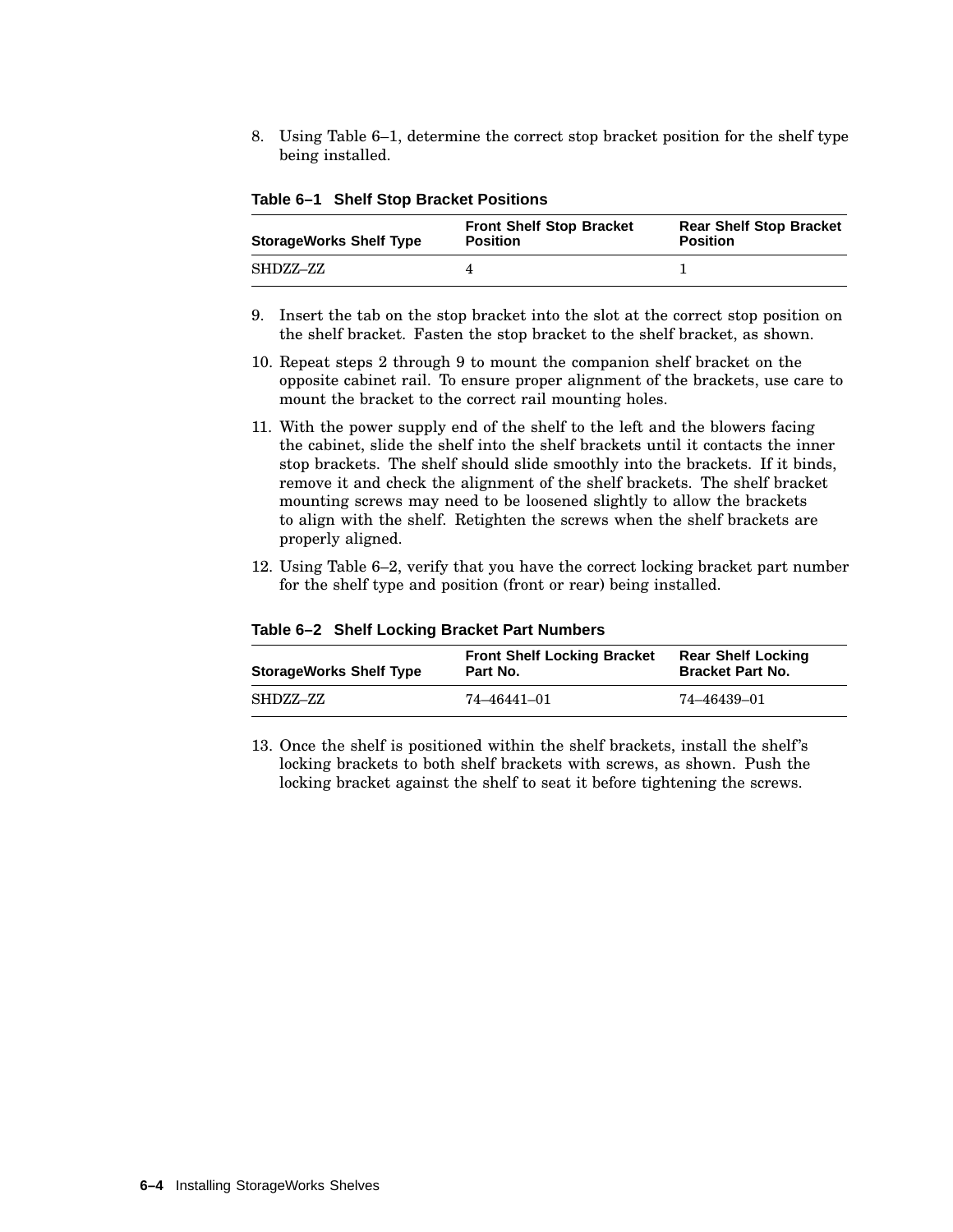

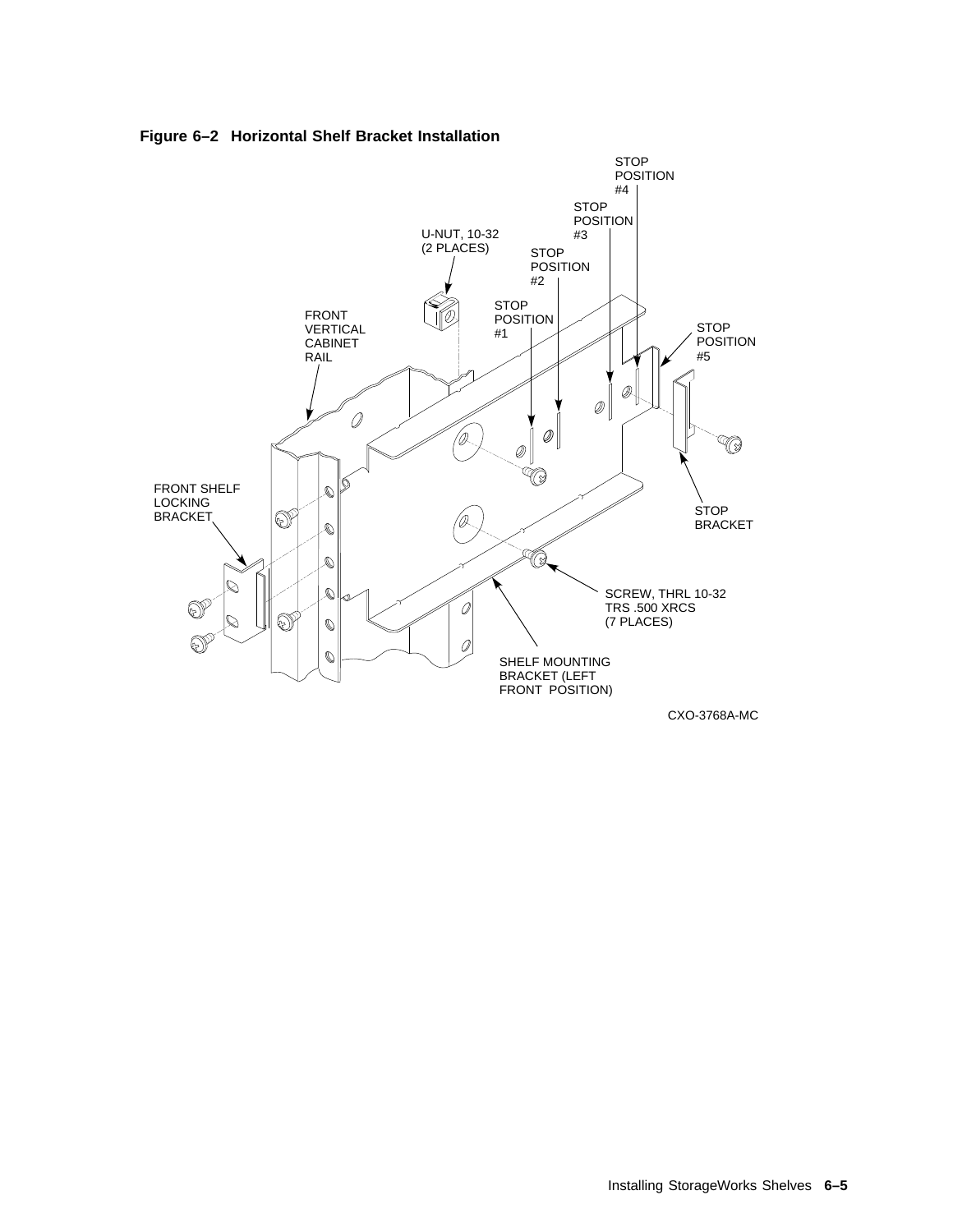



# **6.4 Filler Panel Installation**

Filler panels are attached to the cabinet with four screws and U-nuts. Install a filler panel in an unused shelf location as follows:

- Place the filler panel against the cabinet rails in the shelf position to be covered.
- Use the panel as a template to mark the U-nut locations on the cabinet rails.
- Remove the filler panel from the cabinet rails.
- Install four, 10-32 U-nuts on the cabinet rails in the locations marked in step 2.
- Mount the filler panel to the cabinet rails using four, 10-32 screws.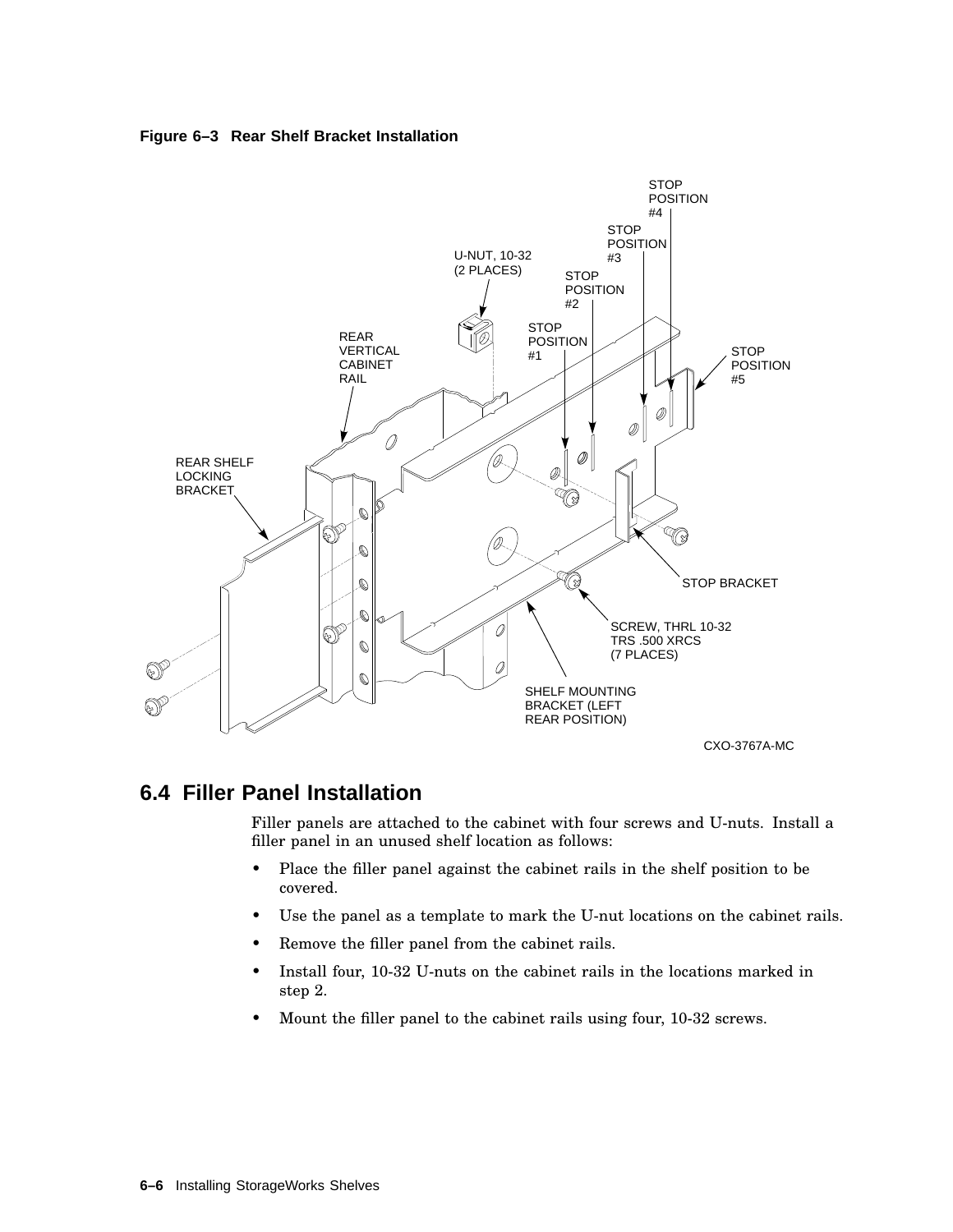# **6.5 Air Separation Panel Installation**

Once the cabinet's shelves are configured, the air separation panels must be installed. The front and rear air separation panels are identical parts, but they are positioned in different ways depending upon where in the cabinet they are installed. Install the air separation panels in both the front and rear of the cabinet as described in Sections 6.5.1 and 6.5.2.

## **6.5.1 Installing the Front Air Separation Panel**

Install the front air separation panel as follows (see Figure 6–4):

- 1. Install four U-nuts on the air separation panel, as shown.
- 2. Position the air separation panel just behind the front vertical cabinet rails, as shown. Position the panel as closely as possible to the top of the upper-most front cabinet shelf.
- 3. Fasten the air separation panel to the front vertical cabinet rails with four screws, as shown.

#### **Figure 6–4 Front Air Separation Panel Installation**



## **6.5.2 Installing the Rear Air Separation Panel**

The rear air separation panel is installed just above the upper-most shelf in the rear of the cabinet. If CDU A is in this position, the air separation panel is installed against its front panel. Install the rear air separation panel as follows (see Figures 6–5 and 6–6):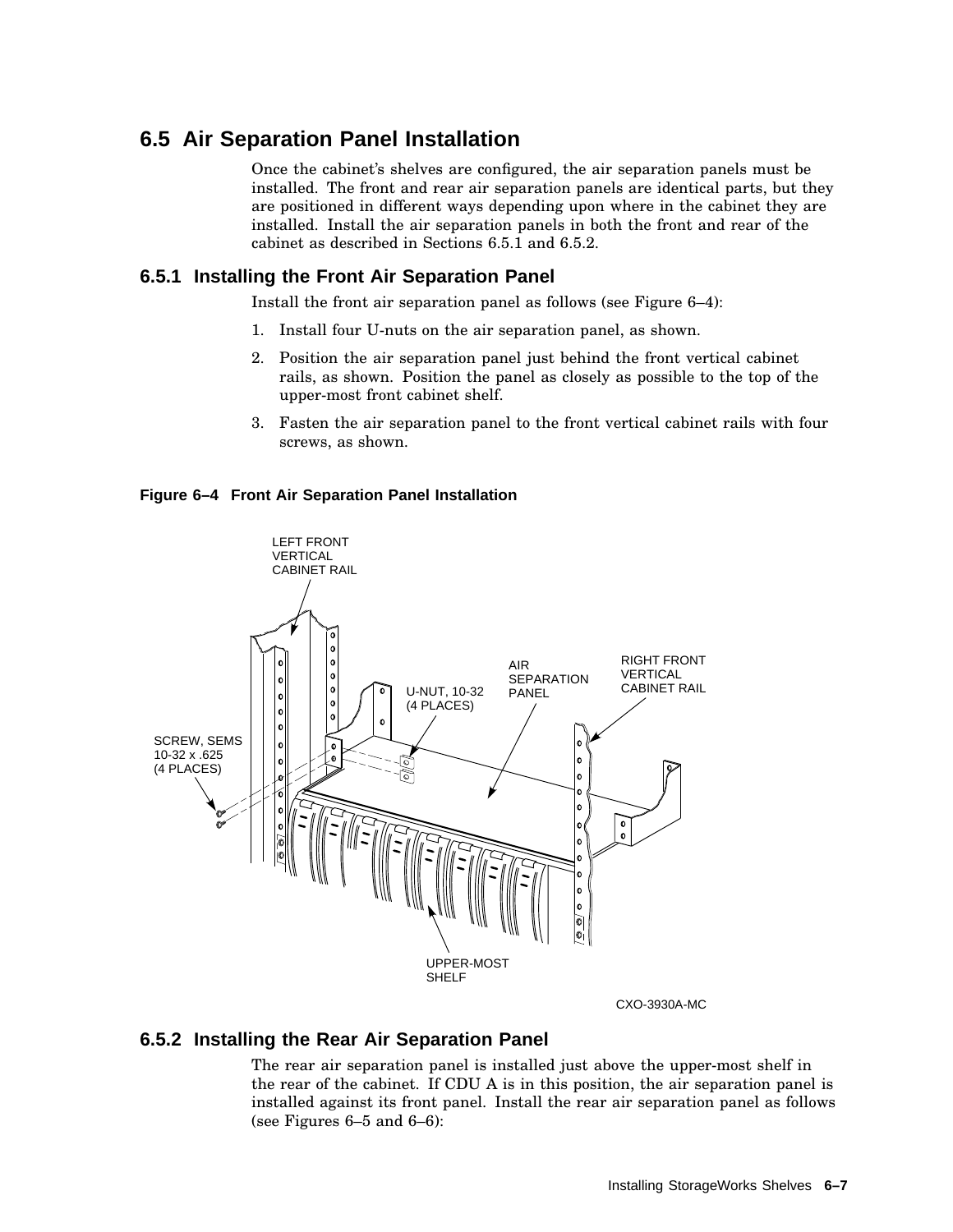1. If CDU A is mounted in the position just above the upper-most shelf in the rear of the cabinet, support the CDU in position against the rear vertical cabinet rails while removing its mounting screws, as shown in Figure 6–5.

If the position just above the upper-most shelf is open, install four U-nuts on the vertical cabinet rails, as shown in Figure 6–6.

- 2. Position the air separation panel against the front panel of CDU A or the four U-nuts, as shown in either Figure 6–5 or 6–6, respectively.
- 3. Fasten the air separation panel (along with CDU A, if appropriate) to the rear vertical cabinet rails with four screws, as shown.

#### **Figure 6–5 Rear Air Separation Panel Installation (Shelf installed directly below CDU A)**



CXO-3929A-MC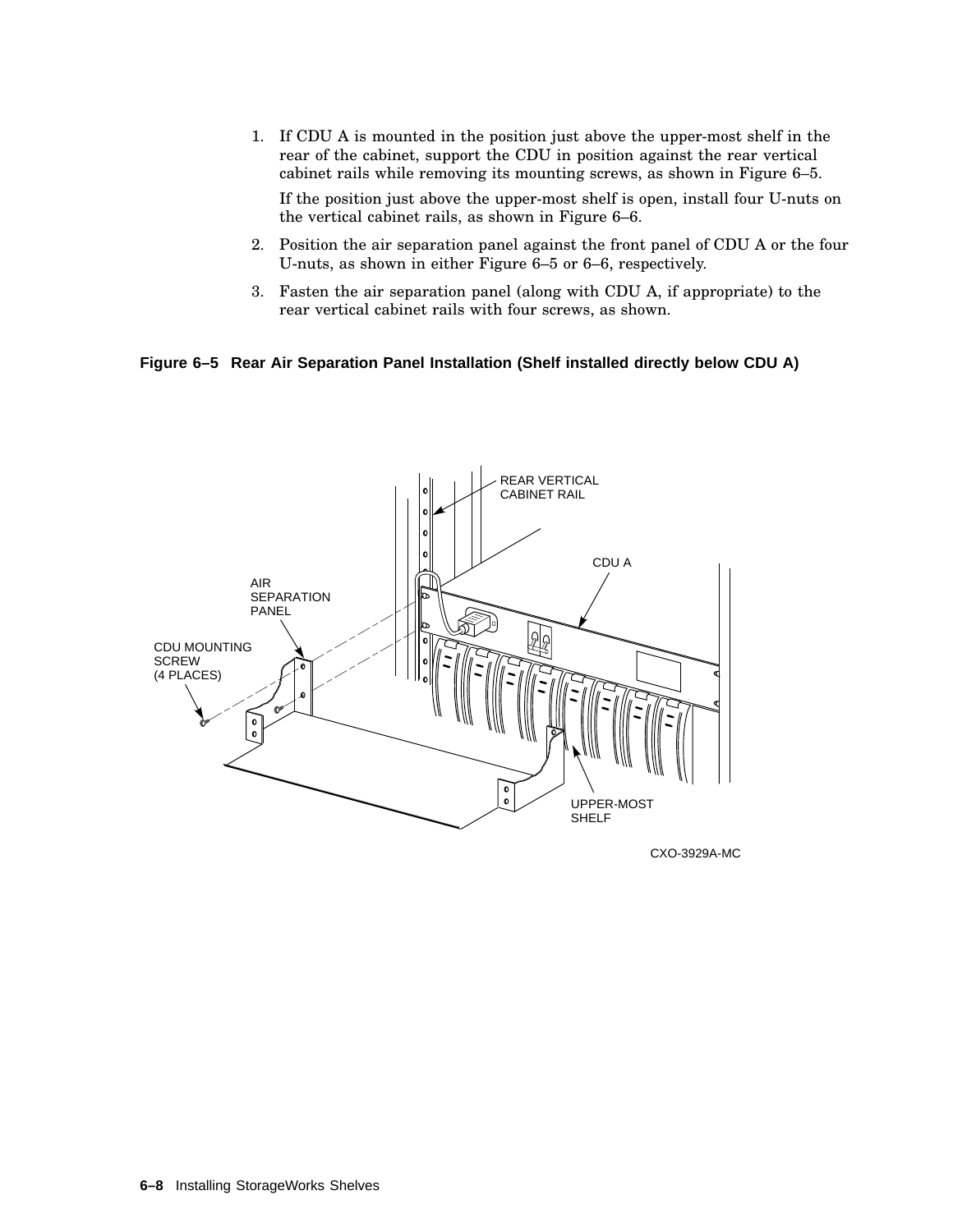



# **6.6 Reinstalling Exterior Cabinet Panels**

Once the cabinet rack space is configured as desired, the exterior cabinet panels may be reinstalled. Refer to Figure 6–1 and reinstall the exterior cabinet panels as follows:

- 1. Position a side panel against the cabinet with the lip above the upper hanger clips just over the upper edge of the side of the cabinet.
- 2. Ensure that the entire surface of the side panel rests firmly against the side of the cabinet.
- 3. Allow the panel to slide downward, catching the two hanger clips as it moves.
- 4. Install the side panel bolts into the side panel through the holes in the top side rails of the cabinet.
- 5. Repeat steps 1 through 4 to install the other side panel.
- 6. Locate the four inset nylon snap fasteners on the top cabinet rails.

#### **WARNING**

The top cover is heavy and awkward to lift. Installing it is a twoperson task. Failure to use sufficient personnel may result in injury or equipment damage.

7. Position the top cover over the cabinet. Position the cover as shown in Figure 6–1 such that the front end of the panel with the shorter overhang is oriented toward the rear of the cabinet.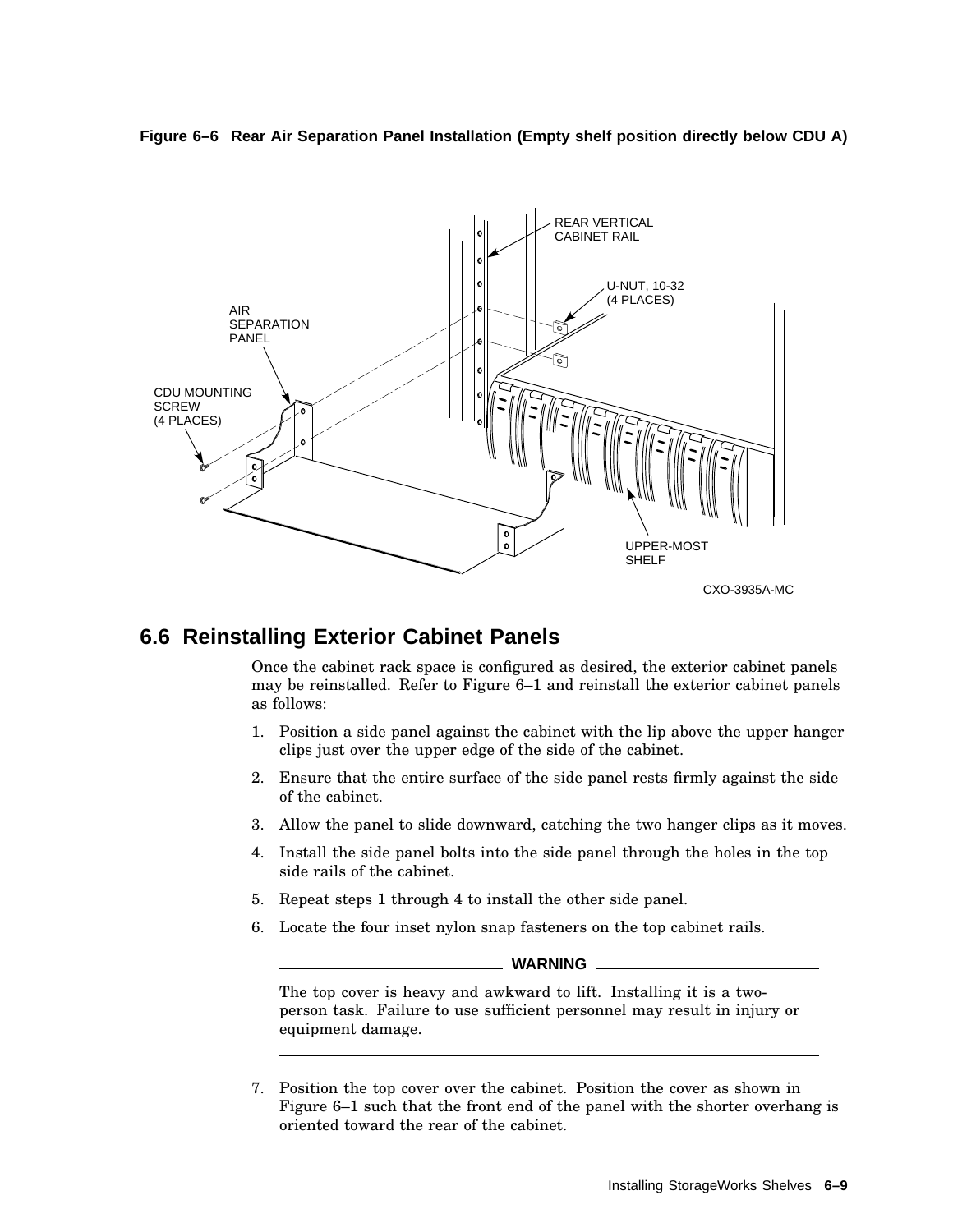8. Align the pins on the underside of the top cover with the inset nylon fasteners on the top cabinet rails.

#### **WARNING**

Be careful not to catch your fingers between the cabinet and the top panel when snapping the panel to the cabinet.

- 9. Lower the cover onto the cabinet and press it down, ensuring that the pins snap into the top panel fasteners.
- 10. If the cabinet was moved to access the side panels, place it in its original position.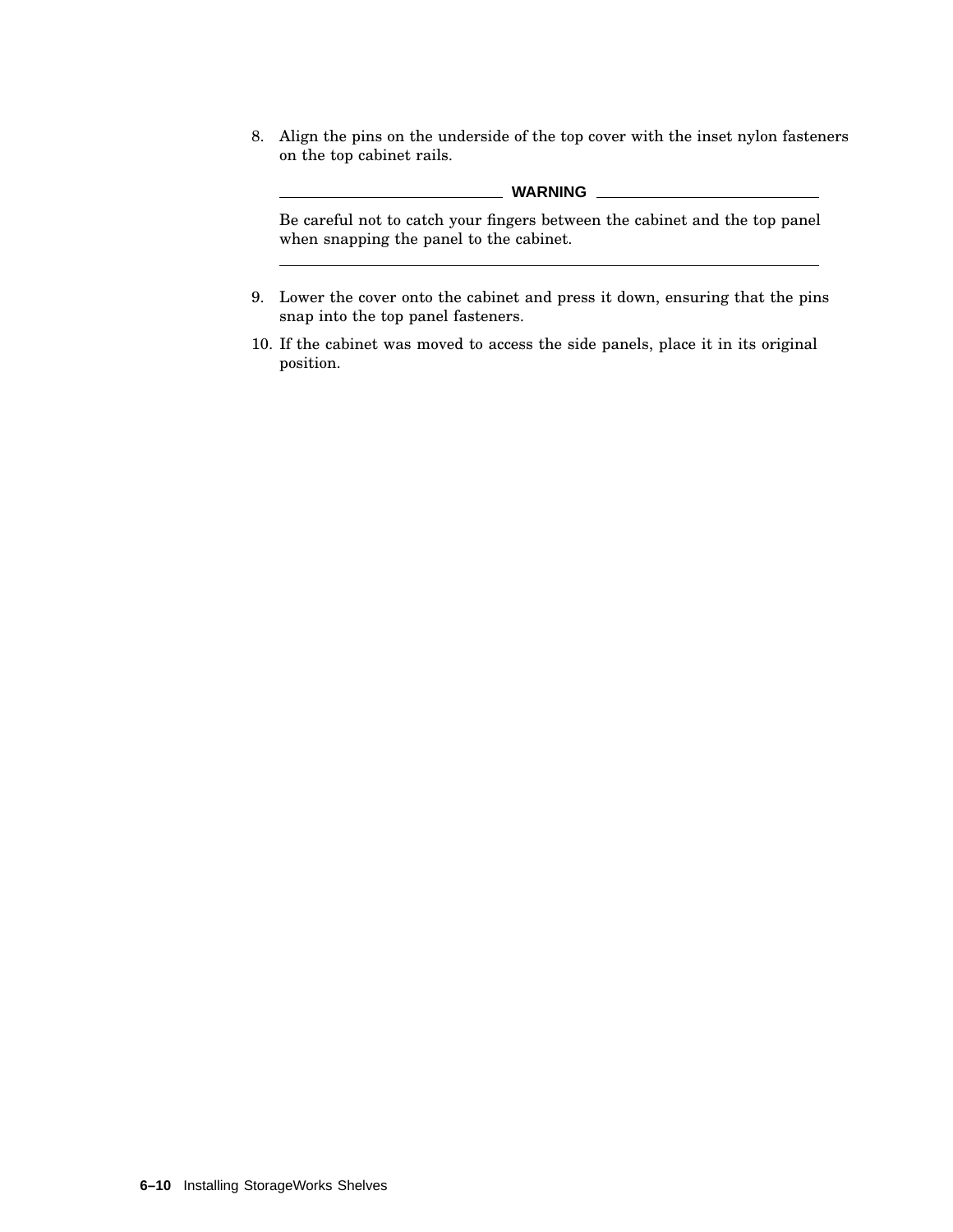**7**

# **Installing TZLX-Series Tape Drives**

This chapter describes the mounting and power cabling of TZLX-series tape drives in SH043-series cabinets.

## **7.1 General Installation Considerations**

The TZLX-series tape drive is mounted in the SH043 cabinet with one chassis rail, as shown in Figure 7–1. The chassis rail is attached to the cabinet's internal vertical rails, and it supports the TZLX-series tape drive from one side. Grooves machined into the side of the tape drive enclosure mate with flanges along the sides of the chassis rail, allowing the tape drive to be slid onto the chassis rail from the front of the cabinet. Once installed, the tape drive enclosure extends from the front to the rear of the SH043 cabinet.

Two TZLX-series tape drives can be mounted side-by-side at a given vertical position in the cabinet. The chassis rail hardware is the same for both the left and right mounting positions. Only the orientation of the hardware differs between the two mounting positions. There is no mechanical connection between two tape drives mounted side-by-side in the cabinet.

In situations where only one TZLX-series tape drive is being installed at a given vertical position in the cabinet, the tape drive must be installed in the right mounting position. This will ensure that the front panel of the tape drive mates with the correct opening in the tape bezel in the cabinet door. A filler panel in the tape bezel covers the left mounting position in this case.

#### **WARNING**

While working in the cabinet interior, ac power must be removed from cabinet components. Failure to do so may result in personnel injury as a result of electric shock.

Prior to performing any of the procedures in this chapter, remove ac power from cabinet components. If the cabinet is installed and operating, spin down all disk drives and halt all tape drives in the cabinet. Switch the circuit breaker on the front panel of the cabinet's CDU(s) to the  $\bigcirc$  (OFF) position.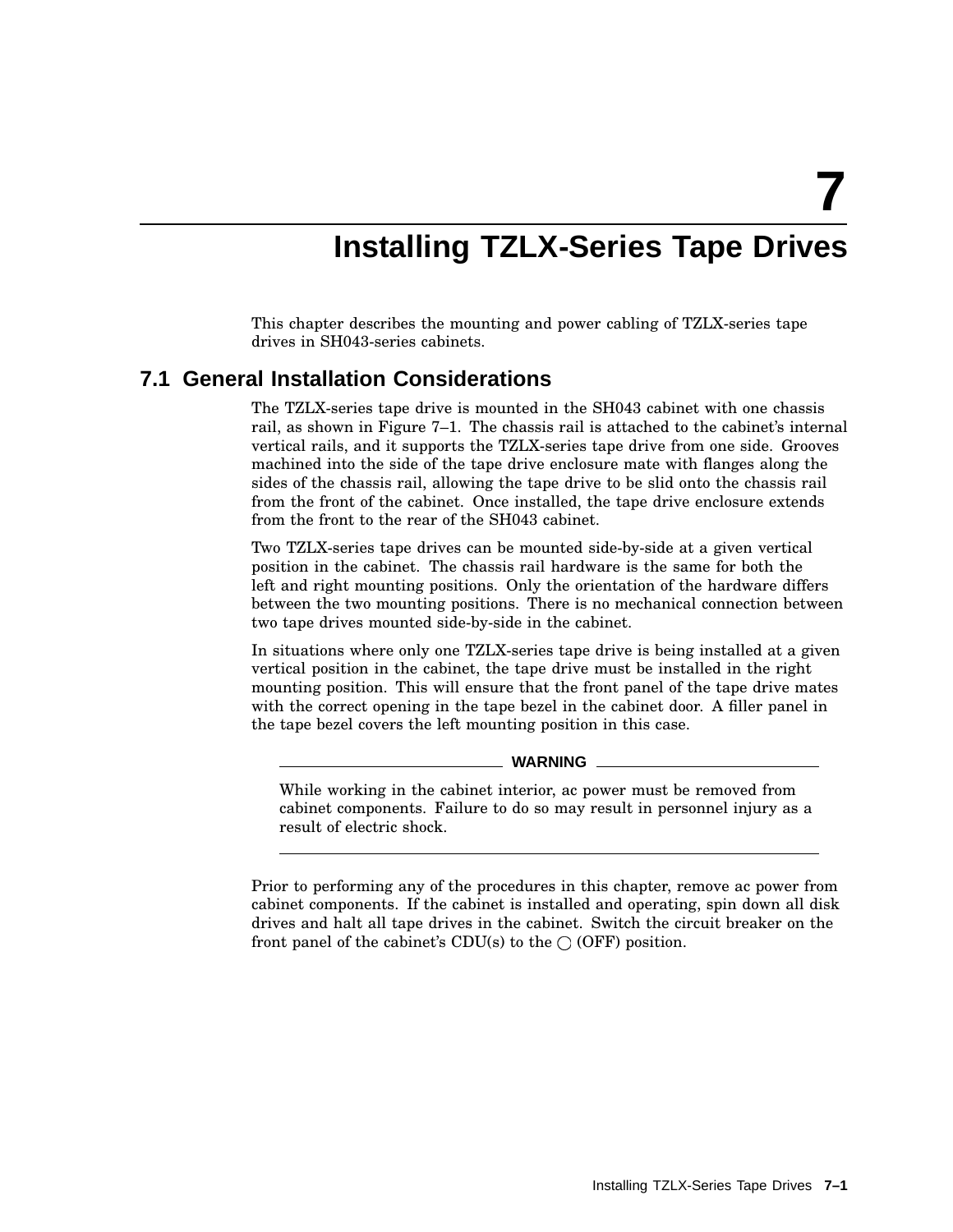



CXO-3958A-MC

# **7.2 Accessing the Cabinet Rack Space**

TZLX-series tape drives can normally be installed without removing cabinet side panels. To route the cabling in configurations where access to the interior of the cabinet is limited, however, cabinet side panels may need to be removed. Sections 7.2.1 and 7.8 present procedures for removing and replacing exterior cabinet panels.

The front and rear cabinet doors are held closed by door locks mounted on each door. The locks are released by turning counterclockwise with a 5/32-inch hex wrench.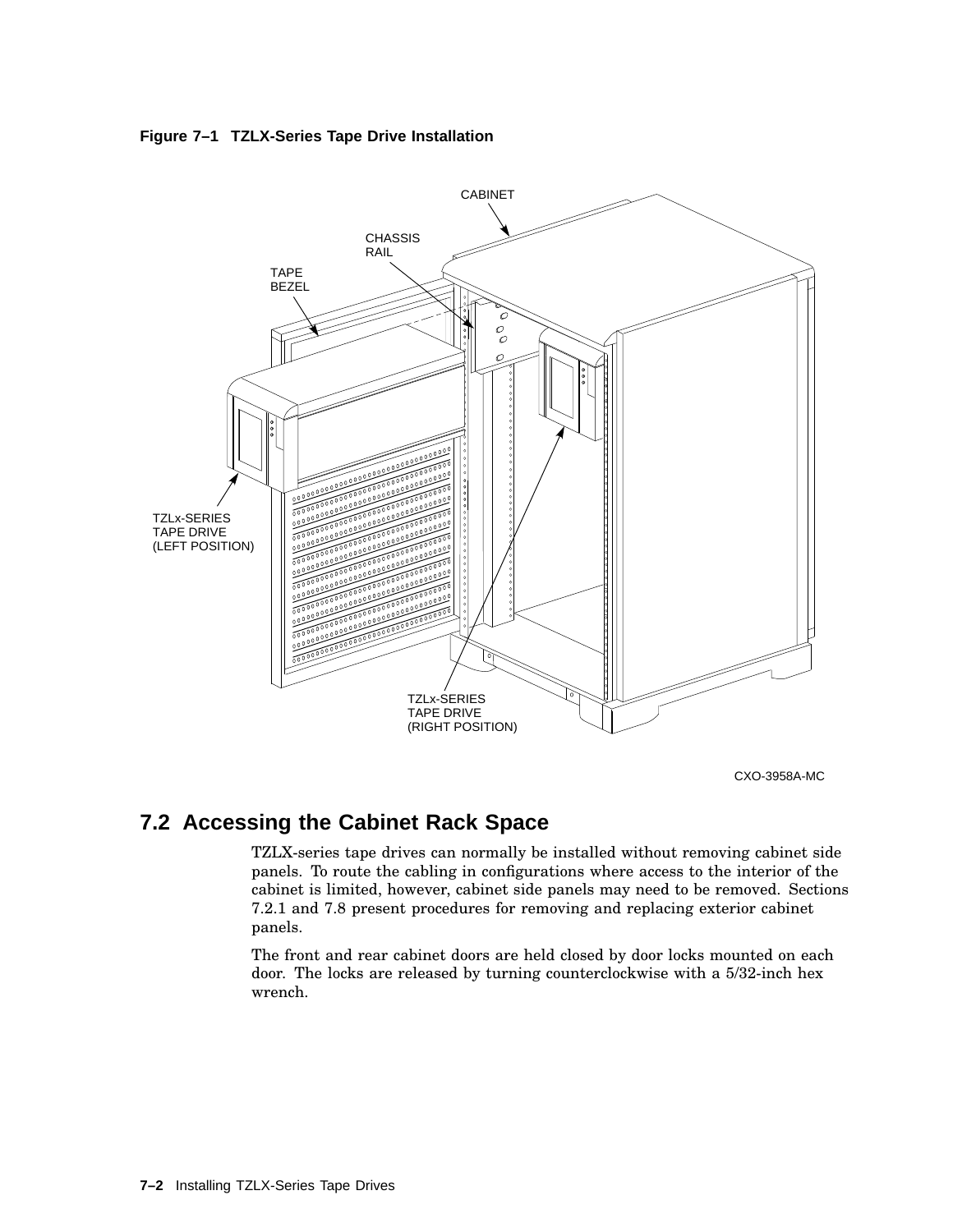## **7.2.1 Removing the Cabinet Side Panels**

As shown in Figure 7–2, there are three side panel hanger clips on each side of the cabinet. A matching set of hanger clips are attached to each side panel. Remove the side panels as follows:





NOTE: FRONT AND REAR DOORS NOT SHOWN FOR CLARITY

CXO-3899A-MC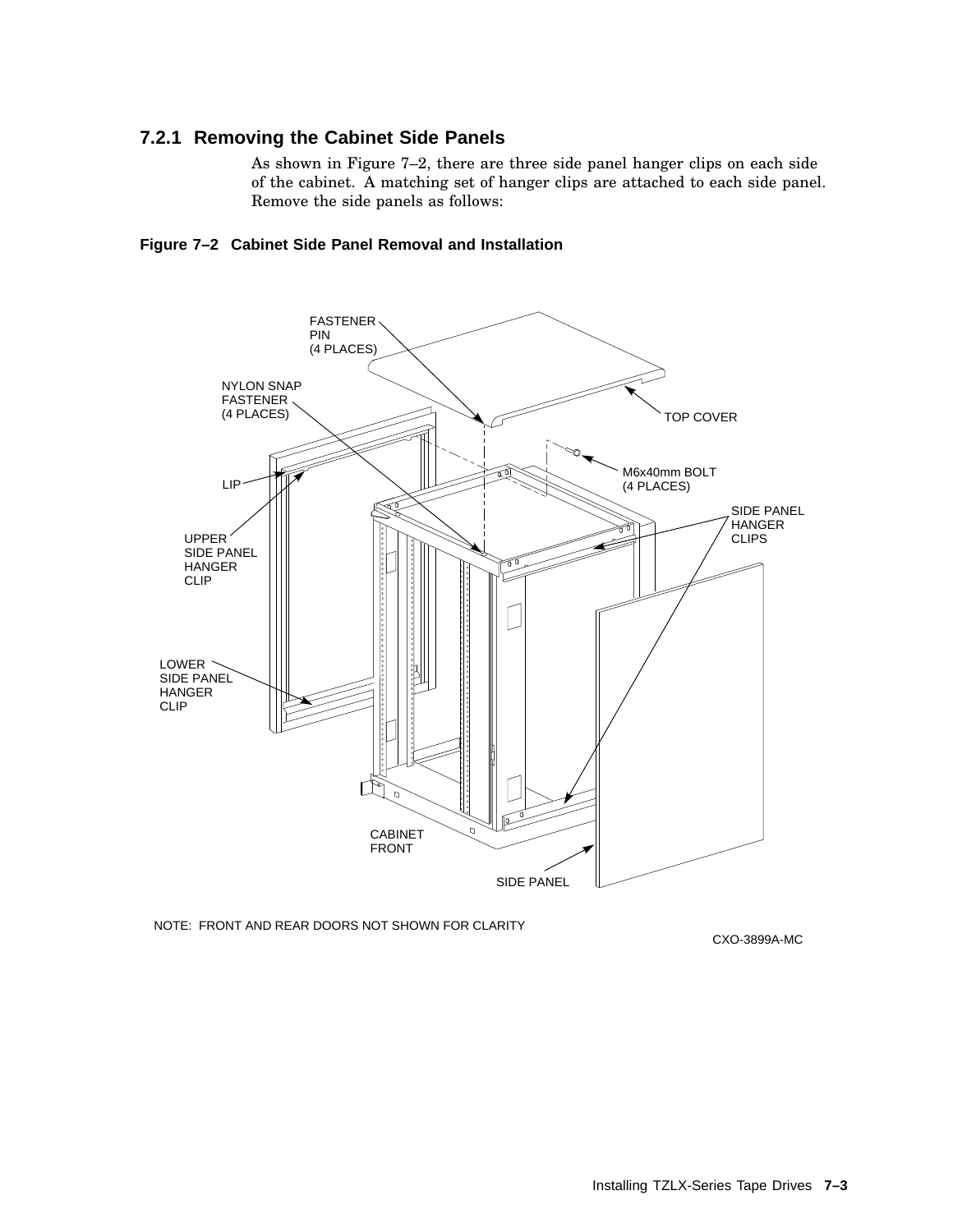- 1. Move the cabinet away from adjacent enclosures as necessary.
- 2. Loosen the top cover by pushing up on its front and rear edges until it snaps free of its fasteners.

#### **WARNING**

The top cover is heavy and awkward to lift. Removing it is a twoperson task. Failure to use sufficient personnel may result in injury or equipment damage.

- 3. Using two persons, lift the top cover from the cabinet and set it aside.
- 4. Remove the bolts attaching the side panels to the top side rails of the cabinet.
- 5. Grasp a panel along its front and rear edges and lift up until the hanger clips disengage. Lift the panel away from the cabinet.
- 6. Repeat the previous step to remove the other panel.

## **7.3 Chassis Rail Installation**

To allow the length of the chassis rail to be adjusted to fit the cabinet, one end of the rail is extendable using a sliding rail bracket. Two round standoffs are used to locate the chassis rail along the vertical cabinet rails. The round standoffs are inserted into front and rear chassis rail locating holes to position the chassis rail while it is fastened to the cabinet.

Chassis rail component assembly and installation procedures for both left and right tape drive mounting positions are presented in Sections 7.3.1, 7.3.2, and 7.3.3.

**Note**

Two small ESD grounding posts are provided with the cabinet. One is located on a front vertical cabinet rail, and one on a rear rail. Should an ESD grounding post interfere with the installation of the chassis rail, move the post out of the way to any free hole on the cabinet.

## **7.3.1 Chassis Rail Assembly**

Before the chassis rail components can be mounted in the cabinet, they must be assembled. Assemble the chassis rail components as follows (see Figure 7–3):

- 1. Position the rail bracket against the chassis rail, as shown in the illustration.
- 2. Fasten the rail bracket to the chassis rail with the unbeveled nut bar and four screws, as shown. Leave the screws loose enough to allow the rail bracket to be moved along the chassis rail.
- 3. Install a U-nut in the groove near the end of each of the beveled nut bars. The flat side of the U-nuts must be installed on the *beveled* side of the nut bar.
- 4. Install the beveled nut bars on the chassis rail and rail bracket, using the round standoffs to hold them in place. The beveled side of the nut bars must face the flanges on the chassis rail and rail bracket.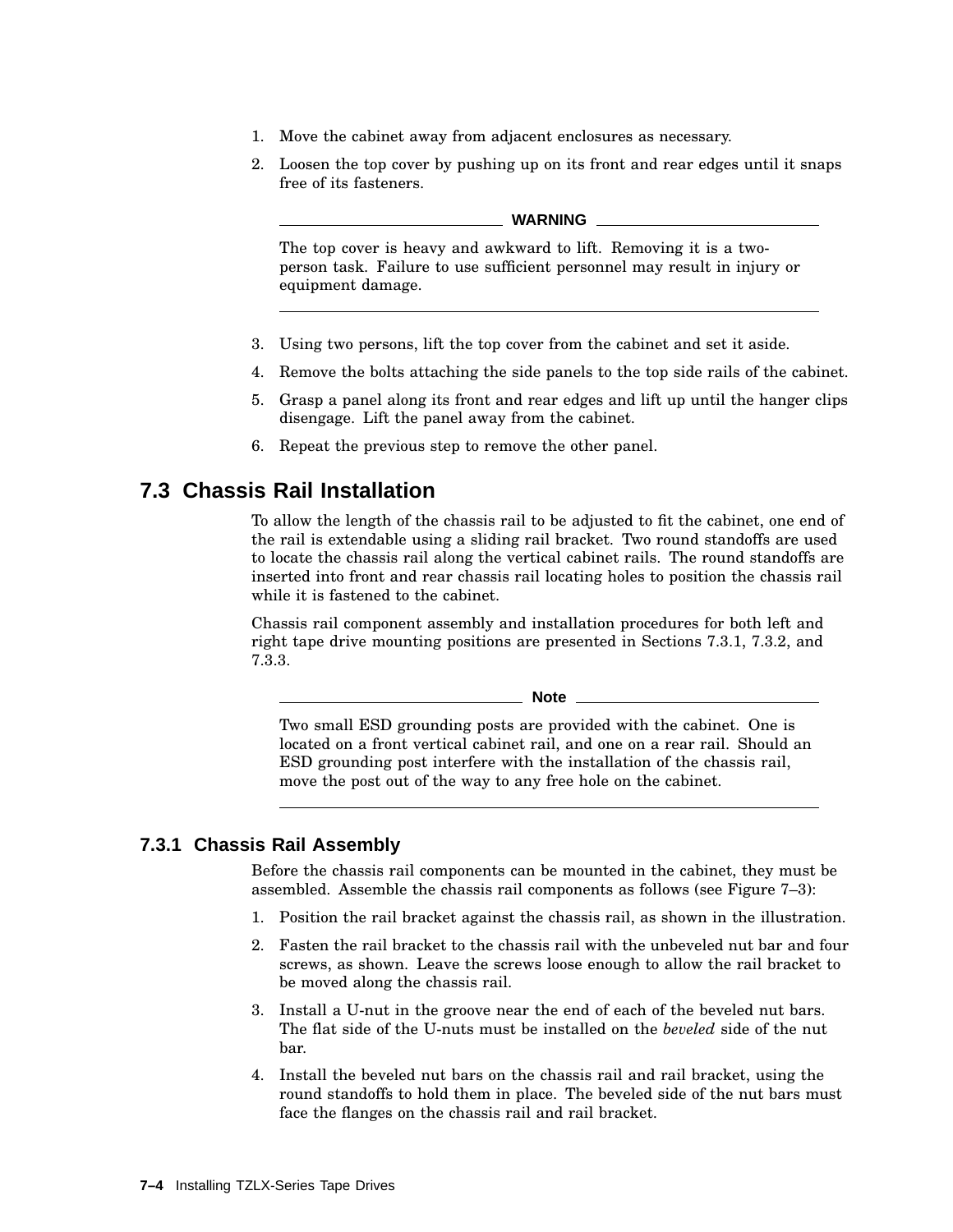5. The chassis rail assembly is now ready to be installed in the cabinet.





## **7.3.2 Right Position Chassis Rail Assembly Installation**

Install the chassis rail assembly in the right position within the cabinet as follows (see Figure 7–4):

#### **WARNING**

Cabinet rail edges may be sharp and can slice or abrade skin or cable insulation.

- 1. Turn the cabinet power off as described in Section 7.1.
- 2. Determine the correct tape drive mounting locations and corresponding cabinet rail mounting holes for the chassis rail assembly. Refer to the chapter in this document pertaining to your specific cabinet configuration for this information. The tape mounting hole specified for each position is the chassis rail locating hole shown in Figure 7–4.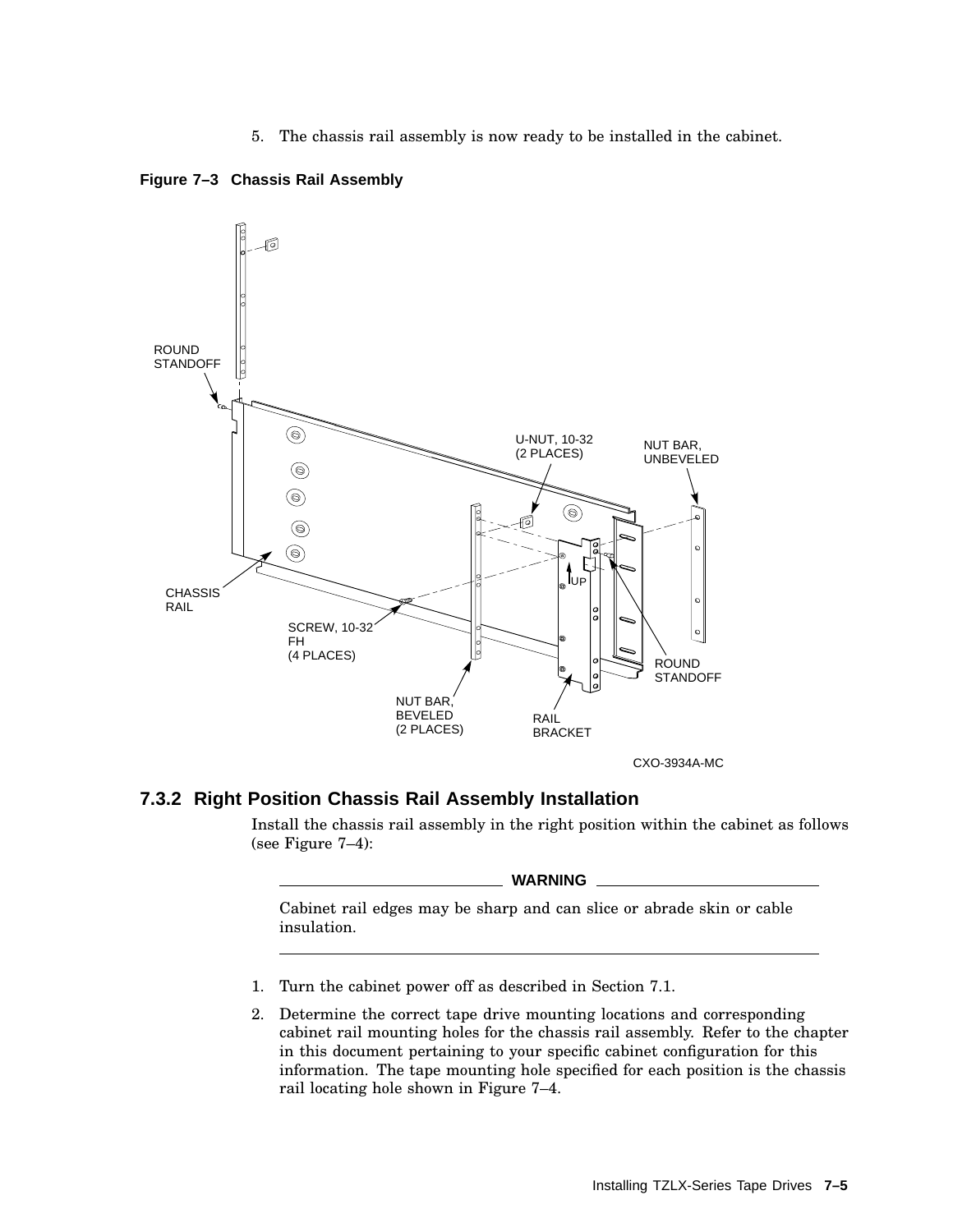



#### **WARNING**

Use care in supporting the chassis rail assembly. It is heavy and awkward to position within the cabinet. If possible, use two persons to support and position the chassis rail assembly. The chassis rail assembly may cause personnel injury and equipment damage if dropped during installation.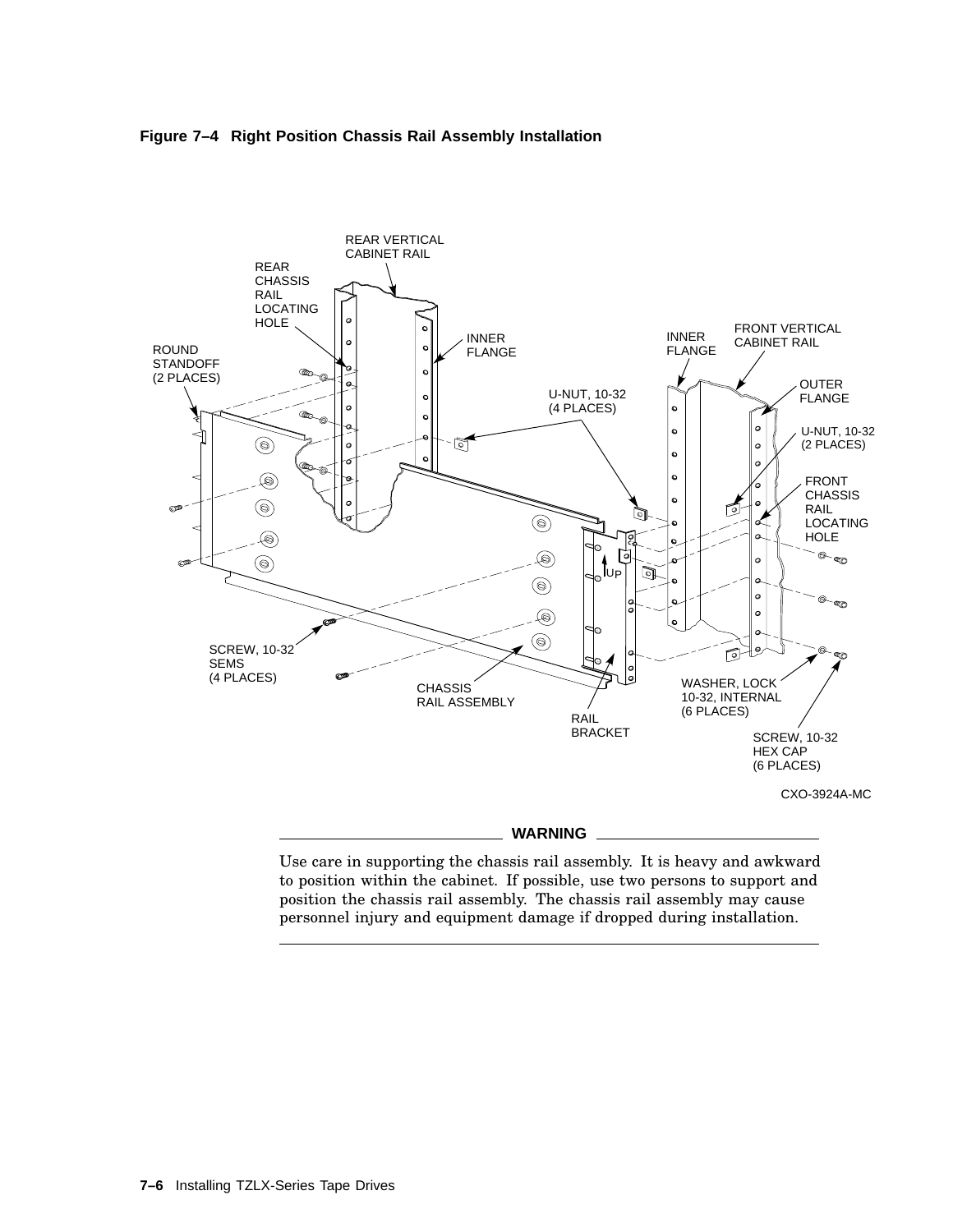**Note**

To ensure proper alignment of the chassis rail assembly, use care to position the round standoffs in the correct front and rear chassis rail locating holes.

- 3. From the front of the cabinet, position the chassis rail assembly at the correct mounting holes, as shown. Ensure that the rail bracket is positioned toward the front of the cabinet, and that the arrow on the rail bracket points up.
- 4. Insert the rear round standoff into the rear chassis rail locating hole.
- 5. Support the chassis rail against the rear vertical cabinet rail and maintain the rear round standoff in its locating hole. Extend the rail bracket to insert the front round standoff into its correct front chassis rail locating hole.
- 6. Using the shelf bracket as a template, mark the four U-nut mounting holes on the inner flanges of both the front and rear vertical cabinet rails. Make sure to use the correct set of holes in the chassis rail.
- 7. Temporarily remove the chassis rail assembly and install four U-nuts along the inner flanges of the front and rear vertical cabinet rails at the holes marked in step 6.
- 8. Reposition the chassis rail assembly as directed in steps 3 through 5.
- 9. Fasten the chassis rail to the inner flanges of the front and rear vertical cabinet rails with four screws, as shown.
- 10. Fasten the rail bracket to the front vertical cabinet rail with its beveled nut bar and three screws, as shown.
- 11. Fasten the chassis rail to the rear vertical cabinet rail with its beveled nut bar and three screws, as shown.
- 12. Tighten the screws fastening the rail bracket to the chassis rail.
- 13. Install two U-nuts along the outer flange of the front vertical cabinet rail. Install one U-nut at the hole just above the front chassis rail locating hole and the other at the eighth hole below the locating hole.

## **7.3.3 Left Position Chassis Rail Assembly Installation**

#### **Note**

Install the chassis rail assembly in the left mounting position only if a tape drive is also installed in the right position. The front cabinet door tape bezel openings are designed to allow a single tape drive to be installed only in the right position.

Install the chassis rail assembly in the left position within the cabinet as follows (see Figure 7–5):

#### **WARNING**

Cabinet rail edges may be sharp and can slice or abrade skin or cable insulation.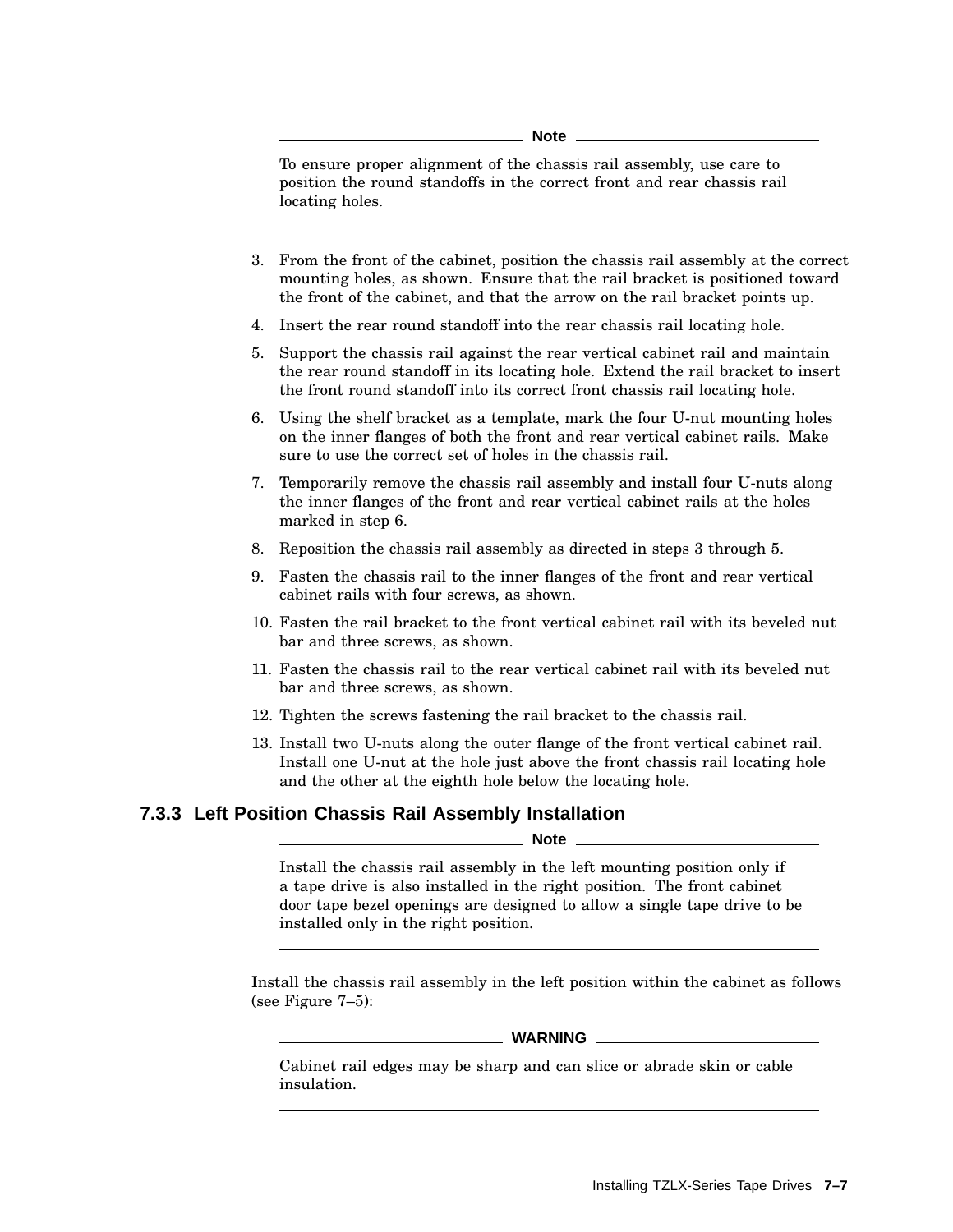- 1. Turn the cabinet power off as described in Section 7.1.
- 2. Determine the correct tape drive mounting locations and corresponding cabinet rail mounting holes for the chassis rail assembly. Refer to the chapter in this document pertaining to your specific cabinet configuration for this information. The tape mounting hole specified for each position is the chassis rail locating hole shown in Figure 7–5.

**Figure 7–5 Left Position Chassis Rail Assembly Installation**



Use care in supporting the chassis rail assembly. It is heavy and awkward to position within the cabinet. If possible, use two persons to support and position the chassis rail assembly. The chassis rail assembly may cause personnel injury and equipment damage if dropped during installation.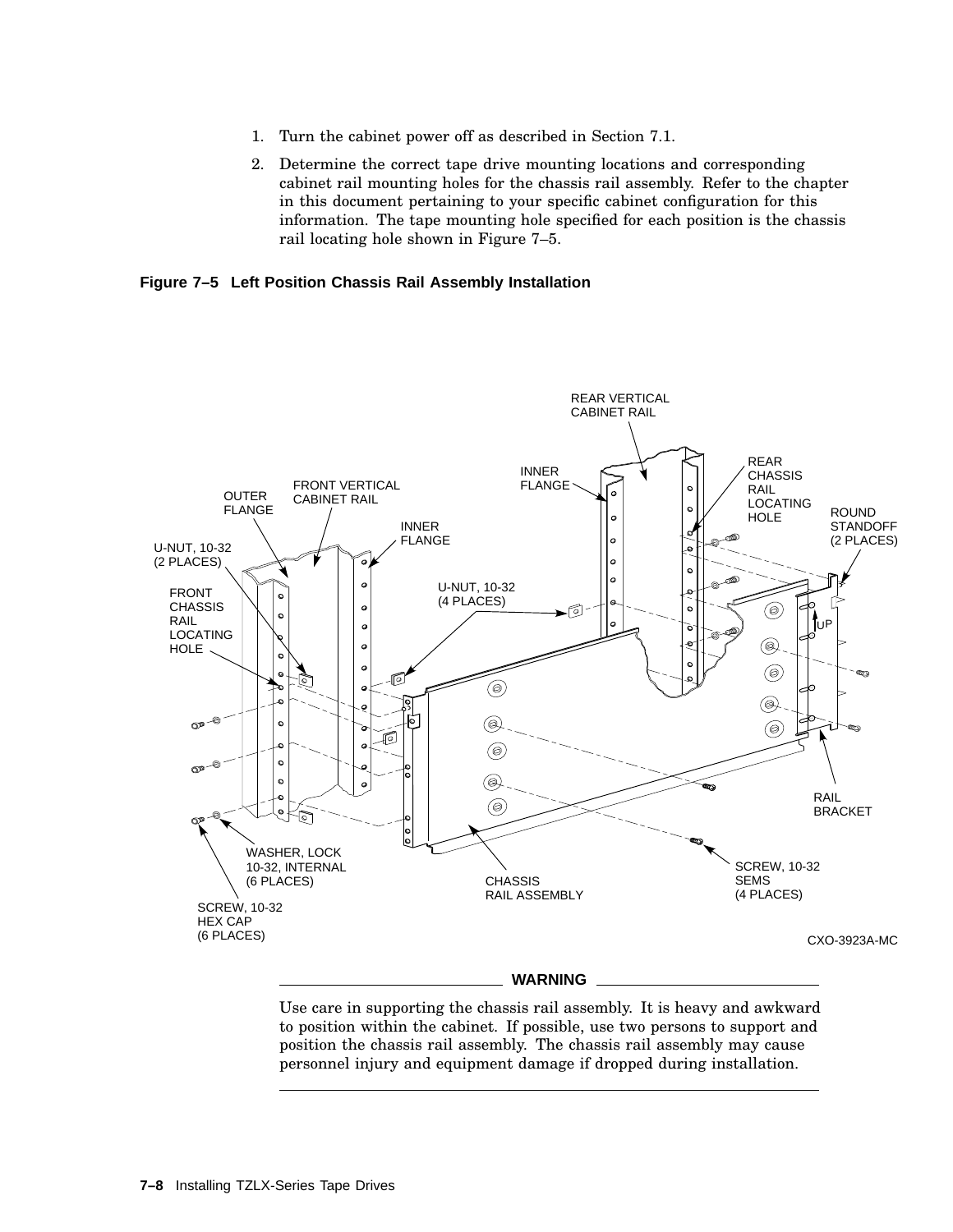**Note**

To ensure proper alignment of the chassis rail assembly, use care to position the round standoffs in the correct front and rear chassis rail locating holes.

- 3. From the rear of the cabinet, position the chassis rail assembly at the correct mounting holes, as shown. Ensure that the rail bracket is positioned toward the rear of the cabinet, and that the arrow on the rail bracket points up.
- 4. Insert the front round standoff into the front chassis rail locating hole.
- 5. Support the chassis rail assembly against the front vertical cabinet rail and maintain the front round standoff in its locating hole. Extend the rail bracket to insert the rear round standoff into its correct rear chassis rail locating hole.
- 6. Using the chassis rail as a template, mark the four U-nut mounting holes on the inner flanges of both the front and rear vertical cabinet rails. Make sure to use the correct set of holes in the chassis rail.
- 7. Temporarily remove the chassis rail assembly and install four U-nuts along the inner flanges of the front and rear vertical cabinet rails at the holes marked in step 6.
- 8. Reposition the chassis rail assembly as directed in steps 3 through 5.
- 9. Fasten the chassis rail assembly to the inner flanges of the front and rear vertical cabinet rails with four screws, as shown.
- 10. Fasten the rail bracket to the rear vertical cabinet rail with its beveled nut bar and three screws, as shown.
- 11. Fasten the chassis rail to the front vertical cabinet rail with its beveled nut bar and three screws, as shown.
- 12. Tighten the screws fastening the rail bracket to the chassis rail.
- 13. Install two U-nuts along the outer flange of the front vertical cabinet rail. Install one U-nut at the hole just above the front chassis rail locating hole and the other at the eighth hole below the locating hole.

## **7.4 Mounting the TZLX-Series Tape Drive Enclosure**

Once the chassis rail is installed in the cabinet, the tape drive enclosure can be mounted on it. Mount the TZLX-series tape drive to the chassis rail as follows:

**Note**

The lock down brackets are mirror images of each other, and they are identified as the -01 and -02 versions. They must be installed with the orientation shown in the illustration.

1. Install the the two lock down brackets on the side of the tape drive enclosure near the front end, as shown in either Figure 7–6 or 7–7. Figure 7–6 shows the installation for the right mounting position, and Figure 7–7 shows the installation for the left mounting position.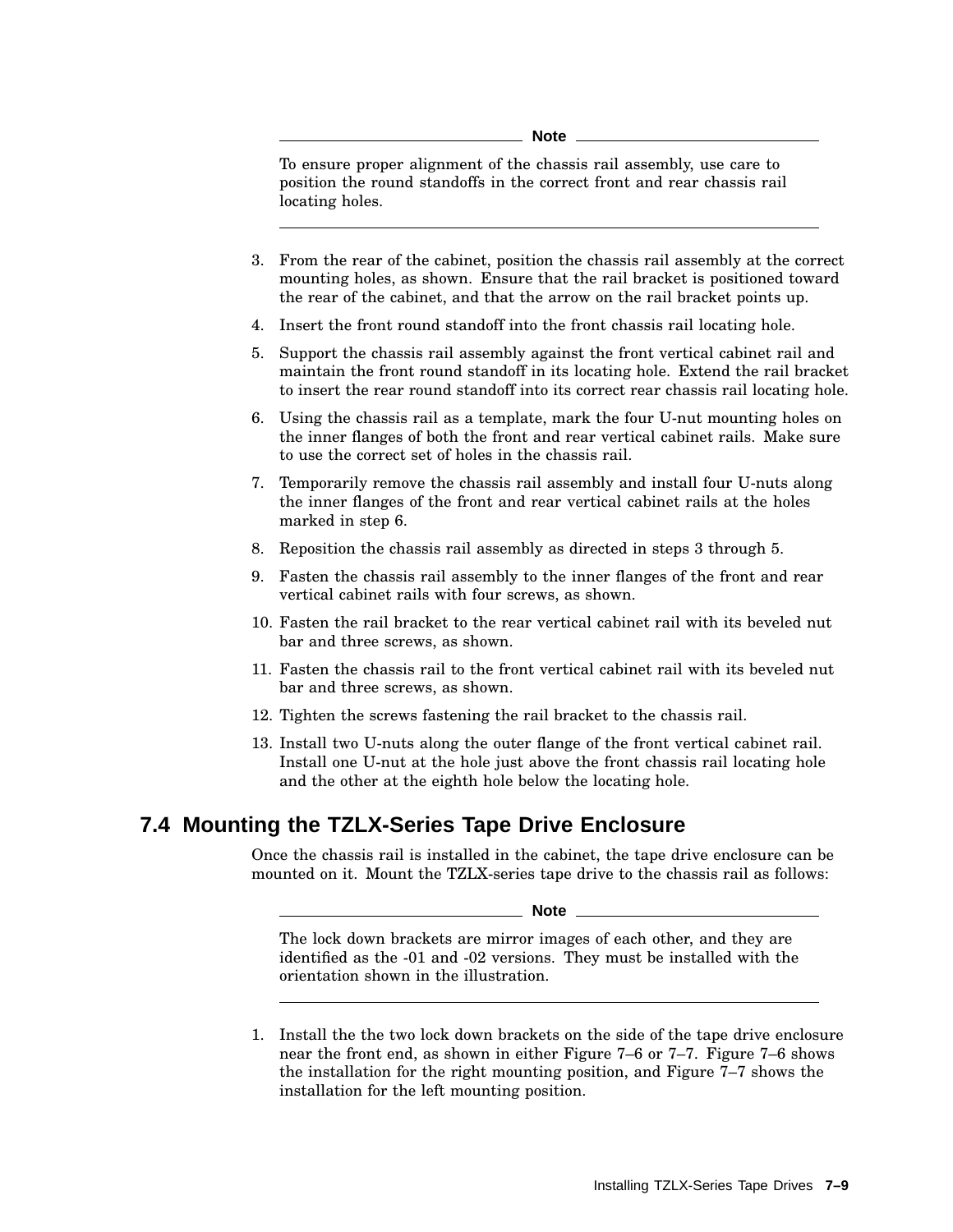



NOTE: TAPE DRIVE INTERNAL COMPONENTS NOT SHOWN FOR CLARITY.

CXO-3918A-MC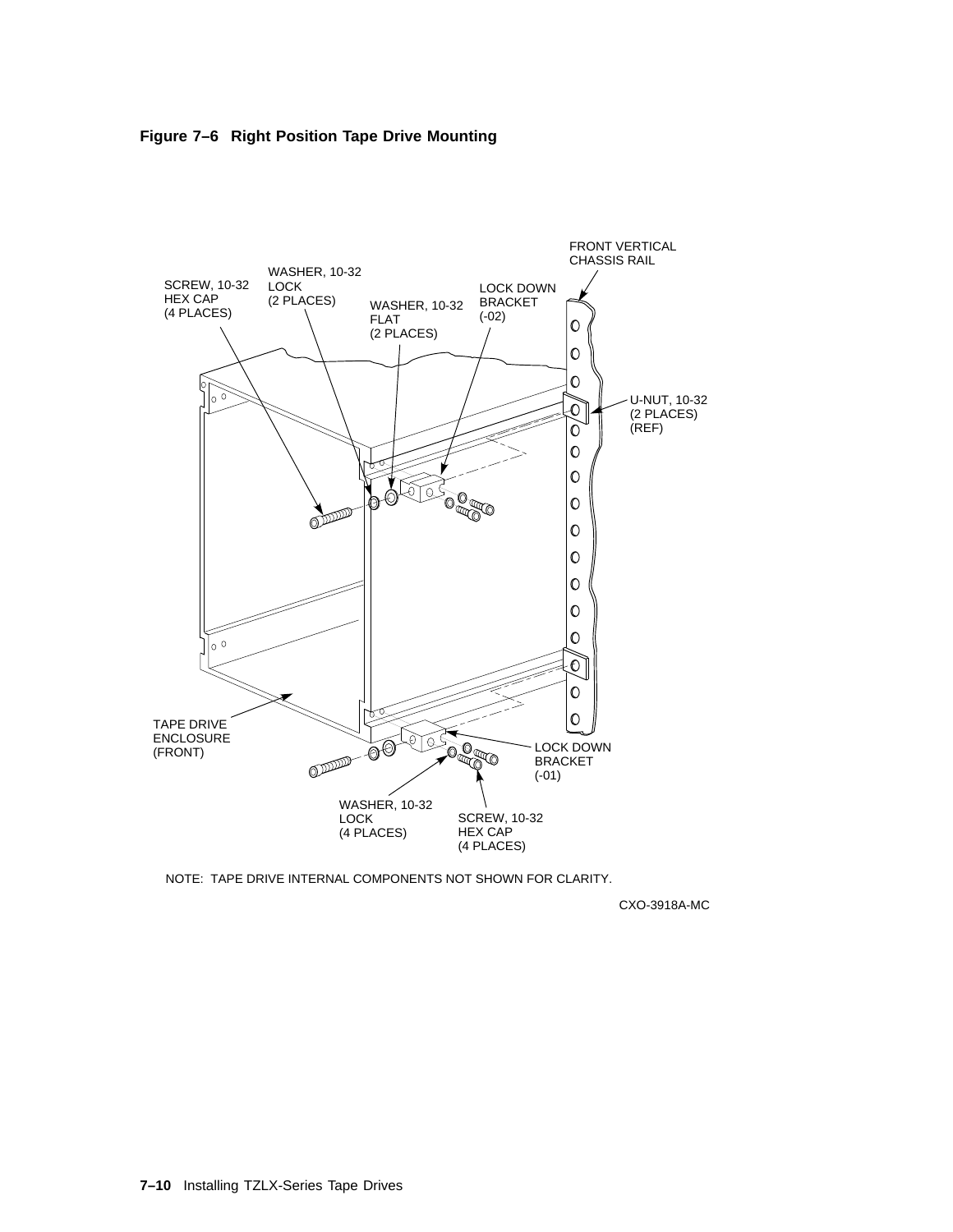



NOTE: TAPE DRIVE INTERNAL COMPONENTS NOT SHOWN FOR CLARITY.

CXO-3919A-MC

#### **WARNING**

Use two persons to lift the TZLX-series tape drive. The unit is heavy and awkward to lift. Failure to use two persons to lift the tape drive may result in injury or damage to equipment.

2. From the front of the cabinet and using two persons, position the tape drive such that the machined grooves in the side of the tape drive enclosure mate with the upper and lower edges of the chassis rail.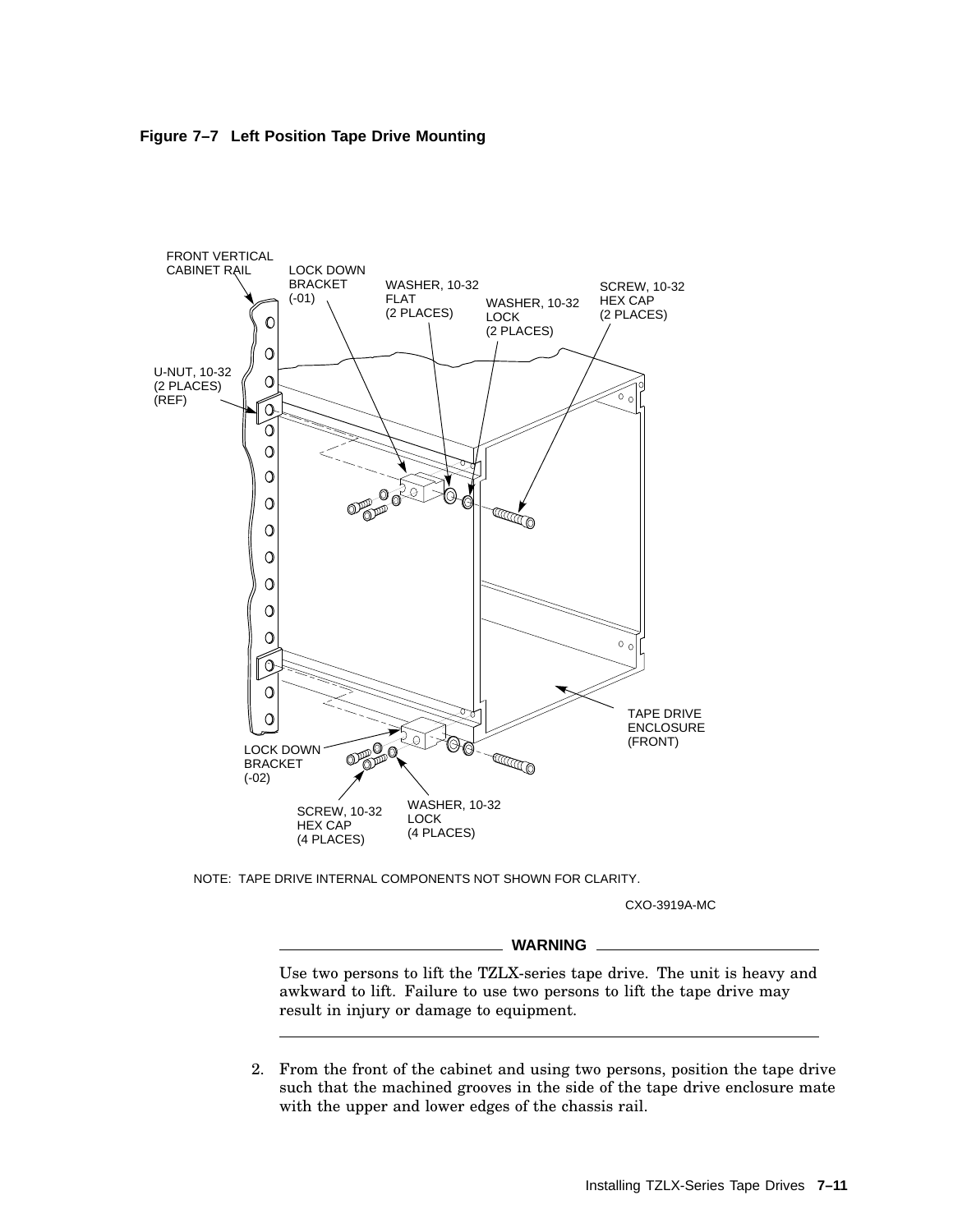#### **CAUTION**

Use care when sliding the tape drive into the cabinet. Do not allow the tape drive enclosure to pull or pinch cables that may be routed through the cabinet interior. Failure to use care when mounting the tape drive may result in equipment damage.

- 3. Slide the tape drive onto the chassis rail until the lockdown brackets contact the U-nuts on the front vertical cabinet rail.
- 4. Fasten the lock down brackets to the front vertical chassis rail with two hex cap screws, as shown in Figure 7–6 or 7–7.

## **7.5 Installing the Power Cord**

AC power for the TZLX-series tape drive is obtained from CDU A. Connect the female end of the tape drive's power cord to the power connector on the rear panel of the drive (see Figure 7–8.) Route the power cord inside the cabinet to CDU A, avoiding signal cabling where possible. Connect the male end to a free power connector on the rear panel of the CDU. Switch the power switch on the rear panel of the tape drive to the  $(ON)$  position to allow the CDU to control the unit's power.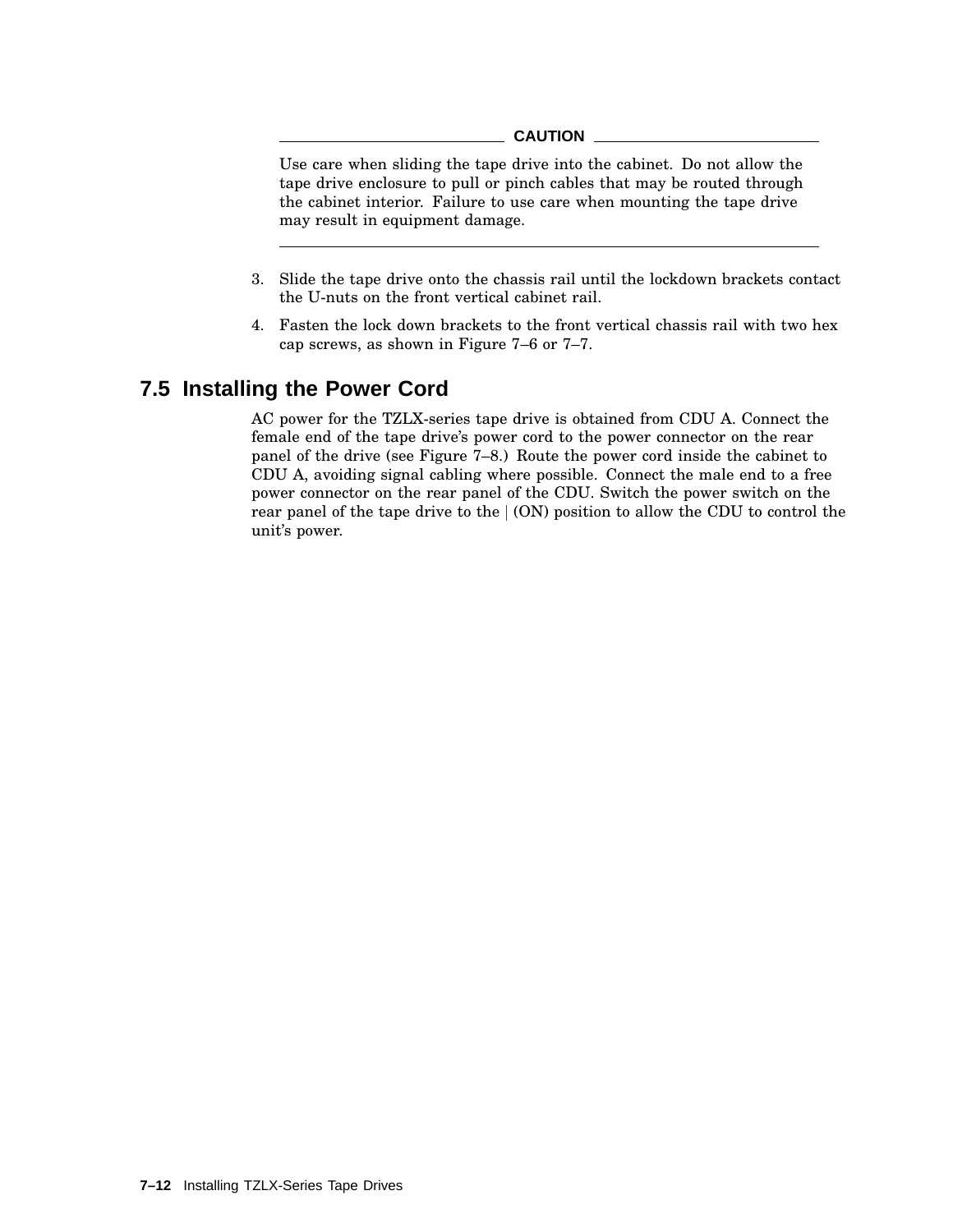**Figure 7–8 TZLX-Series Tape Drive Rear Panel**



CXO-3932A-MC

# **7.6 SCSI–2 Signal Cabling**

Refer to the *StorageWorks Family Configuration Guide* and the *StorageWorks Family User's Guide* for details on the selection of SCSI–2 cables and their connection to the TZLX-series tape drive.

## **7.7 Installing the Cabinet Door Tape Bezel Kit**

To allow operator access to the TZLX tape drive, the front cabinet door tape bezel kit must be installed. To install the tape bezel kit, see the *Instructions for Installation of the Tape Bezel Kit on SF400 Series Cabinets* provided with the kit. The SF400 installation instructions also apply to SH043-series cabinets.

If the tape bezel kit is already installed, you need only remove its filler panel to accomodate a tape drive in the left mounting position.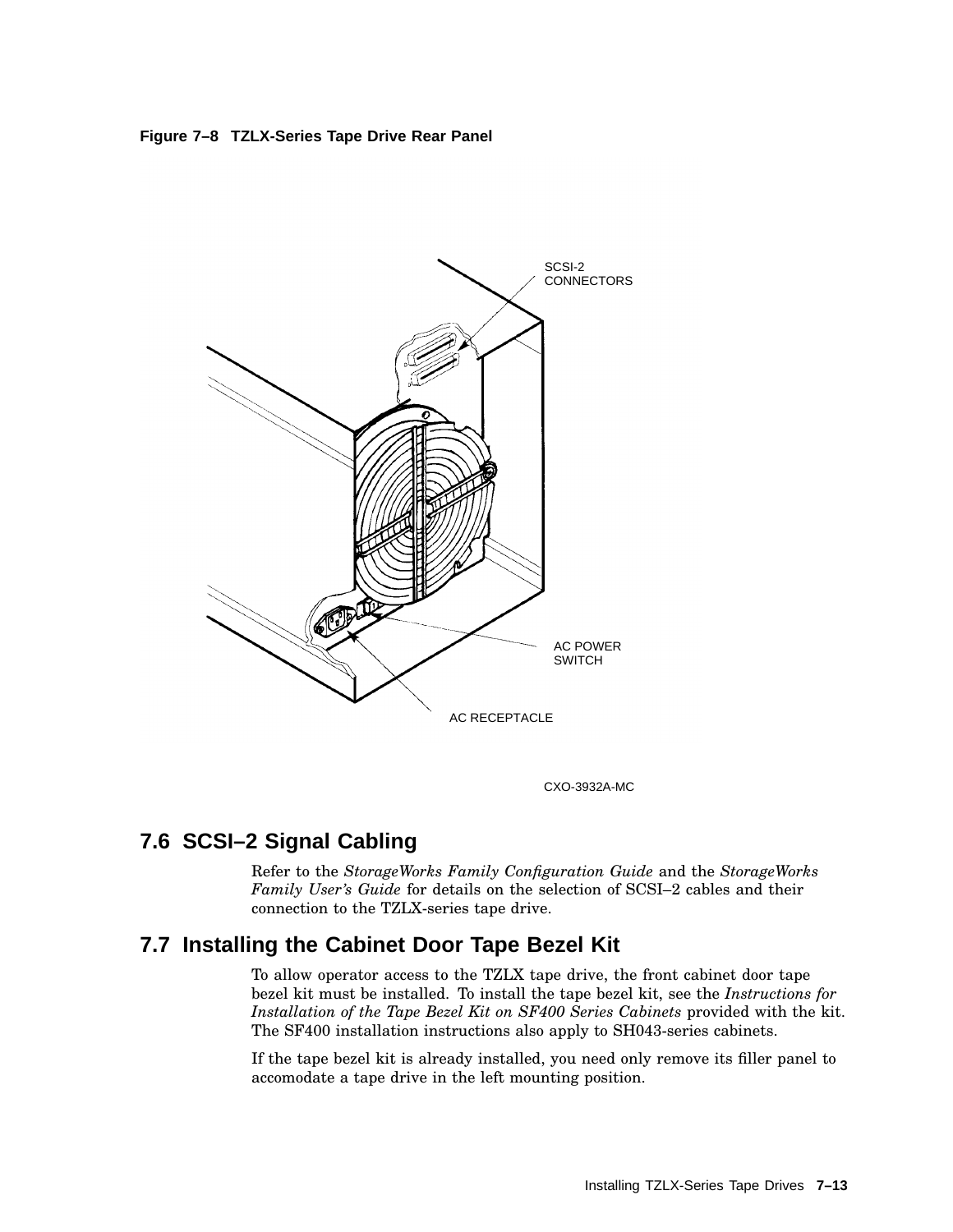# **7.8 Reinstalling Exterior Cabinet Panels**

Once the cabinet rack space is configured as desired, the exterior cabinet panels may be reinstalled. Refer to Figure 7–2 and reinstall the exterior cabinet panels as follows:

- 1. Position a side panel against the cabinet with the lip above the upper hanger clips just over the upper edge of the side of the cabinet.
- 2. Ensure that the entire surface of the side panel rests firmly against the side of the cabinet.
- 3. Allow the panel to slide downward, catching the three hanger clips as it moves.
- 4. Install the side panel bolts into the side panel through the holes in the top side rails of the cabinet.
- 5. Repeat steps 1 through 4 to install the other side panel.
- 6. Locate the four inset nylon snap fasteners on the top cabinet rails.

**WARNING**

The top cover is heavy and awkward to lift. Installing it is a twoperson task. Failure to use sufficient personnel may result in injury or equipment damage.

- 7. Position the top cover over the cabinet. Position the cover as shown in Figure 7–2 such that the end of the panel with the shorter overhang is oriented toward the front of the cabinet.
- 8. Align the pins on the underside of the top cover with the inset nylon fasteners on the top cabinet rails.

**WARNING**

Be careful not to catch your fingers between the cabinet and the top panel when snapping the panel to the cabinet.

- 9. Lower the cover onto the cabinet and press it down, ensuring that the pins snap into the top panel fasteners.
- 10. If the cabinet was moved to access the side panels, place it in its original position.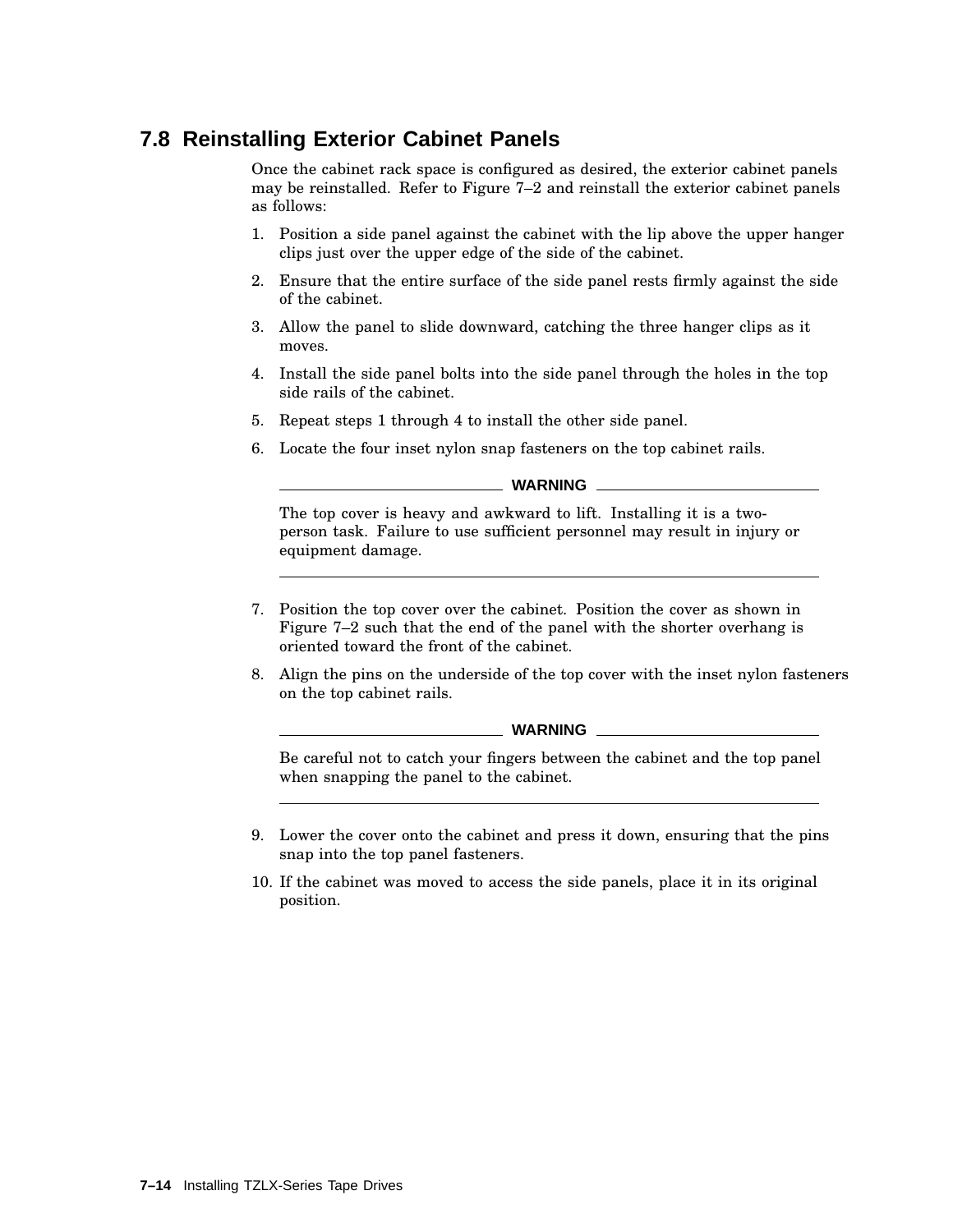# **Power Configuration**

This chapter discusses the configuration of primary power within SH043-series cabinets. Additional information on power configuration options can be found in Section 1.3.

## **8.1 General Considerations**

**WARNING**

While working in the cabinet interior, ac power must be removed from cabinet components. Failure to do so may result in personnel injury as a result of electric shock.

Prior to performing any of the procedures in this chapter, remove ac power from the cabinet components. If the cabinet is installed and operating, spin down all disk drives and halt all tape drives in the cabinet. Switch the circuit breaker on the front panel of the cabinet's cable distribution units (CDUs) to the  $\bigcirc$  (OFF) position.

## **8.2 Cable Distribution Units**

The 887–E CDU is used with SH043-series cabinets and is designed for both 230 volt, 50 Hz and 120 volt, 60 Hz applications. The unit provides ac power to the cabinet's components via 12 Molex output connectors on its rear panel. Two International Electrotechnical Commission (IEC) output connectors are also provided for utility purposes.

#### $\_$  WARNING  $\_$

If the leakage current of the cabinet is above 3.5 mA after installation, Digital recommends that power cables with industrial type B, IEC 950 connectors be installed. Failure to reduce the leakage current can result in equipment performance degradation and personnel injury due to electric shock.

Table 8–1 lists the power cables used with the 887–E CDU.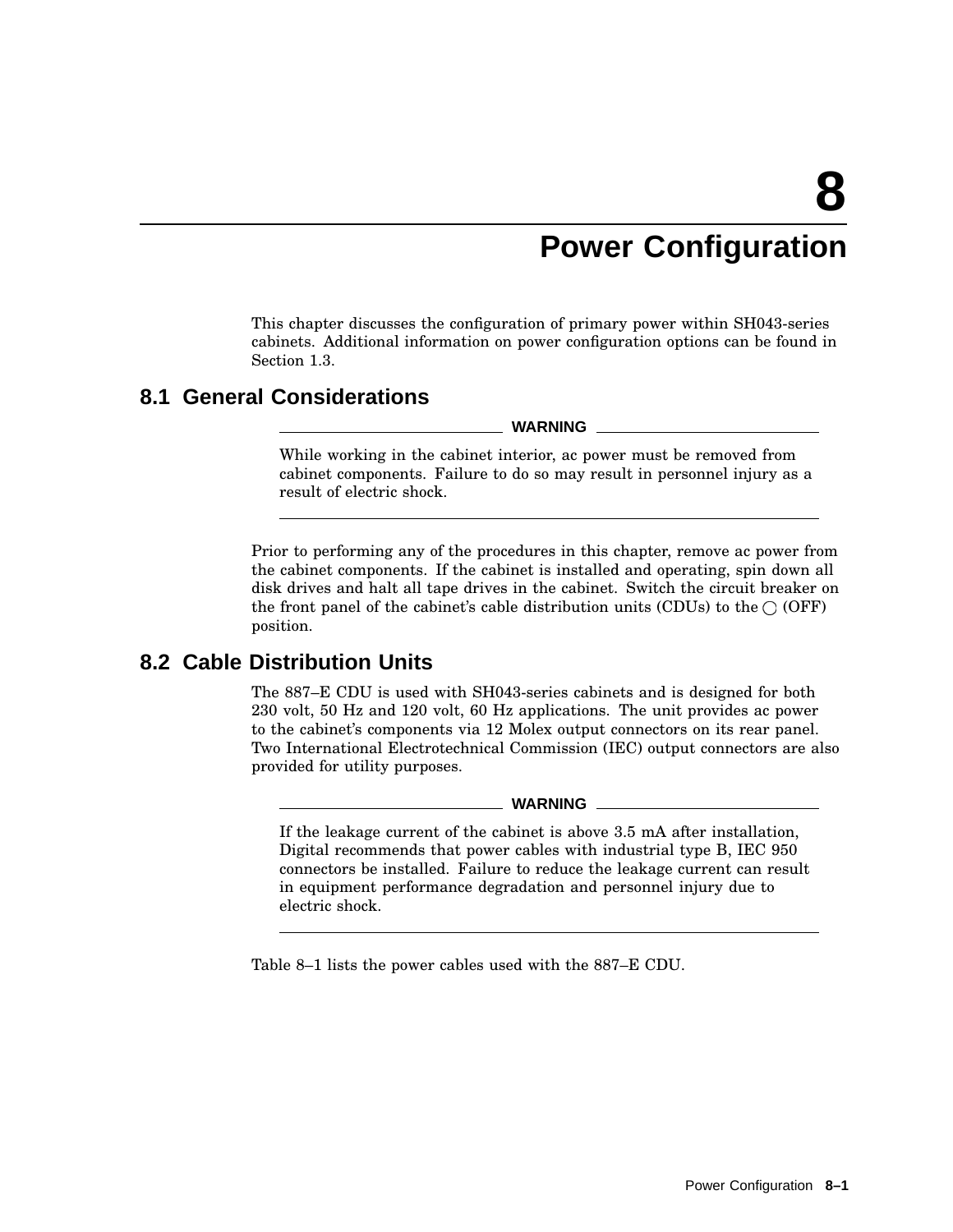| Cable Part No. <sup>†</sup> | <b>Country Usage</b> | Comments <sup>+</sup>                                |
|-----------------------------|----------------------|------------------------------------------------------|
| 17-01255-01                 | Europe, Japan        | IEC 309 plug and<br>cordage $(220/240 \text{ volt})$ |
| 17–00083–57                 | United States        | NEMA 5-20P twist-lock<br>plug $(120 \text{ volt})$   |

**Table 8–1 CDU Power Cable Variations**

†The SH043–ZZ cabinet version for Europe and Japan is shipped with the either the 17–01255–01 or 17–00083–57 power cable, depending upon customer requirements.

‡All power cables are supplied with a female plug compatible with the IEC input connector on the front panel of the CDU.

## **8.3 Utility Power Cord**

Each SH043 cabinet is furnished with one additional power cord for the purpose of powering monitors, printers, or other devices. The power cord is connected to the rear panel of the CDU and may be found coiled up in the base of the cabinet.

# **8.4 Single CDU Configurations**

Using one CDU, cabinet power can be configured with both single and dual power supplies in each shelf. Refer to Sections 1.3.1 and 1.3.2 for further information on these configurations.

### **8.4.1 Single Cabinet Power Configuration**

Unless options are specified, SH043-series cabinets are shipped with a single CDU and single-shelf power supplies. For ease of upgrade, the cabinet is supplied with 10 black and 10 gray preinstalled ac power cords. One black and one gray power cord is routed to each usable front and rear shelf position. These cords are used to supply ac power to shelves as they are added to the cabinet. The black cord at each newly added shelf's mounting position needs only to be plugged into the shelf's power supply to complete the shelf's installation.

### **8.4.2 Dual Shelf Power Configuration**

In the dual shelf power configuration, a second ac power supply is necessary for each shelf. (Refer to Figure 1–5.) Configure each shelf for dual ac power supplies as follows:

- 1. Power the cabinet down as described in Section 8.1.
- 2. Plug in a second ac power supply (B) next to the existing ac power supply (A) in each shelf.
- 3. Plug the gray ac power cord at each shelf position into the connector on the newly added ac power supply.
- 4. Connect the CDU primary power cable to its power source.
- 5. Using the procedures appropriate to your system, turn on the cabinet and initialize it.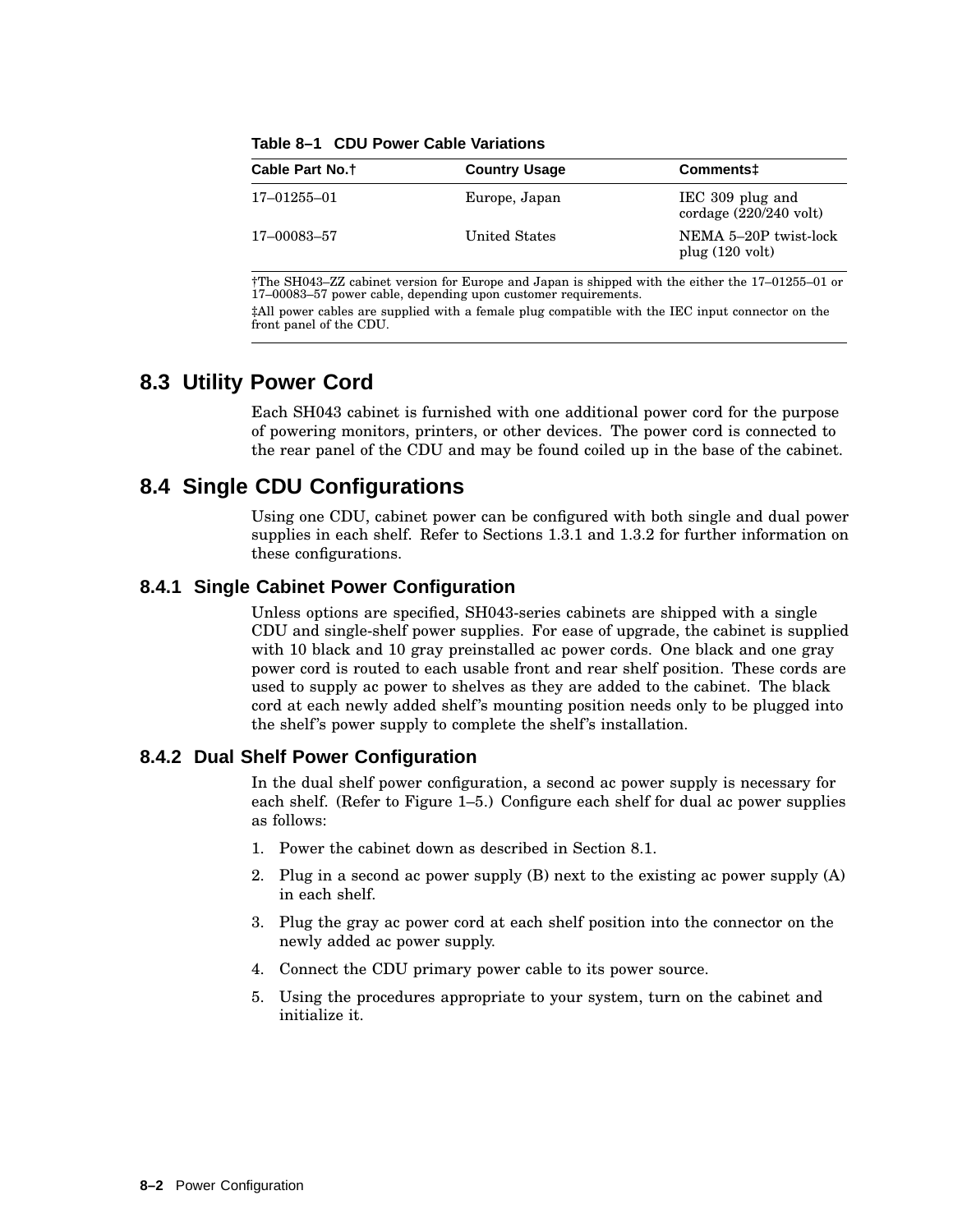# **8.5 Dual Cabinet Power Configuration**

The dual cabinet power configuration requires two CDUs for power distribution. The second CDU (CDU B) is installed immediately above CDU A in the rear of the cabinet. Refer to the *StorageWorks SH043-Series Data Center Cabinet Cable Distribution Unit Installation Guide* for procedures pertaining to the installation of dual CDUs. The installation guide is shipped as part of the dual power option kit.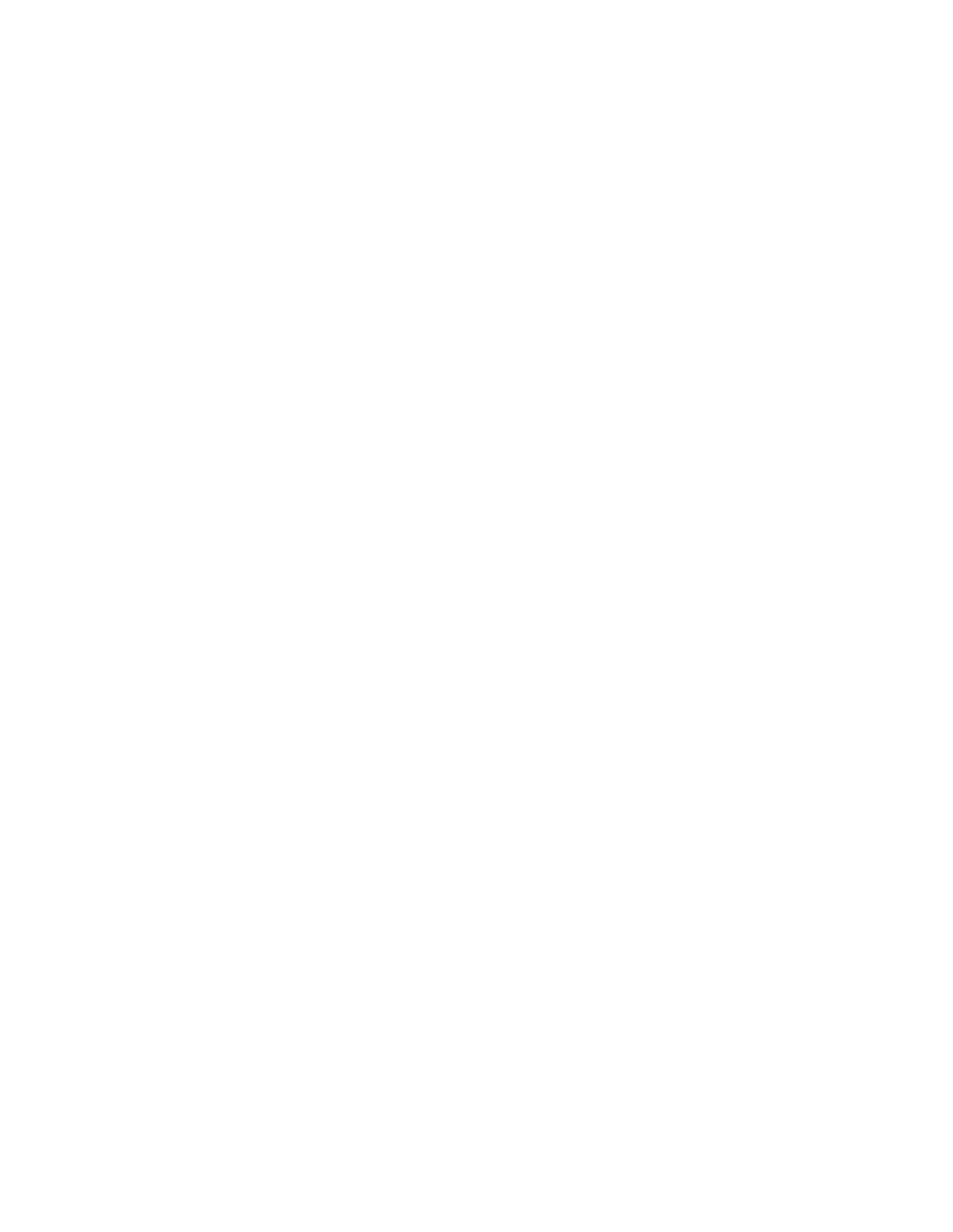# **Environmental Stabilization**

## **A.1 Environmental Stabilization**

To ensure proper operation of Digital storage devices, the StorageWorks building block (SBB) temperature must be within 18–29°C (65–85°F). Table A–1 specifies the time required to thermally stabilize SBBs based on the ambient shipping temperature.

| <b>Ambient</b><br><b>Temperature</b><br>Range °C | <b>Ambient</b><br>Temperature<br>Range °F | <b>Minimum</b><br><b>Stabilization</b><br>Time |  |
|--------------------------------------------------|-------------------------------------------|------------------------------------------------|--|
| 66<br>$60$ to                                    | 140 to 151                                | 3 hours                                        |  |
| 50 to 59                                         | 122 to 139                                | 2 hours                                        |  |
| 40 to 49                                         | 104 to 121                                | 1 hour                                         |  |
| 30 to 39                                         | 86 to 103                                 | 30 minutes                                     |  |
| 18 to 29                                         | 65 to 85                                  | None                                           |  |
| 10 to 17                                         | 50 to 64                                  | 30 minutes                                     |  |
| 0 to<br>- 9                                      | $32 \text{ to } 49$                       | 1 hour                                         |  |
| $-10$ to $-1$                                    | 14 to 31                                  | 2 hours                                        |  |
| $-20$ to $-11$                                   | $-4$ to 13                                | 3 hours                                        |  |
| $-30$ to $-21$                                   | $-22$ to $-5$                             | 4 hours                                        |  |
| $-40$ to $-31$                                   | $-40$ to $-21$                            | 5 hours                                        |  |

**Table A–1 Thermal Stabilization Specifications**

#### **CAUTION**

Always stabilize storage devices in the operating environment prior to installation or operation. Otherwise, the media or associated electronics may be damaged when power is applied to the unit.

#### **If condensation** *is visible* **on the outside of the storage device:**

Stabilize the device and the SBB in the operating environment for 6 hours or until the condensation is no longer visible, whichever is longer. Do not insert the storage device into the shelf until it is fully stabilized.

#### **If condensation** *is not visible* **on the outside of the storage device:**

Thermally stabilize the device for the amount of time specified in Table A–1.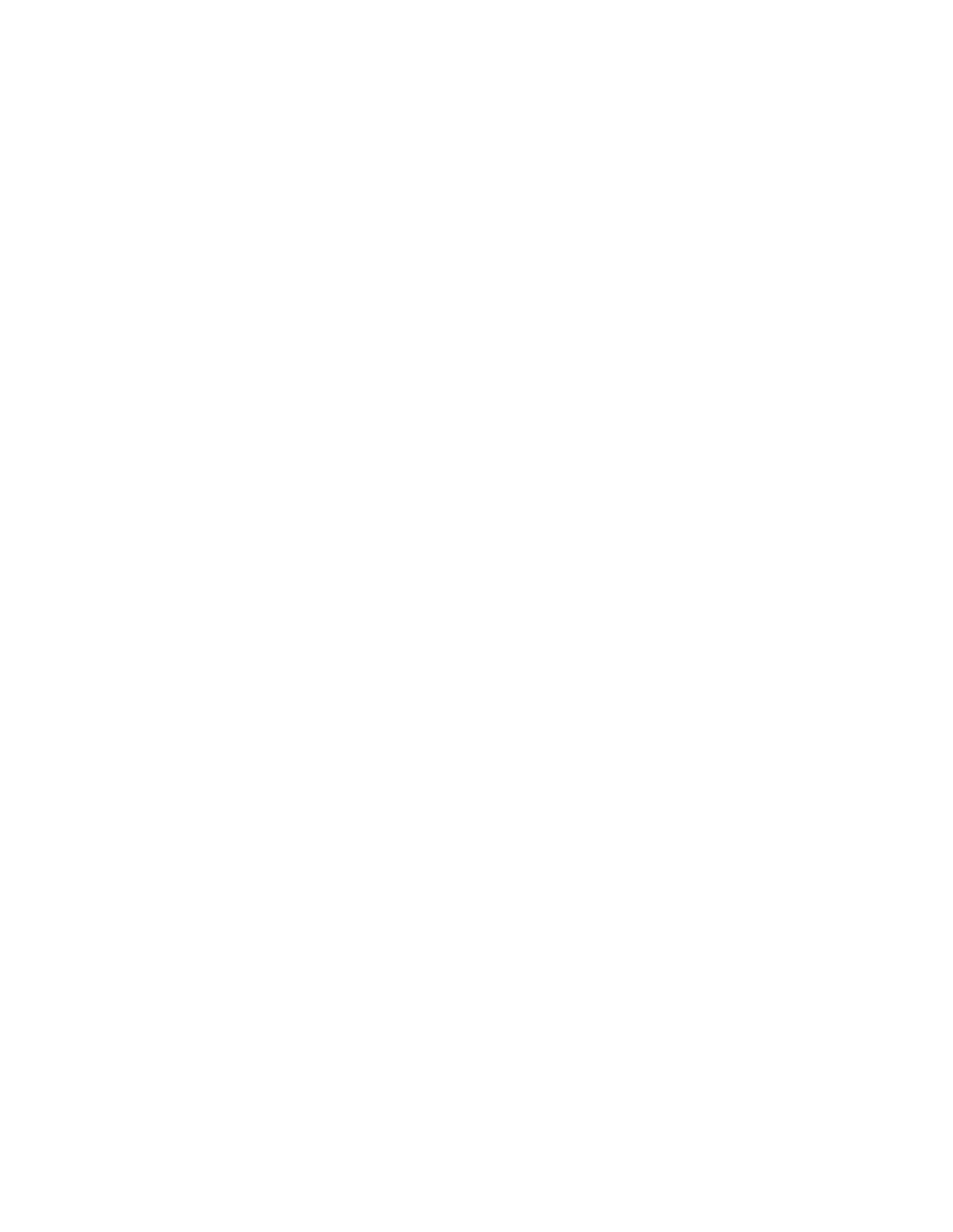# **Glossary**

#### **ac power supply**

A power supply designed to produce dc power from an ac input.

#### **air separation panel**

A small baffle that mounts just above the upper-most shelf in a cabinet to prevent heated cabinet air from being drawn down between the cabinet door and the shelf.

#### **American National Standards Institute**

See *ANSI*.

#### **ANSI**

American National Standards Institute. An organization that develops and publishes electronic and mechanical standards.

#### **blower**

An airflow device mounted in a StorageWorks shelf.

#### **cabinet**

The enclosure portion of the SH043-series cabinet, including the exterior panels and the doors. This term may also be used to refer to an enclosure configured with internal storage components.

#### **cable distribution unit**

See *CDU*.

#### **CDU**

Cable distribution unit. The power entry device for StorageWorks SH043-series cabinets. The unit provides the connections necessary to distribute ac power to cabinet shelves and fans.

#### **chassis rail**

A slide rail used to support the TZLX-series tape drive within the cabinet.

#### **controller**

A hardware/software device that manages peripheral device communications on behalf of a host system.

#### **data center cabinet**

A generic reference to the large cabinets, such as the SW800-series, in which StorageWorks components can be mounted.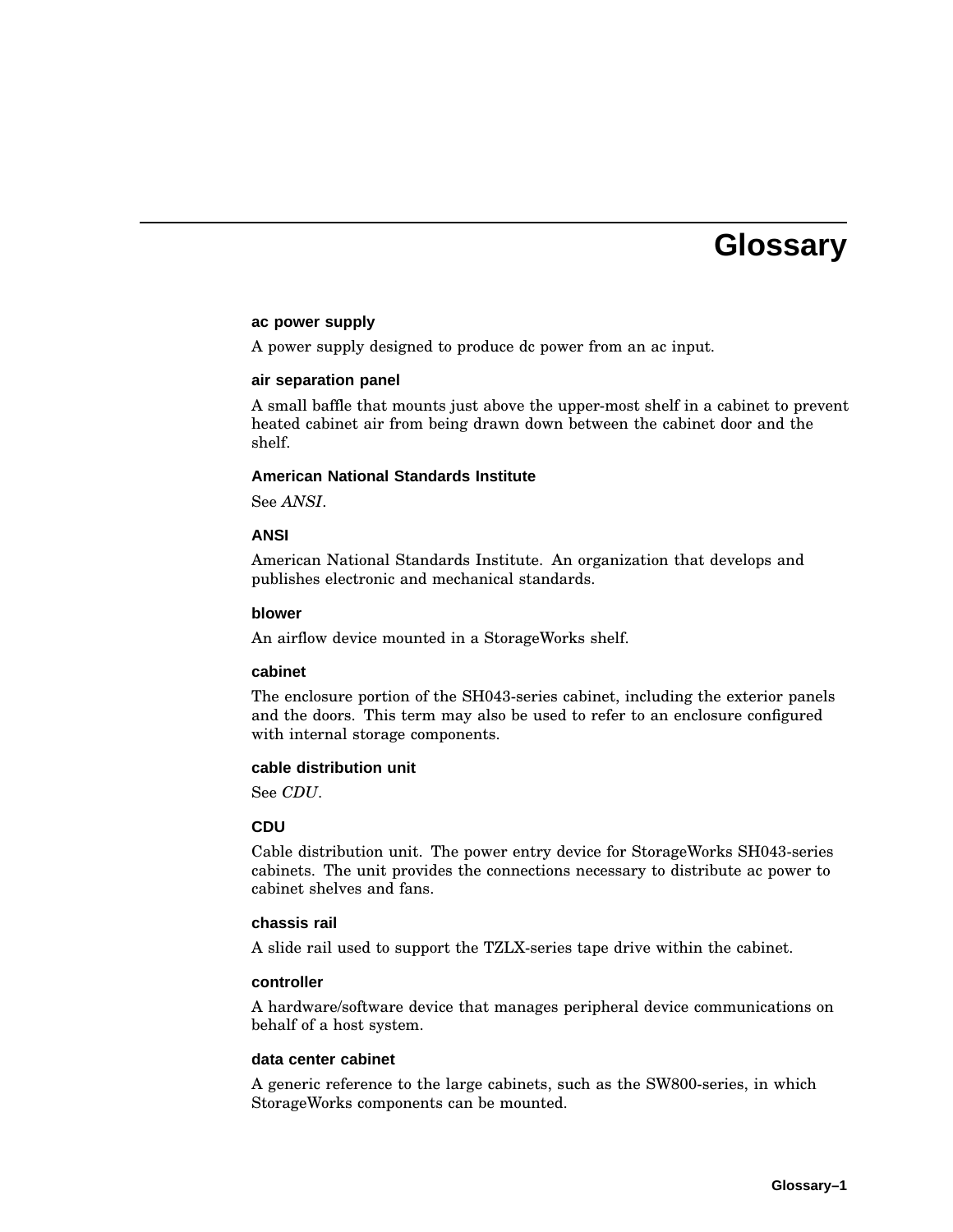#### **dual cabinet power configuration**

A cabinet ac power configuration in which two ac sources and two ac power supplies are used to supply dc power to the cabinet's SBB shelves.

#### **dual shelf power configuration**

A cabinet ac power configuration in which one ac source and two ac power supplies are used to supply dc power to the cabinet's SBB shelves.

#### **fan**

An airflow device mounted in a StorageWorks cabinet.

#### **filler panel**

A sheet metal or plastic panel used to cover unused mounting areas in StorageWorks cabinets and shelves.

#### **host**

The primary or controlling computer to which a storage subsystem is attached.

#### **SBB**

StorageWorks building block. The basic building block of the StorageWorks product line. A device conforming to StorageWorks shelf mechanical and electrical standards and installed in a 3½-inch or 5¼-inch carrier. Typical SBBs are disk drives, tape drives, optical storage devices, and CD-ROMs.

#### **SBB shelf**

A StorageWorks shelf, such as the SHDZZ–ZZ, designed to house plug-in SBB modules.

#### **SCSI–2**

Small Computer System Interface 2. An ANSI interface standard that defines the physical and electrical parameters of a parallel I/O bus used to connect a controller with up to 7 devices. The StorageWorks implementation of SCSI uses the SCSI-2 standard to provide for the synchronous transfer of 8-bit data at rates of up to 10 MB/s.

#### **shelf brackets**

Sheet metal components designed to attach and position StorageWorks shelves in their associated enclosures.

#### **single cabinet power configuration**

A cabinet ac power configuration in which only one ac source and one ac power supply is used to supply dc power to the cabinet's SBB shelves.

#### **skirt**

A trim panel designed to mount around the base of the cabinet.

#### **Small Computer System Interface 2**

See *SCSI–2*.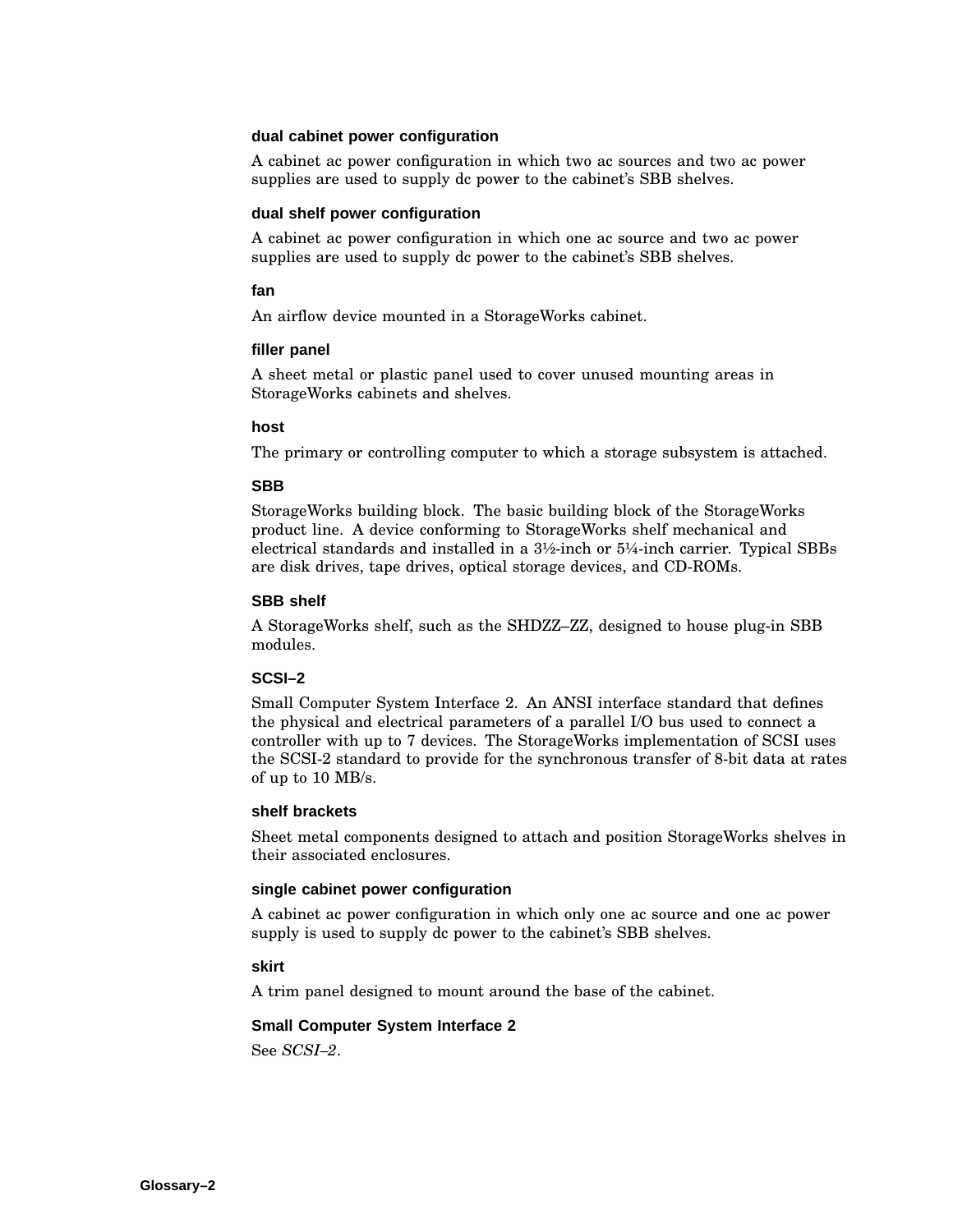#### **StorageWorks**

Digital's line of data storage products that allows customers to design and configure their own storage subsystems. StorageWorks products consist of modular storage and power components and the enclosures necessary to house them. Storage devices and array controllers can be integrated to form storage subsystems.

#### **StorageWorks building block**

See *SBB*.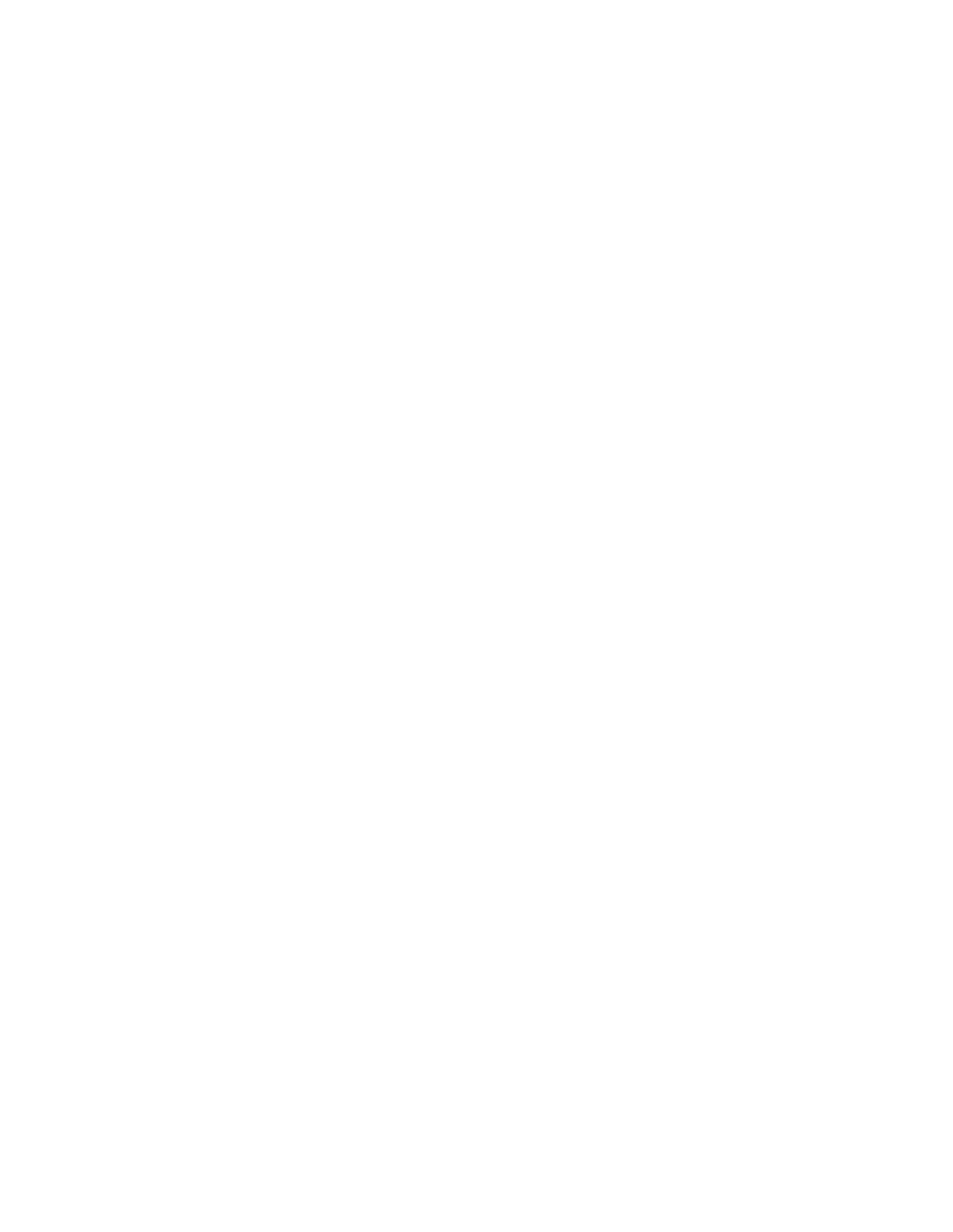# **Index**

## **A**

Air separation panels, 1–10, 6–1 in SH043 controller/storage cabinets, 5–4 in SH043 storage-only cabinets, 4–3 installation, 6–7

# **C**

Cabinet cooling, 1–10 inspecting, 3–8 leveling, 3–5, 3–7 placement of, 3–6 powering, 3–9 ramp unloading procedures, 3–3 site preparation, 2–1 unloading, 3–3 unpacking, 3–1 Cabinet components, 1–4 cabinet, 1–4 CDUs, 1–4 controller shelves, 1–4 SBB shelves, 1–4 SBBs, 1–4 shelf brackets, 1–4 TZLX-series tape drives, 1–6 Cable distribution units power cables used, 8–1 type used, 8–1 Cable routing, general in SH043 controller/storage cabinets, 5–6 in SH043 storage-only cabinets, 4–4 Cooling, cabinet, 1–10

# **D**

Description, of SH043 cabinet, 1–1 Door locks, 6–2

# **E**

Environmental stabilization, A–1 Exterior panels reinstalling, 6–9, 7–14 removal, 6–2

# **F**

Filler panels, 1–10, 6–1 in SH043 controller/storage cabinets, 5–4 in SH043 storage-only cabinets, 4–3 installation, 6–6

## **G**

Grounding, equipment, 2–2

## **H**

Host SCSI–2 signal cable routing in SH043 controller/storage cabinets, 5–4

## **I**

Inspection of cabinet installation, 3–8 of ramps, 3–3 of shipped equipment, 3–1 Installing base trim kit, 3–7 StorageWorks shelves, 6–1 TZLX-series tape drives, 7–1

## **L**

Leveling, cabinet, 3–7

# **O**

Overview, 1–1

### **P**

Placement, of cabinet, 3–6 Power configuration of SH043 controller/storage cabinets, 5–4 of SH043 storage-only cabinets, 4–4 Power configurations, 1–7, 8–1 dual cabinet power configuration, 1–9, 8–3 dual shelf power configuration, 1–8, 8–2 single cabinet power configuration, 1–7, 8–2